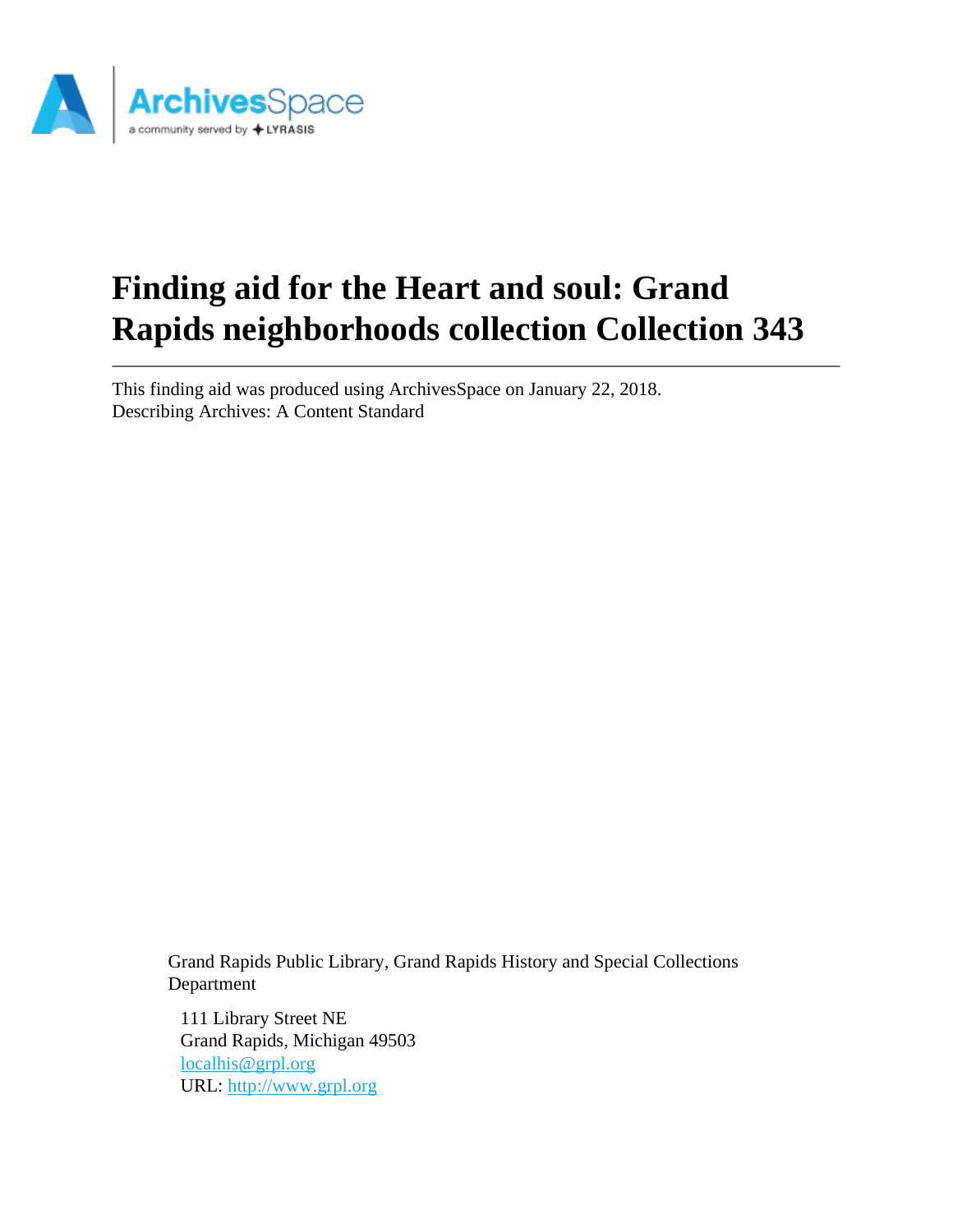## <span id="page-1-0"></span>**Table of Contents**

| Series II. Original and Photocopied materials about Grand Rapids as a whole and in general.  7     |     |
|----------------------------------------------------------------------------------------------------|-----|
|                                                                                                    |     |
|                                                                                                    |     |
|                                                                                                    |     |
| "Race, respectability and the struggle for Civil Rights: a Study of the African American Community |     |
| Of Grand Rapids, Michigan, 1870-1954", PhD dissertation manuscript/draft of Randal Maurice         |     |
|                                                                                                    |     |
| Unpublished & Student papers on Germans in Grand Rapids, and Clippings (original folder labeled    |     |
|                                                                                                    |     |
|                                                                                                    |     |
| Origins: the Historical Magazine of Calvin College and SeminaryArchives [periodical]  14           |     |
| "Neighborhood Planning Workbook from the City of Grand Rapids Planning Department" Formerly:       |     |
|                                                                                                    |     |
|                                                                                                    |     |
|                                                                                                    |     |
|                                                                                                    | 16  |
| Baxter                                                                                             | -16 |
|                                                                                                    |     |
|                                                                                                    |     |
|                                                                                                    |     |
|                                                                                                    |     |
|                                                                                                    |     |
|                                                                                                    |     |
|                                                                                                    |     |
|                                                                                                    |     |
|                                                                                                    |     |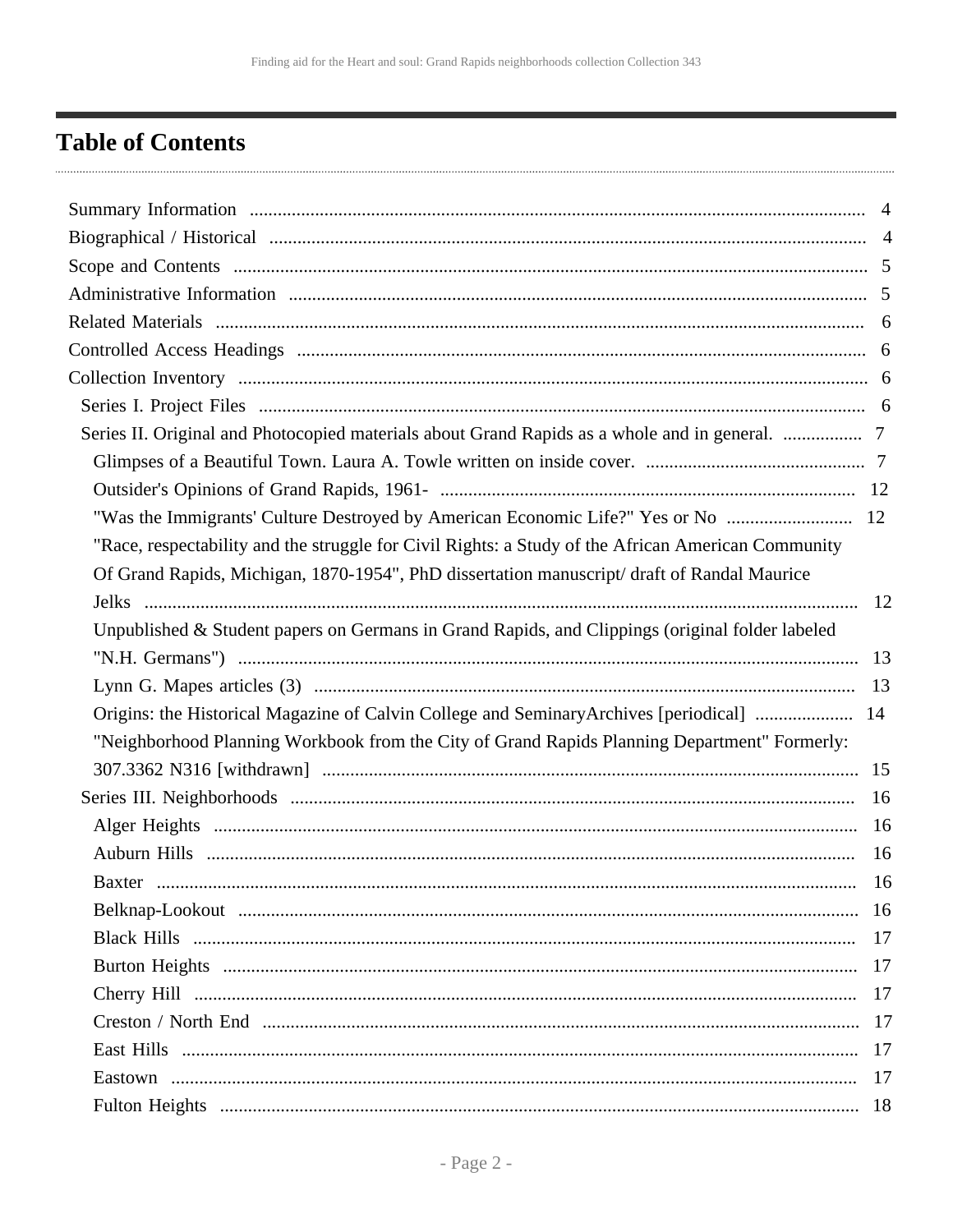| 61614 (color). Negatives of buildings in Grand Rapids in envelope labeled "Negatives neighborhood |    |
|---------------------------------------------------------------------------------------------------|----|
|                                                                                                   | 28 |
| 61615 (color). Negatives of buildings in Grand Rapids in envelope labeled "Negatives neighborhood |    |
|                                                                                                   | 29 |
| 61616 (color). Negatives of buildings in Grand Rapids in envelope labeled "Negatives neighborhood |    |
|                                                                                                   | 30 |
| 61617 (color). Negatives of buildings in Grand Rapids in envelope labeled "Negatives neighborhood |    |
|                                                                                                   | 31 |
| 61953 (color). Negatives of buildings in Grand Rapids in envelope labeled "Negatives neighborhood |    |
|                                                                                                   | 31 |
| 61954 (color). Negatives of buildings in Grand Rapids in envelope labeled "Negatives neighborhood |    |
|                                                                                                   | 32 |
| 61955 (color). Negatives of buildings in Grand Rapids in envelope labeled "Negatives neighborhood |    |
|                                                                                                   | 33 |
|                                                                                                   | 34 |
| 63048 (black and white). Negatives of buildings in Grand Rapids in envelope labeled "Negatives    |    |
|                                                                                                   | 35 |
|                                                                                                   |    |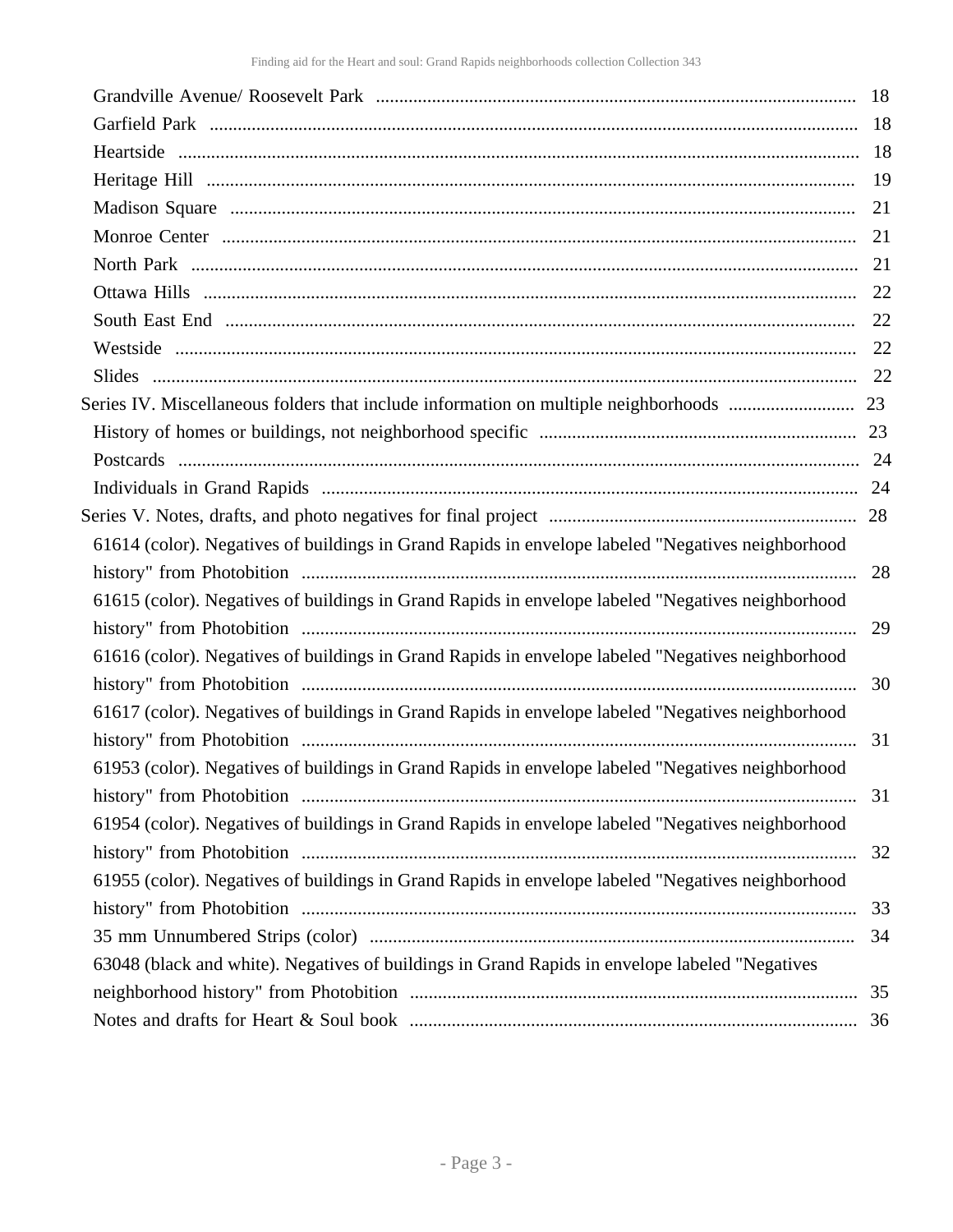### <span id="page-3-0"></span>**Summary Information**

| <b>Repository:</b>                  | Grand Rapids Public Library, Grand Rapids History and Special<br><b>Collections Department</b>                                                                                                                                                                                                                                                                                                                                                                                                         |
|-------------------------------------|--------------------------------------------------------------------------------------------------------------------------------------------------------------------------------------------------------------------------------------------------------------------------------------------------------------------------------------------------------------------------------------------------------------------------------------------------------------------------------------------------------|
| <b>Title:</b>                       | Heart and Soul: Grand Rapids neighborhoods                                                                                                                                                                                                                                                                                                                                                                                                                                                             |
| ID:                                 | Collection 343                                                                                                                                                                                                                                                                                                                                                                                                                                                                                         |
| Date:                               | 1830s-2000s                                                                                                                                                                                                                                                                                                                                                                                                                                                                                            |
| <b>Physical Description:</b>        | 5.5 Linear Feet 12 boxes                                                                                                                                                                                                                                                                                                                                                                                                                                                                               |
| Language of the<br><b>Material:</b> | English                                                                                                                                                                                                                                                                                                                                                                                                                                                                                                |
| Abstract:                           | The book, "Heart & Soul: the story of Grand Rapid's Neighborhoods",<br>was a project led by the Grand Rapids Area Council for the<br>Humanities. This collection primarily houses materials collected during<br>the project. The book was published in 2003 by Wm. B. Eerdmans of<br>Grand Rapids. Many of the images in the publication came from the<br>archival collections at the Grand Rapids Public Library. Other original<br>materials were provided by individuals donors from the community. |

**^** [Return to Table of Contents](#page-1-0)

### <span id="page-3-1"></span>**Biographical / Historical**

The Grand Rapids Humanities Council was organized in 1976 to celebrate the nation's Bicentennial, and continues today (2000). The Council is involved in helping organize and fund programs for the arts and other historical and cultural endeavors, such as symphony performances and art exhibits.

Under the leadership of Mary Pierce, the Council became heavily involved with the organization of the local celebration of Michigan's Sesquicentennial in 1987. A local Sesquicentennial Committee was formed in 1984. This effort was guided by two subcommittees, Executive and Campaign.

The Executive Committee was composed of Frederik Meijer (chairman, Meijer Inc.), Robert Pew (Chairman and Ceo, Steelcase Inc.) and Jay VanAndel (Chairman, Amway Inc.).

The Campaign Committee was chaired by John Logie, partner in the Warner, Norcross & Judd law firm, and currently mayor of Grand Rapids. City historian, Gordon Olson, was also quite involved with this project. The committee members were Robert Becker (president, Metrobanc Federal Savings Bank), Kenneth Boden (owner, McDonald's at 28th and Michael), Bruce Brown (president, United Development Real Estate Corp.), Michael Cuncannan (managing partner, Seidman & Seidman), Edward E. Duba, Sr. (owner, Duba's Restaurant), Robert C. Geyer (partner in Crowe, Chizek & Co. C.P.A.),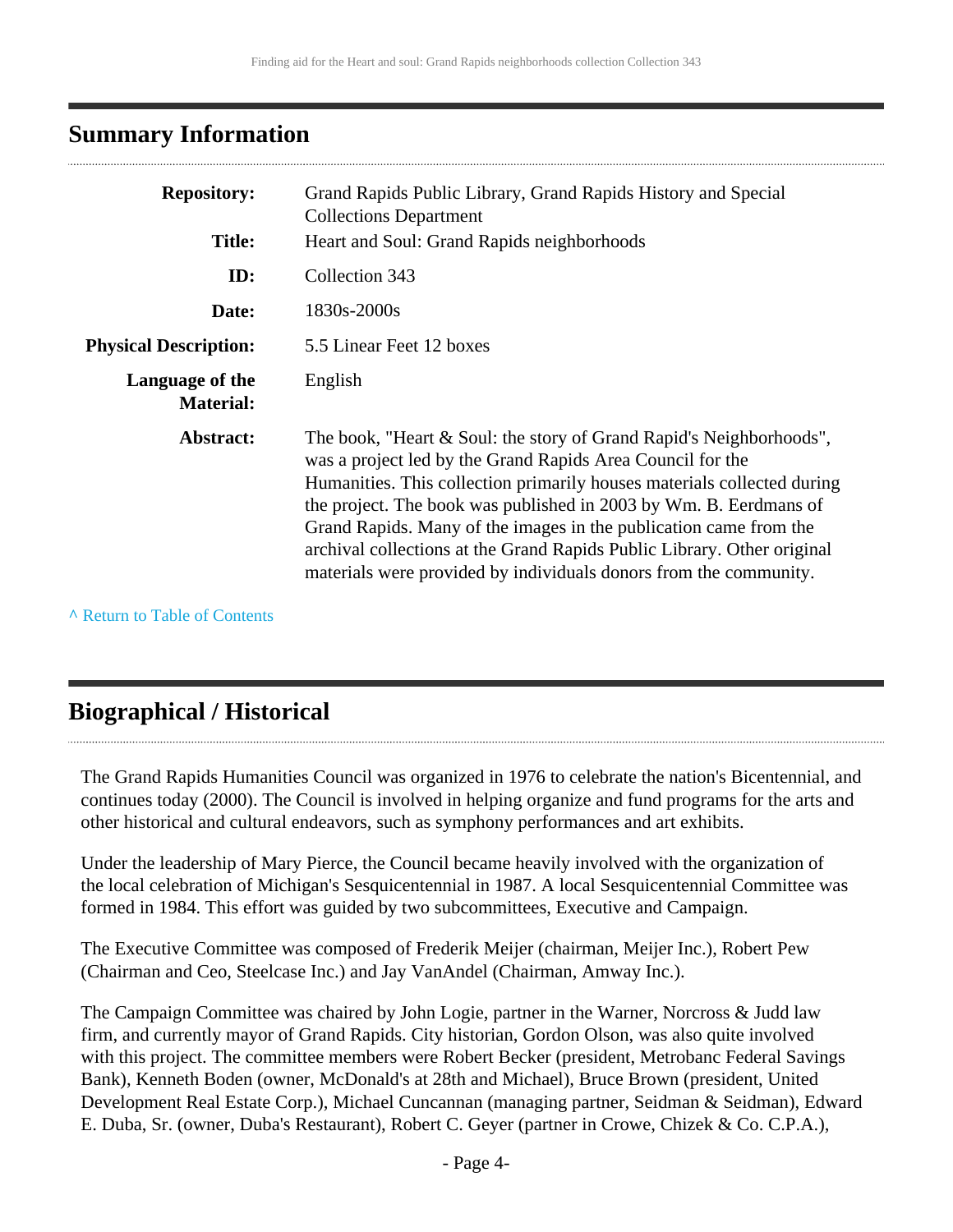Robert L. Hooker (president, Mazda Distributors Great Lakes), Dr. Norbert Hruby (president, Aquinas College), William Johnson (vice president, District Operation Michcon), Ronald LaReau (senior vice president, Prime Bank), Hank Meijer (vice chairman, Meijer Inc.), Milton W. Rohwer (president, G.R. Area Chamber of Commerce), Craig Schopf (president, Union Bank), Max E. Smith (managing partner, Touche-Ross), Howard Sutton (director of corporate communication, Steelcase Inc.), Nan VanAndel (vice president communications, Amway Inc.), David Wagner (president, Old Kent Bank & Trust Co.), Thomas Wesholski (president, Michigan National Bank).

Linda Samuelson became Executive Director in the late 1980s, retiring in 2004. In 1999, Samuelson's position was made part of the Grand Rapids Public Library, and called "Library Program Manager." With Samuelson's retirement in 2004, the position was moved to Grand Valley State University, with Cheryl VanTil as the new Executive Director.

Linda Samuelson was the project manager for the book, with the initial research team lead by Andy Schrier. The book was published in 2003 by Wm. B. Eerdmans of Grand Rapids, funded in part by the Michigan Humanities Council, but is unfortunately already out of print as of Summer 2006. Acquisition of the images and information included in this collection began in 2000. Many of the images in the publication came from the archival collections at the Grand Rapids Public Library. However, some original materials were provided by individual donors from the community.

**^** [Return to Table of Contents](#page-1-0)

### <span id="page-4-0"></span>**Scope and Contents**

All folders in the collection were complied by the Humanities Council. The folders have been kept intact as the council organized them. This accounts for the many miscellaneous folders in the collection. The order of the folders was created by archive staff.

**^** [Return to Table of Contents](#page-1-0)

### <span id="page-4-1"></span>**Administrative Information**

#### **Publication Statement**

Grand Rapids Public Library, Grand Rapids History and Special Collections Department

111 Library Street NE Grand Rapids, Michigan 49503 [localhis@grpl.org](mailto:localhis@grpl.org) URL:<http://www.grpl.org>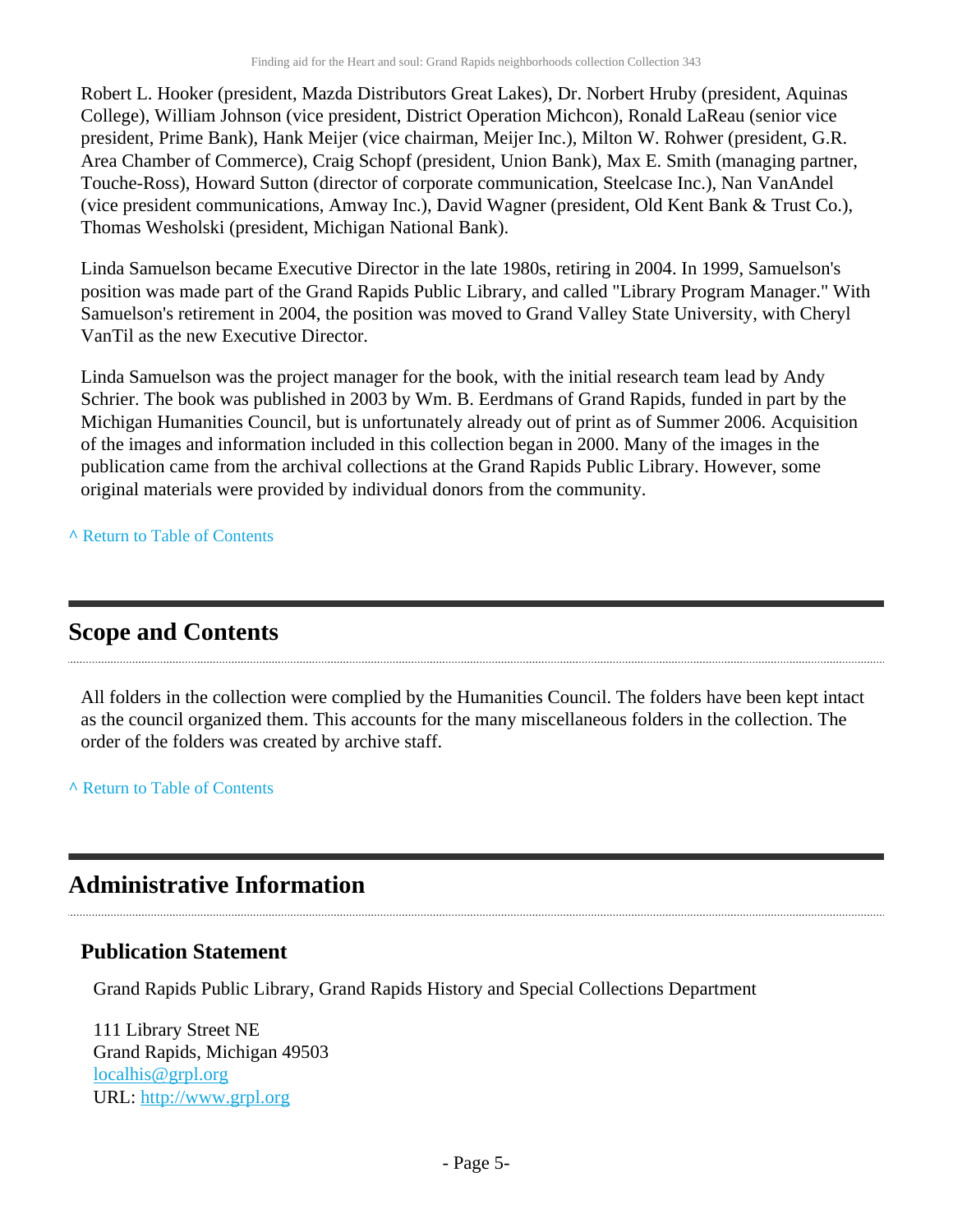#### **Immediate Source of Acquisition**

Linda Samuelson, Grand Rapids Area Council for the Humanities, accession numbers 2004.050 and 2009.059.

**^** [Return to Table of Contents](#page-1-0)

### <span id="page-5-0"></span>**Related Materials**

#### **Related Materials**

Coll. 156: Grand Rapids Area Humanities Council

Coll. 252: Grand Rapids Neighborhood Associations/ Grand Rapids Business Associations

**^** [Return to Table of Contents](#page-1-0)

### <span id="page-5-1"></span>**Controlled Access Headings**

- records (documents)
- Neighborhoods -- Michigan -- Grand Rapids -- History
- Grand Rapids (Mich.) -- History
- Publications -- Michigan -- Grand Rapids

### <span id="page-5-2"></span>**Collection Inventory**

#### <span id="page-5-3"></span>**Series I. Project Files**

#### **Scope and Contents**

This series contains a copy of the final publication of Heart & Soul, information and articles about the book's release, and biographical information about the writers.

| <b>Title/Description</b>                                                                                                  | <i><u><b>Instances</b></u></i> |
|---------------------------------------------------------------------------------------------------------------------------|--------------------------------|
| "Heart & Soul : the Story of Grand Rapids Neighborhoods" /<br>Linda Samuelson, Andrew Schrier GR : Eerdmans, 2003. [copy] | Box 1                          |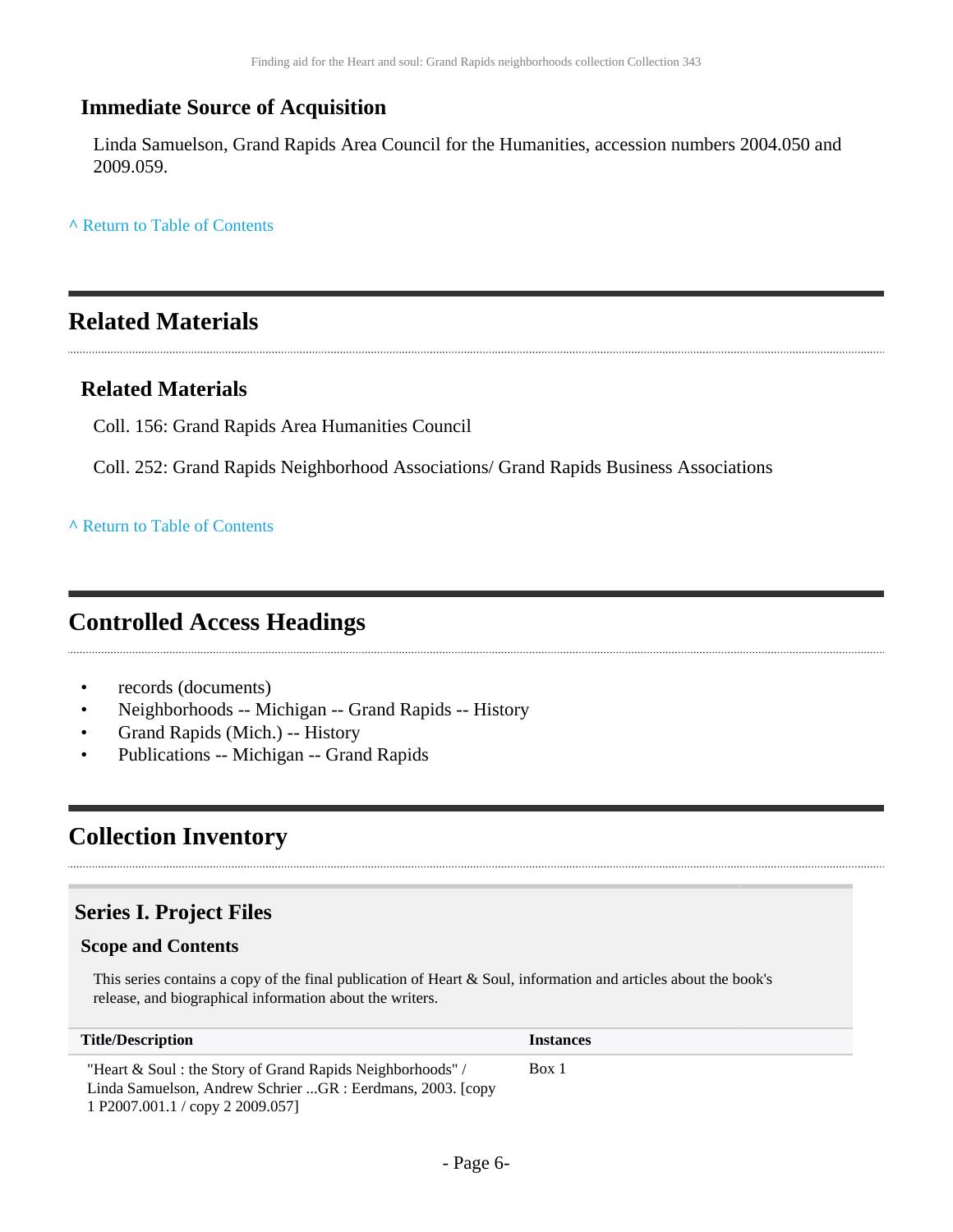| <b>Advertising RE Book</b>                                                                                             | Box 1  |          |
|------------------------------------------------------------------------------------------------------------------------|--------|----------|
| Blue flyer RE the book.                                                                                                | Box 1  |          |
| Program card. Nov. 11, 2003. Schnitzelbank. Sponsored by<br>Eerdmans and the restaurant.                               | Box 1  |          |
| News clippings on "Heart & Soul", also the Gerald R. Ford house,<br>Auburn Hills, 2004.050                             | Box 1  | Folder 1 |
| Photos of Heart $\&$ Soul Staff / Writers (4)                                                                          | Box 11 | Folder 1 |
| Andrew W. Schrier, funeral program, e-mail                                                                             | Box 1  | Folder 2 |
| Announcing his death, GR Press article tribute to Schrier and<br>information about Heart & Soul book Release, 2004.050 | Box 1  | Folder 2 |

#### **^** [Return to Table of Contents](#page-1-0)

#### <span id="page-6-0"></span>**Series II. Original and Photocopied materials about Grand Rapids as a whole and in general.**

#### **Scope and Contents**

This section includes published books and periodicals, newspaper articles, photos, reminiscences. Documents dealing with general information about Grand Rapids are arranged in alphabetical order. Documents dealing with ethnicity are arranged in alphabetical order by ethnicity. Documents dealing with religion are arranged alphabetically by faith denominations.

| <b>Title/Description</b>                                                                                                                                                         | <b>Instances</b> |          |
|----------------------------------------------------------------------------------------------------------------------------------------------------------------------------------|------------------|----------|
| Michigan Movie Theatres: a pictorial history / Michael V.<br>Doyle.Haslett, Mi.: Boreal Press, 2003. M725.823.D776m. Note:<br>In Box 1 temporarily until box 1.5 made. 9/8/2006. | Box 1            |          |
| "Builders of Greater Grand Rapids in Biographical Caricature."<br>Book in very poor condition, see M92 T65                                                                       | Box 1            | Folder 3 |
| "The Grand Rapids Sampler" by Gordon Olson, 1992                                                                                                                                 | Box 1            | Folder 4 |
| "Builder's of Greater Grand Rapids in Biographical Caricature,"<br>signed paged by author Lew W. Tower. Photocopy. From M92<br>T65                                               | Box 2            | Folder 1 |
| City Zoning of 1922, clippings                                                                                                                                                   | Box 2            | Folder 2 |
| The Economic Impact of the Great Depression on the City of<br>Grand Rapids, student paper by Tom Hopkins                                                                         | Box 2            | Folder 2 |

#### <span id="page-6-1"></span>**Glimpses of a Beautiful Town. Laura A. Towle written on inside cover.**

| <b>Title/Description</b>             | <b>Instances</b> |          |
|--------------------------------------|------------------|----------|
| [1] View of Ottawa Street            | Box 2            | Folder 3 |
| [2] View of Lyon Street, Ottawa West | Box 2            | Folder 3 |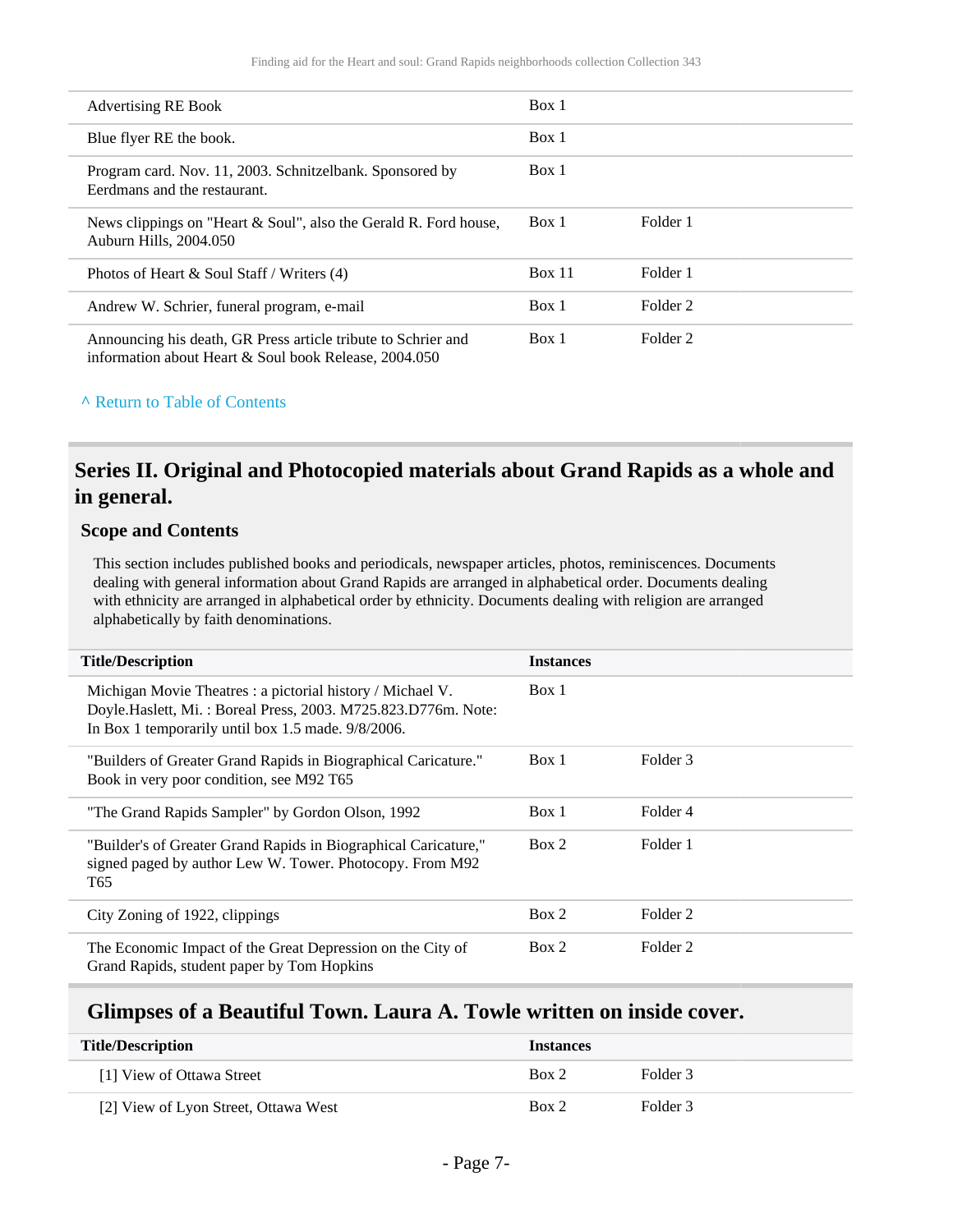| [3] View on Canal Street                                                    | Box 2 | Folder <sub>3</sub> |
|-----------------------------------------------------------------------------|-------|---------------------|
| [4] View on Pearl Street                                                    | Box 2 | Folder <sub>3</sub> |
| [5a] View on Crescent Avenue                                                | Box 2 | Folder <sub>3</sub> |
| [5b] View of Ionia Street                                                   | Box 2 | Folder <sub>3</sub> |
| [6a] A Bit of River Front                                                   | Box 2 | Folder <sub>3</sub> |
| [6b] View on West Bridge Street                                             | Box 2 | Folder <sub>3</sub> |
| [7] View on Monroe Street                                                   | Box 2 | Folder <sub>3</sub> |
| [8a] Oriel Cabinet Company's Factory                                        | Box 2 | Folder <sub>3</sub> |
| [8b] Grand Rapids Chair Company's Factory                                   | Box 2 | Folder <sub>3</sub> |
| [9a] Kent Furniture company's Factory                                       | Box 2 | Folder <sub>3</sub> |
| [9b] Michigan Barrel company's Factory                                      | Box 2 | Folder <sub>3</sub> |
| [10a] Factory of the Phoenix Furniture Company                              | Box 2 | Folder <sub>3</sub> |
| [10b] Factory of the Gunn Furniture Company                                 | Box 2 | Folder <sub>3</sub> |
| [11a] Fox Machine Company                                                   | Box 2 | Folder <sub>3</sub> |
| [11b] Warerooms of Berkey & Gay - Factory of the Royal<br>Furniture Company | Box 2 | Folder <sub>3</sub> |
| [12a] Factory Grand Rapids School Furniture Company                         | Box 2 | Folder <sub>3</sub> |
| [12b] Factory Michigan Chair Company                                        | Box 2 | Folder <sub>3</sub> |
| [12c] Factory Welch Folding Bed Company                                     | Box 2 | Folder <sub>3</sub> |
| [13a] Livingston Hotel                                                      | Box 2 | Folder <sub>3</sub> |
| [13b] Factory District                                                      | Box 2 | Folder <sub>3</sub> |
| [13c] Pythian Temple Building                                               | Box 2 | Folder <sub>3</sub> |
| [14] City Hall                                                              | Box 2 | Folder 3            |
| [15] No. 3 Engine House [1887 in sign on front of building]                 | Box 2 | Folder 3            |
| [16] No. 4 Engine House                                                     | Box 2 | Folder 4            |
| [17] No. 5 Engine House                                                     | Box 2 | Folder 4            |
| [18] Elks Lodge Room, Finest in the world                                   | Box 2 | Folder 4            |
| [19] Peninsular Club House                                                  | Box 2 | Folder 4            |
| [20a] Michigan Soldier's Home                                               | Box 2 | Folder 4            |
| [20b] [Unidentified view of dirt road near lake]                            | Box 2 | Folder 4            |
| [21a] Masonic Home                                                          | Box 2 | Folder 4            |
| [21b] Butterworth Hospital                                                  | Box 2 | Folder 4            |

[22a] Hall of St. Cecilia Society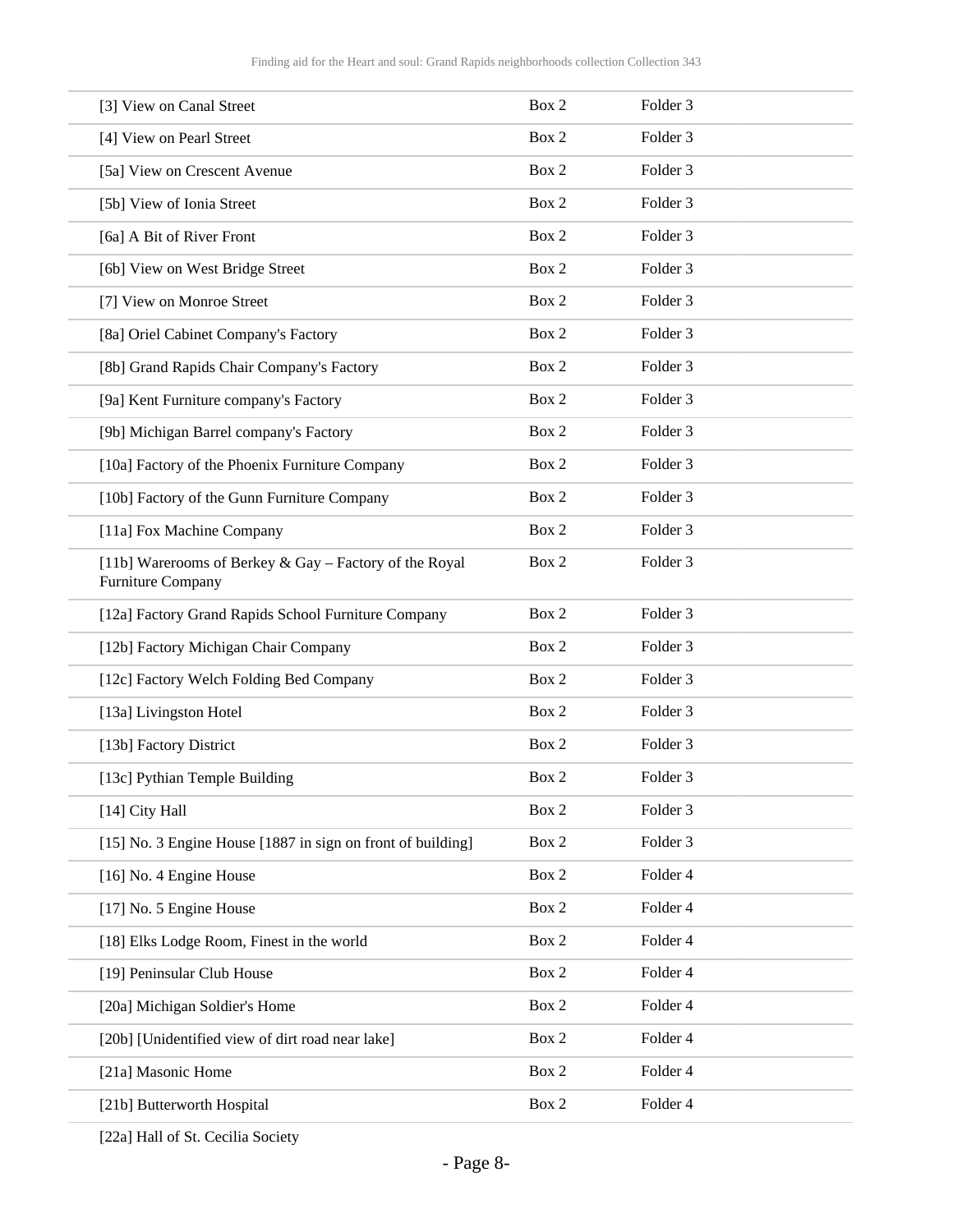|                                                                                                                                                                   | Box 2 | Folder 4            |
|-------------------------------------------------------------------------------------------------------------------------------------------------------------------|-------|---------------------|
| [22b] Union Benevolent Home                                                                                                                                       | Box 2 | Folder 4            |
| [23a] St. John's Orphan Asylum                                                                                                                                    | Box 2 | Folder 4            |
| [23b] Home for the Aged                                                                                                                                           | Box 2 | Folder 4            |
| [24a] Federal Courts and Post Office                                                                                                                              | Box 2 | Folder 4            |
| [24b] Court House [Engraving reproduction]                                                                                                                        | Box 2 | Folder <sub>4</sub> |
| [24c] Police Headquarters. [Engraving reproduction]                                                                                                               | Box 2 | Folder 4            |
| [25] Morton House [drawing with a good view of the old light<br>pole. A tress type pole. "Druggist" on awning. People, and<br>horses and carriages on the street. | Box 2 | Folder 4            |
| [26a] View of Grand River - North Park                                                                                                                            | Box 2 | Folder 4            |
| [26b] North Park                                                                                                                                                  | Box 2 | Folder 4            |
| [27] Residence of D.E. Waters                                                                                                                                     | Box 2 | Folder <sub>4</sub> |
| [28a] Residence of C.H. Berkey                                                                                                                                    | Box 2 | Folder 4            |
| [28b] Residence of William S. Gunn                                                                                                                                | Box 2 | Folder 4            |
| [29a] Residence of John W. Blodgett                                                                                                                               | Box 2 | Folder 4            |
| [29b] Residence of D.A. Blodgett, East Fulton Street                                                                                                              | Box 2 | Folder 4            |
| [30] Residence of Mrs. D.H. Waters                                                                                                                                | Box 2 | Folder 4            |
| [31a] Residence of W.A. Berkey                                                                                                                                    | Box 2 | Folder 4            |
| [31b] Residence of Mrs. M.R. Bissell                                                                                                                              | Box 2 | Folder 4            |
| [32a] Residence of William Widdicomb                                                                                                                              | Box 2 | Folder 4            |
| [32b] Residence of Albert Stickley                                                                                                                                | Box 2 | Folder 4            |
| [33a] Residence of Mrs. F.R. Luce                                                                                                                                 | Box 2 | Folder 4            |
| [33b] Residence of Charles H. Leonard                                                                                                                             | Box 2 | Folder 4            |
| [34a] Residence of W.H. Gay [Residence 1. This view has 2 3rd<br>floor balconies]                                                                                 | Box 2 | Folder 4            |
| [34b] Residence of W.H. Gay [Residence 2. Has stone tower.<br>Later call The Castle]                                                                              | Box 2 | Folder 4            |
| [35a] Residence of L.W. Welch                                                                                                                                     | Box 2 | Folder 4            |
| [35b] Residence of Chas. R. Sligh                                                                                                                                 | Box 2 | Folder 4            |
| [36a] Residence of Thomas F. Garratt                                                                                                                              | Box 2 | Folder 4            |
| [36b] Residence of R.W. Corson                                                                                                                                    | Box 2 | Folder 4            |
| [37a] Residence of C.L. Harvey                                                                                                                                    | Box 2 | Folder 4            |
| [37b] Residence of Dr. Winton                                                                                                                                     | Box 2 | Folder 4            |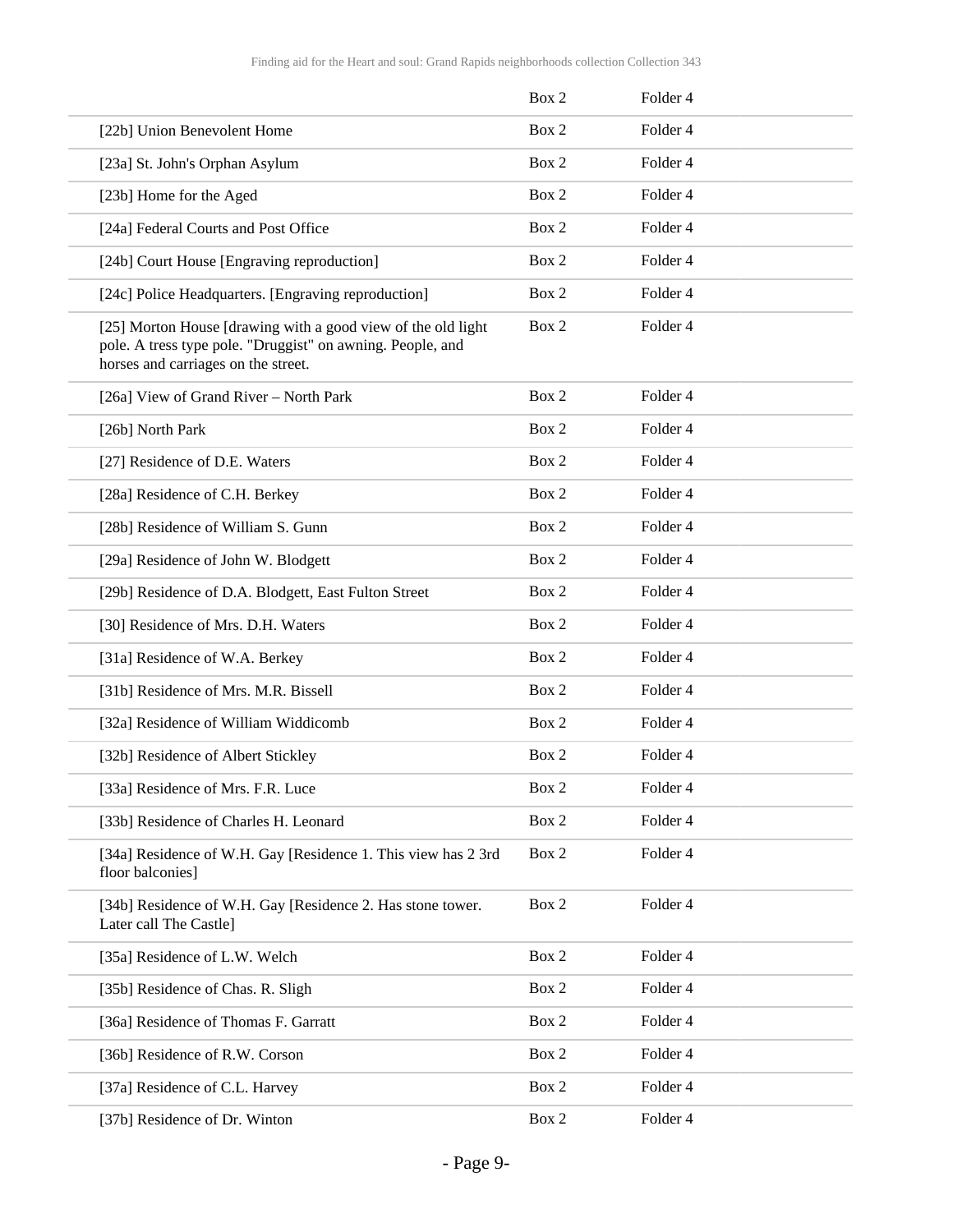| [38a] Residence of Dr. J.H. Palin                                                                                   | Box 2 | Folder <sub>4</sub> |
|---------------------------------------------------------------------------------------------------------------------|-------|---------------------|
| [38b] Residence of Dr. C.S. Bullen                                                                                  | Box 2 | Folder 4            |
| [39a] Residence of A.J. Shellman                                                                                    | Box 2 | Folder 4            |
| [39b] Residence of D.M. Amberg                                                                                      | Box 2 | Folder 4            |
| [40] Residence of Alexander Dodds                                                                                   | Box 2 | Folder 4            |
| [41] Residence of Chas. P. Limbert                                                                                  | Box 2 | Folder 4            |
| [42] Residence of Mrs. T.D. Gilbert                                                                                 | Box 2 | Folder 4            |
| [43] Cherry Street East from Jefferson Avenue                                                                       | Box 2 | Folder 4            |
| [44a] Scribner Street                                                                                               | Box 2 | Folder 4            |
| [44b] Jefferson Avenue                                                                                              | Box 2 | Folder 4            |
| [45a] College Avenue                                                                                                | Box 2 | Folder 4            |
| [45b] Fountain Street west of College Avenue                                                                        | Box 2 | Folder 4            |
| [46a] View of John Ball Park                                                                                        | Box 2 | Folder 4            |
| [46b] [Unidentified view of man standing on a path, with<br>greenery at the left]                                   | Box 2 | Folder 4            |
| [47a] Nook in John Ball Park                                                                                        | Box 2 | Folder 4            |
| [47b] Entrance to John Ball Park                                                                                    | Box 2 | Folder 4            |
| [48a] Highland park                                                                                                 | Box 2 | Folder 4            |
| [48b] At the Country Club [Shows a man reading to swing his<br>club at a golf ball. A Factory is in the background] | Box 2 | Folder 4            |
| [49a] Crescent Park [Includes the fountain]                                                                         | Box 2 | Folder 4            |
| [49b] Lincoln Park [Circular drive; Pavilion]                                                                       | Box 2 | Folder 4            |
| [50a] Menagerie and fountain John Ball Park                                                                         | Box 2 | Folder 4            |
| [50b] Fulton Street Park [fountain]                                                                                 | Box 2 | Folder 4            |
| [51a] [Unidentified Lake Michigan? View]                                                                            | Box 2 | Folder 4            |
| [51b] City Pumping Station                                                                                          | Box 2 | Folder 4            |
| [52a] YMCA Building                                                                                                 | Box 2 | Folder 4            |
| [52b] Office Building of Michigan Trust Company                                                                     | Box 2 | Folder 4            |
| [53a] Holland Theological Seminary                                                                                  | Box 2 | Folder 4            |
| [53b] East Leonard Street School                                                                                    | Box 2 | Folder 4            |
| [54] View of Fisk Lake                                                                                              | Box 2 | Folder 4            |
| [55] View of Fisk Lake                                                                                              | Box 2 | Folder 4            |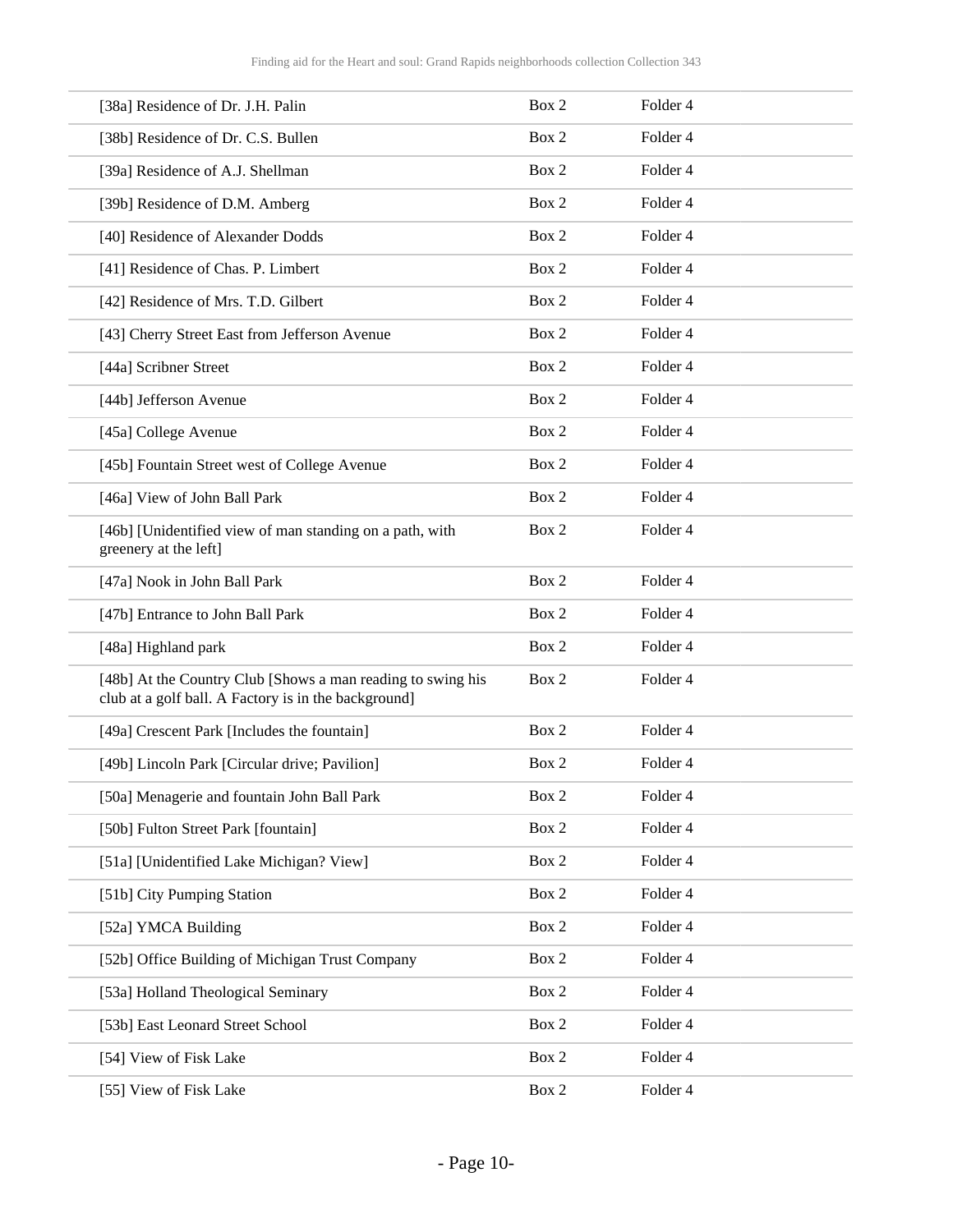| [56a] View of North Shore of Reed's Lake [People seated on a<br>hillside near a pier]              | Box 2 | Folder 4            |
|----------------------------------------------------------------------------------------------------|-------|---------------------|
| [56b] View of North Shore of Reed's Lake [Elevated bridge]                                         | Box 2 | Folder 4            |
| [57a] At Reed's Lake [Pavilion, #176 Streetcar]                                                    | Box 2 | Folder 4            |
| [57b] [Unidentified view of Reeds Lake?]                                                           | Box 2 | Folder 4            |
| [58a] Blodgett Building                                                                            | Box 2 | Folder 4            |
| [58b] Grand Rapids Brewing Company                                                                 | Box 2 | Folder 4            |
| [59] City Lighting Plant                                                                           | Box 2 | Folder 4            |
| [60] First Baptist Church                                                                          | Box 2 | Folder 4            |
| [61] St. Mark's Church                                                                             | Box 2 | Folder 4            |
| [62a] First Methodist                                                                              | Box 2 | Folder 4            |
| [62b] German Lutheran Church                                                                       | Box 2 | Folder 4            |
| [62c] Temple Emanuel                                                                               | Box 2 | Folder 4            |
| [63a] Universalist Church                                                                          | Box 2 | Folder 4            |
| [63b] Westminster Presbyterian Church                                                              | Box 2 | Folder 4            |
| [63c] Christian Reformed Church [Printed Engraving]                                                | Box 2 | Folder 4            |
| [64a] American Reformed                                                                            | Box 2 | Folder 4            |
| [64b] St. Andrews Cathedral                                                                        | Box 2 | Folder 4            |
| [64c] Park Congregational                                                                          | Box 2 | Folder 4            |
| [65a] [Unidentified rural scene, with a man standing in the road]                                  | Box 2 | Folder 4            |
| [65b] Central High School Building                                                                 | Box 2 | Folder 4            |
| [66a] Turner Street Union School                                                                   | Box 2 | Folder 4            |
| [66b] Madison Avenue School                                                                        | Box 2 | Folder 4            |
| [67] Turner Street School [Printed engraving]                                                      | Box 2 | Folder 4            |
| [68a] Division Street School [printed engraving]                                                   | Box 2 | Folder 4            |
| [68b] Straight Street School [printed engraving]                                                   | Box 2 | Folder 4            |
| <b>Grand Rapids Newspapers</b>                                                                     | Box 2 | Folder 6            |
| Grand Rapids: Past, Present, & Future, 1981                                                        | Box 2 | Folder <sub>7</sub> |
| "Grand Rapids: Sights and Sounds" view book of Grand Rapids<br>by William James College, 1979-1985 | Box 2 | Folder <sub>8</sub> |
| Immigration in Michigan, clipping folder                                                           | Box 2 | Folder 16           |
| Clippings on Ethnicity in Grand Rapids Neighborhoods                                               | Box 2 | Folder 17           |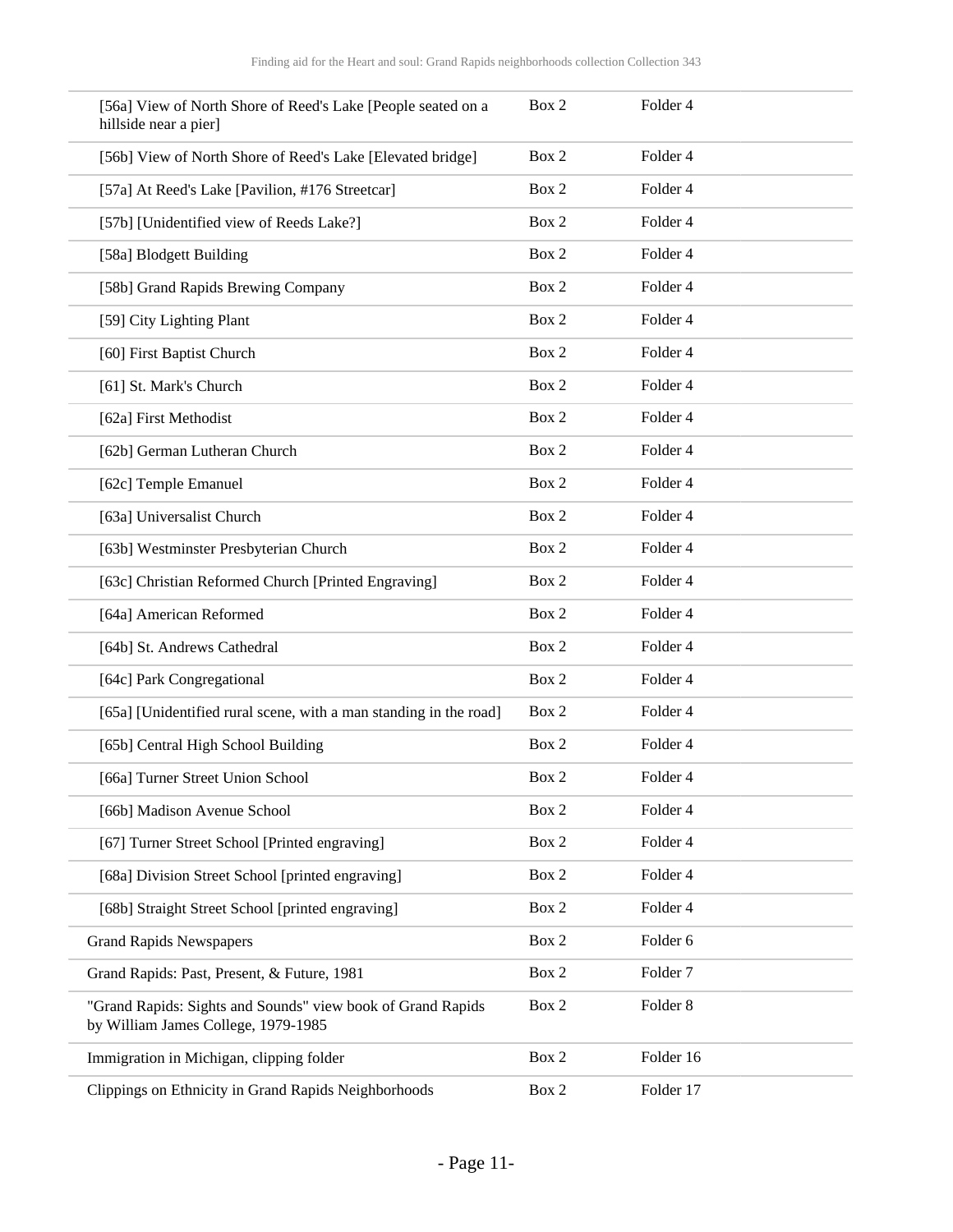| Walking City—Notes for text (notes in folder are mainly on<br>ethnicity in GR neighborhoods)                                    | Box 2 | Folder 18 |
|---------------------------------------------------------------------------------------------------------------------------------|-------|-----------|
| Letter from Eduard Skedzel and other information and<br>correspondence on ethnicity in Grand Rapids                             | Box 2 | Folder 19 |
| Articles on Immigration, Annexation of Grand Rapids, and<br>"Andy's Notes" handwritten on many books of Grand Rapids<br>history | Box 2 | Folder 20 |
| African Americans in Grand Rapids, 1952-1991                                                                                    | Box 2 | Folder 21 |
| "Great Migration from the South to West Michigan", 1997.                                                                        | Box 2 | Folder 22 |

### <span id="page-11-0"></span>**Outsider's Opinions of Grand Rapids, 1961-**

| <b>Title/Description</b>                                                                           | <b>Instances</b> |           |  |
|----------------------------------------------------------------------------------------------------|------------------|-----------|--|
| "The Treatment' in Grand Rapids" Harper's June, 1962                                               | Box 2            | Folder 10 |  |
| "Grand Rapids, Mich." Look Magazine April, 1961, pg. 96                                            | Box 2            | Folder 10 |  |
| "What Grand Rapids did for Jerry Ford and Vice Versa                                               | Box 2            | Folder 10 |  |
| "Outside Opinions of Grand Rapids' Urban Renewal"<br>manuscript                                    | Box 2            | Folder 10 |  |
| Outside Opinions of Grand Rapids, "Boom Town Stats"<br>FortuneMagazine, Nov. 23, 1998, pg.147-148. | Box 2            | Folder 11 |  |

### <span id="page-11-1"></span>**"Was the Immigrants' Culture Destroyed by American Economic Life?" Yes or No**

| <b>Title/Description</b>                                                                                                             | <b>Instances</b> |           |
|--------------------------------------------------------------------------------------------------------------------------------------|------------------|-----------|
| "Yes". From: The Uprooted / Oscar Handlin. Little, Brown $\&$<br>Co., 1973. Excerpt.                                                 | Box 2            | Folder 23 |
| "No". From: The Transplanted: a history of Immigrants in<br>UrbanAmerican / John Bodnar. Bloomington : I.U. Press, 1985.<br>Excerpt. | Box 2            | Folder 23 |

### <span id="page-11-2"></span>**"Race, respectability and the struggle for Civil Rights: a Study of the African American Community Of Grand Rapids, Michigan, 1870-1954", PhD dissertation manuscript/ draft of Randal Maurice Jelks**

| <b>Title/Description</b>                        | <b>Instances</b> |          |
|-------------------------------------------------|------------------|----------|
| Introduction and Chapter 1                      | $Box$ 3          | Folder 1 |
| Chapter 2-3                                     | $Box$ 3          | Folder 2 |
| Chapter 4-5                                     | Box 3            | Folder 3 |
| Chapter 6-Conclusion                            | $Box$ 3          | Folder 4 |
| School integration/ busing clippings, 1966-1970 | $Box\ 3$         | Folder 5 |

Dutch in Grand Rapids, folder originally labeled "N.H. Dutch"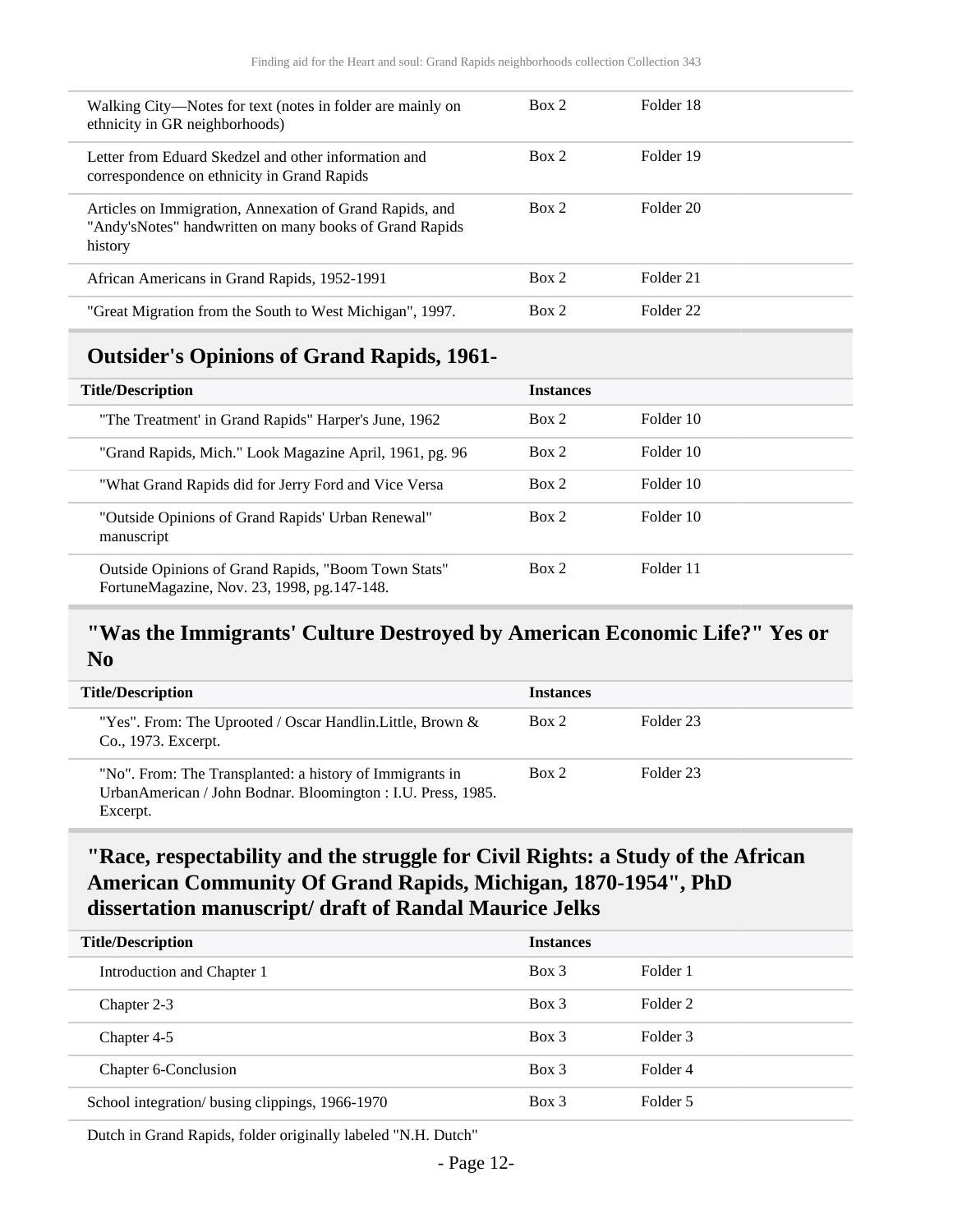|                                                                                                          | $Box$ 3 | Folder 6            |
|----------------------------------------------------------------------------------------------------------|---------|---------------------|
| Germans in Grand Rapids, student papers, German Press and<br>theSchnitzelbank                            | Box 3   | Folder <sub>7</sub> |
| The German Americans in Grand Rapids, Michigan: A Historical<br>Survey, paper by Wilhem W. Seeger, 1986. | Box 3   | Folder 8            |
| German- English School fire                                                                              | Box 3   | Folder 9            |

### <span id="page-12-0"></span>**Unpublished & Student papers on Germans in Grand Rapids, and Clippings (original folder labeled "N.H. Germans")**

| <b>Title/Description</b>                                                                                               | <b>Instances</b> |           |
|------------------------------------------------------------------------------------------------------------------------|------------------|-----------|
| "The German Americans in Grand Rapids, Michigan: a<br>Historical Survey" by Wilhelm W. Seeger, 1986                    | $Box$ 3          | Folder 10 |
| "German Americans in Grand Rapids During World War I:<br>'Obey the Law and Keep Your Mouths Shut'" by Matthew<br>Goode | $Box\ 3$         | Folder 10 |
| "The German Language Press in Grand Rapids Michigan: a<br>Historical Survey" by Wilhelm W. Seeger, 1994                | $Box$ 3          | Folder 10 |
| "The Braumeisters of Old Grand Rapids" by Wilhem W. Seeger,<br><b>Grand Valley River Review</b>                        | Box 3            | Folder 11 |
| Grand Rapids Greek Heritage / compiled and edited by Paul<br>N.Chardoul, 1986                                          | Box 3            | Folder 12 |
| Hispanics in Grand Rapids                                                                                              | $Box\ 3$         | Folder 12 |
| "Italians in Grand Rapids", Grand Rapids Magazine, August<br>1999, pg. 39-40                                           | Box 3            | Folder 13 |
| Jews in Grand Rapids                                                                                                   | Box 3            | Folder 14 |
| Growing up Lithuanian in Old Lithuanian Town / by Edward<br>Gillis, 1999, manuscript                                   | $Box$ 3          | Folder 15 |

### <span id="page-12-1"></span>**Lynn G. Mapes articles (3)**

| <b>Title/Description</b>                                                                                                     | <b>Instances</b> |             |
|------------------------------------------------------------------------------------------------------------------------------|------------------|-------------|
| 1. Changing Neighborhoods. Grand Rapids Magazine, Dec.                                                                       | $Box$ 3          | Folder 15.5 |
| 2. The Iron Horse. GR Magazine, July 1975                                                                                    | $Box$ 3          | Folder 15.5 |
| 3. Looking Forward from 1876. GR Magazine, July 197?                                                                         | Box 3            | Folder 15.5 |
| Native Americans in Grand Rapids                                                                                             | Box 3            | Folder 16   |
| Polish-mostly information on St. Isidore's                                                                                   | $Box\ 3$         | Folder 17   |
| Housing: Race Relations clipping folder (original folder labeled)<br>"Ch:3 Housing: Race relations box I-5-3)                | $Box$ 3          | Folder 18   |
| "Housing Conditions and Tendencies in Grand Rapids, Michigan:<br>Report of the Housing Committee of the Charity Organization | Box 4            | Folder 1    |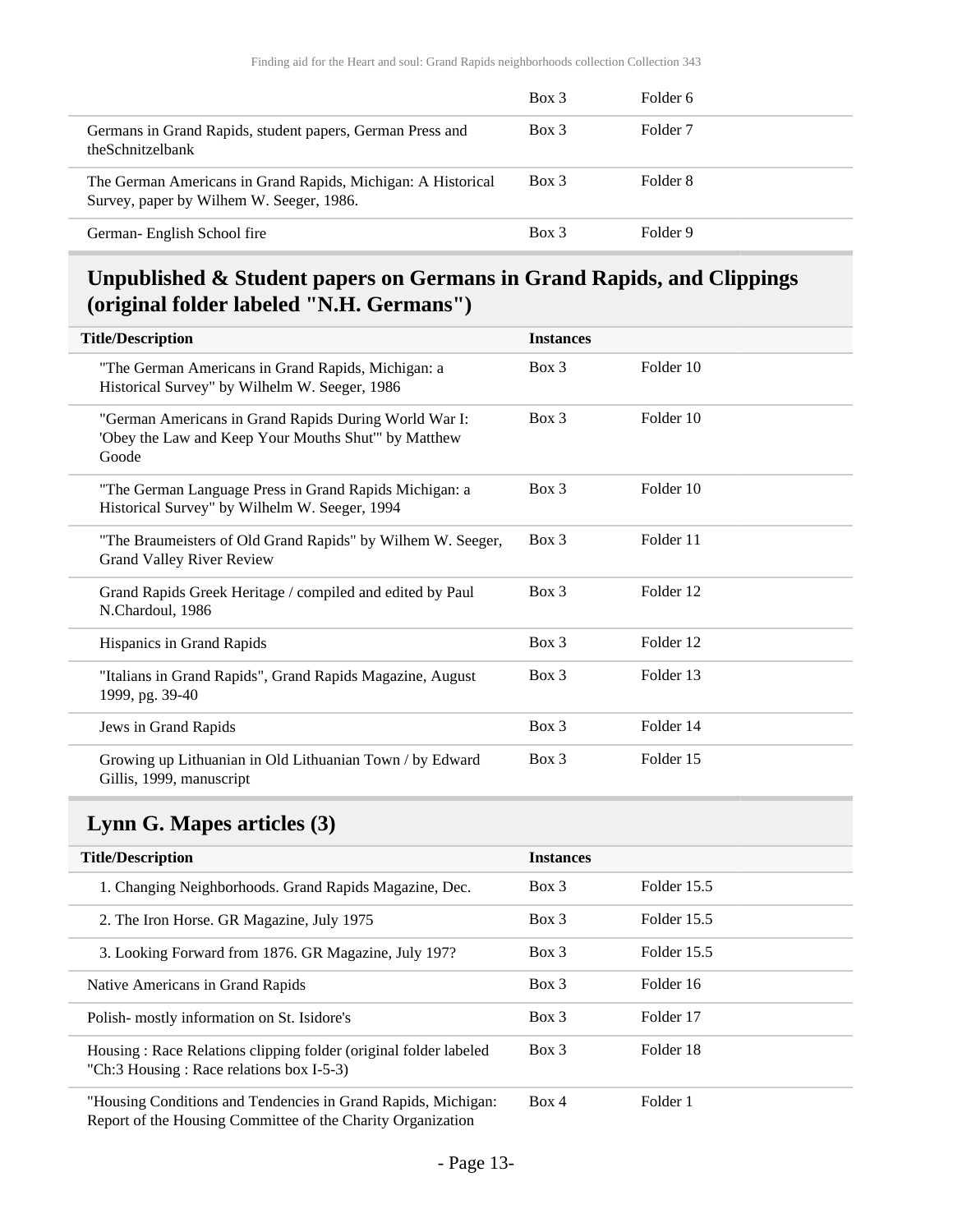Society of Grand Rapids, Michigan", report by Udetta D. Brown, 1913

| Fair housing, home security, landlord and tenant Rights                                                                                                                                                                                        | Box 4 | Folder 2 |
|------------------------------------------------------------------------------------------------------------------------------------------------------------------------------------------------------------------------------------------------|-------|----------|
| "Housing and Community Development: Citizen Input Report",<br>1999                                                                                                                                                                             | Box 4 | Folder 3 |
| "Community Forum on Race Relations in Grand Rapids",<br>Michigan Advisory Committee to the United States Commission<br>on Civil Rights, August 1998 (previously housed in the Grand<br>Rapids Public Library Main branch Reference collection) | Box 4 | Folder 4 |
| <b>Abundant Life Ministries</b>                                                                                                                                                                                                                | Box 4 | Folder 5 |
| The Catholic Church in the Grand River Valley 1833-1950 / by<br>Rev. John W. McGee, 1950                                                                                                                                                       | Box 4 | Folder 6 |
| The First 100 Years: Basilica of St. Adalbert 1881-1981 / by<br>Philip Jung, ca. 1981?                                                                                                                                                         | Box 4 | Folder 7 |

### <span id="page-13-0"></span>**Origins: the Historical Magazine of Calvin College and SeminaryArchives [periodical]**

| <b>Title/Description</b>                                                                                                                        | <b>Instances</b> |                     |
|-------------------------------------------------------------------------------------------------------------------------------------------------|------------------|---------------------|
| vol V, no. 2 1987                                                                                                                               | Box 4            | Folder <sub>8</sub> |
| vol. IX, no. 2, 1991                                                                                                                            | Box 4            | Folder <sub>8</sub> |
| vol. XII no. 1 1994                                                                                                                             | Box 4            | Folder 9            |
| vol. XIV no. 2 1996                                                                                                                             | Box 4            | Folder 9            |
| 100 Years in the Covenant: Eastern Avenue Christian Reformed<br>Church                                                                          | Box 4            | Folder 10           |
| "How the Grand Rapids Evangelical Covenant Church Began as<br>Recalled by Godfrey Anderson, Church Historian and Archivist,<br><b>June 1980</b> | Box 5            | Folder 1            |
| Inner City Christian Federation                                                                                                                 | Box 5            | Folder <sub>2</sub> |
| Inner City Christian Federation view book                                                                                                       | Box 5            | Folder <sub>3</sub> |
| Wherever God Wills: Blickley's Bus / Youth Group Support<br>Service, 1999                                                                       | Box 5            | Folder 4            |
| Brochures on church ministries and Grand Rapids City Guide<br>1998-99, marked page 54-55, "GR's Famous Folks"                                   | Box 5            | Folder 5            |
| Women in Grand Rapids                                                                                                                           | Box 5            | Folder <sub>6</sub> |
| Women's History. Grand River Valley History, Volume XII, 1995<br>(2 copies)                                                                     | Box 5            | Folder <sub>7</sub> |
| "A Woman's Place: 100 Years of the Grand Rapids YWCA"<br>Grand River Valley History, Volume XVII, 2001                                          | Box 5            | Folder <sub>8</sub> |
| Clippings on Women in Grand Rapids and "When One-Third of a<br>City Moves to the Suburbs                                                        | Box 5            | Folder 9            |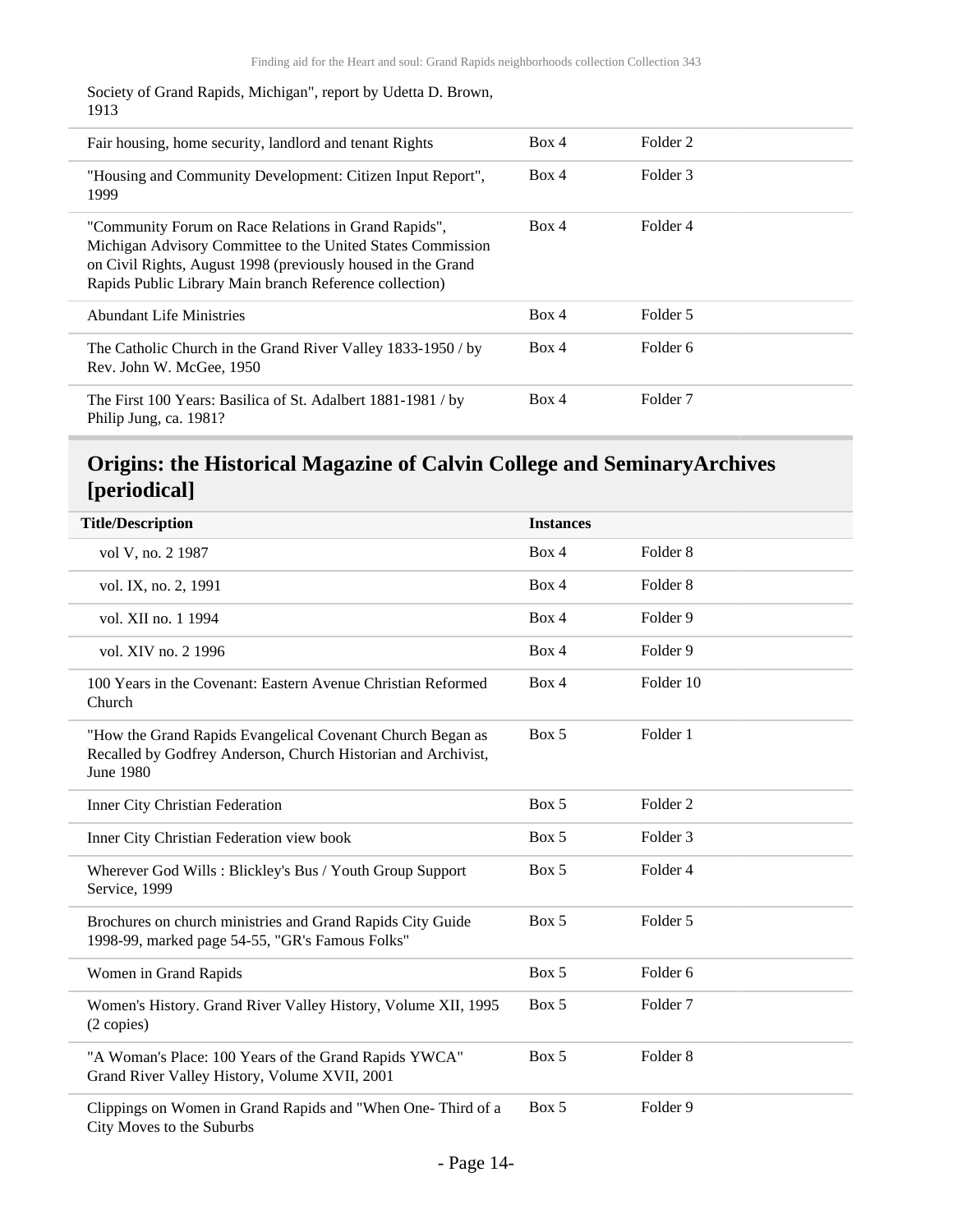| Clippings related to Michigan Women's Hall of Fame                                                                     | Box 5 | Folder 10 |
|------------------------------------------------------------------------------------------------------------------------|-------|-----------|
| Clippings on Women in Grand Rapids, original folder labeled "GR<br>Women-Included!"                                    | Box 5 | Folder 11 |
| Women's Suffrage. Interview with Mrs. David (Irma)<br>Warner, Transcript, 1971 [oral history]                          | Box 5 | Folder 12 |
| "Women. Short Bio's, notes" West: Lipczynski, Loretla Antoini,<br>Carr and Usted, Lucy Ball, Wisniewski, La Framboise" | Box 5 | Folder 13 |
| Grand Rapids Police Service Areas & Beat Boundaries                                                                    | Box 5 | Folder 14 |

### <span id="page-14-0"></span>**"Neighborhood Planning Workbook from the City of Grand Rapids Planning Department" Formerly: 307.3362 N316 [withdrawn]**

| <b>Title/Description</b>                                                                                                                                                                                | <b>Instances</b> |                      |
|---------------------------------------------------------------------------------------------------------------------------------------------------------------------------------------------------------|------------------|----------------------|
| Part I: Introduction                                                                                                                                                                                    | Box 5            | Folder 15            |
| Part II: Initiating the Planning Process                                                                                                                                                                | Box 5            | Folder 15            |
| Part III: Issue Identification                                                                                                                                                                          | Box 5            | Folder 15            |
| Part IV: Information Gathering and Writing the Plan                                                                                                                                                     | Box 5            | Folder 16            |
| Part V: Adoption and Implementation of the Plan Conclusion                                                                                                                                              | Box 5            | Folder 16            |
| Appendices                                                                                                                                                                                              | Box 5            | Folder 17            |
| Committee of 100 for 100 Days of Progress, March 4- June 19,<br>1968                                                                                                                                    | Box 5            | Folder 18            |
| "Drug Watch: How to Close the Drug House Down the Block",<br>booklet from the Heritage Hill Neighborhood Association (2<br>copies)                                                                      | Box 5            | Folder 19            |
| Neighborhood Associations / Organizations timeline, handwritten                                                                                                                                         | Box 5            | Folder <sub>20</sub> |
| Discover Milwaukee Catalog (information about Milwaukee<br>Neighborhoods)                                                                                                                               | Box 5            | Folder 21            |
| Ethnicity in Michigan by Jack Glazier and Arthur W. Helweg,<br>2000.                                                                                                                                    | Box 2            | Folder 15            |
| "Grand Rapids as it is" (second edition), 1888                                                                                                                                                          | Box 2            | Folder 5             |
| Notes (removed from "The Grand Rapids Sampler" by Gordon<br>Olson, 1992): pg 129, "GR study club" / Pg 175, marking bottom<br>half of page /Pg 176, marking left hand side of page / Pg 179 / Pg<br>180 | Box 1            | Folder 4             |
| Helios, November 1909, published by Grand Rapids Central High<br>School students                                                                                                                        | Box 2            | Folder 9             |
| Water Filtration clippings                                                                                                                                                                              | Box 2            | Folder 14            |
| Streetcars clipping folder                                                                                                                                                                              | Box 2            | Folder 13            |
| Proceedings of the Common Council of the City of Grand<br>Rapids  See Coll. 303, and the Department's book collection.                                                                                  | Box 2            | Folder 12            |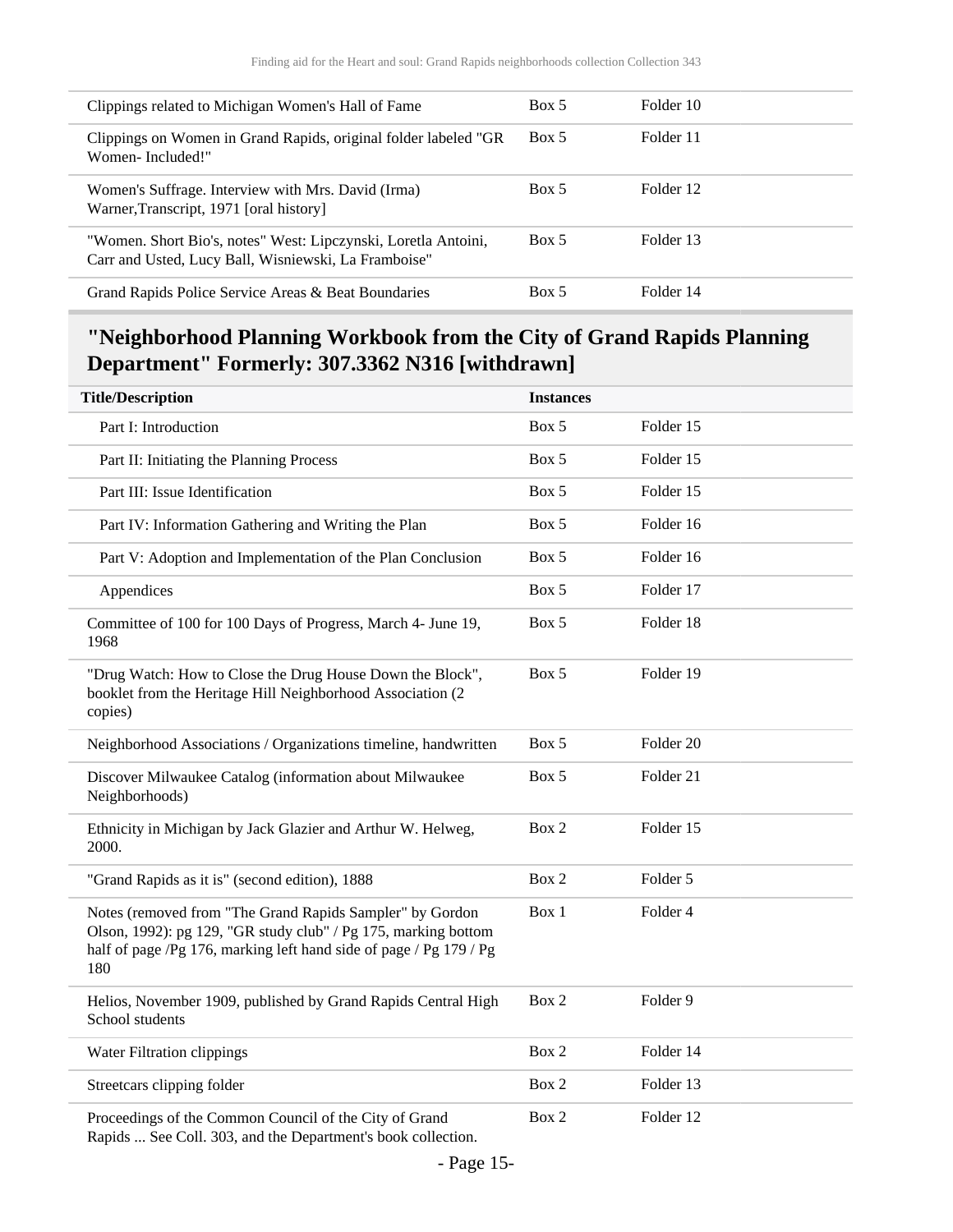#### Preliminary Report for a City Plan for Grand Rapids, 1909 Box 2 Folder 12

#### **^** [Return to Table of Contents](#page-1-0)

### <span id="page-15-0"></span>**Series III. Neighborhoods**

#### **Scope and Contents**

This section is organized alphabetically by neighborhood name.

| <b>Instances</b> |                     |
|------------------|---------------------|
| Box 5            | Folder 22           |
| Box 5            | Folder 23           |
| Box 6            | Folder 1            |
| Box 6            | Folder <sub>2</sub> |
|                  |                     |

## <span id="page-15-1"></span>**Alger Heights**

| <b>Title/Description</b>                             | <i><u><b>Instances</b></u></i> |          |
|------------------------------------------------------|--------------------------------|----------|
| Photo, Raymond Hart, Alger Produce Market, 2/28/1950 | Box 1                          | Folder 5 |

#### <span id="page-15-2"></span>**Auburn Hills**

#### **General**

See "Nate's Sidebars" Box 9-10

#### <span id="page-15-3"></span>**Baxter**

| <b>Title/Description</b>                                                 | <b>Instances</b> |          |
|--------------------------------------------------------------------------|------------------|----------|
| Baxter Community Center "A Safe Place to Grow," folder of<br>information |                  |          |
| Folder and general information about the organization                    | Box 6            | Folder 3 |
| Newspaper clippings                                                      | Box 6            | Folder 4 |
| Photo of Baxter Community Center (stuck on paper with tacky<br>(tape)    | <b>Box 11</b>    | Folder 2 |

#### <span id="page-15-4"></span>**Belknap-Lookout**

| <b>Title/Description</b>                             | <b>Instances</b> |          |
|------------------------------------------------------|------------------|----------|
| Articles and information about neighborhood programs | Box 6            | Folder 5 |
| Lookout Hill Renaissance Tour, booklet, 1995         | Box 6            | Folder 6 |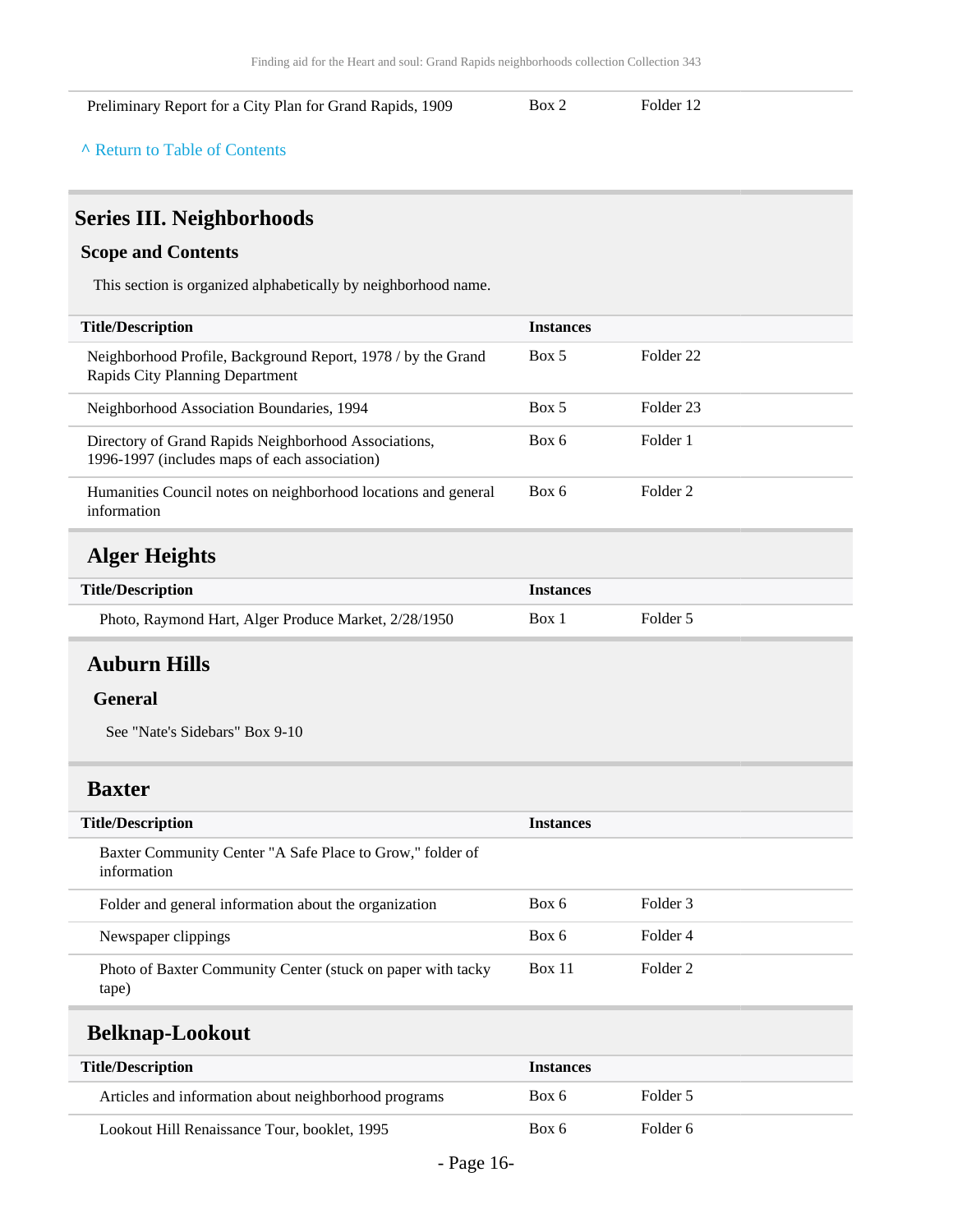<span id="page-16-5"></span><span id="page-16-4"></span><span id="page-16-3"></span><span id="page-16-2"></span><span id="page-16-1"></span><span id="page-16-0"></span>

| Belknap Commons News Feb.- March 2000                                                                                               | Box 6            | Folder <sub>7</sub> |  |
|-------------------------------------------------------------------------------------------------------------------------------------|------------------|---------------------|--|
| Coit School                                                                                                                         | Box 6            | Folder <sub>8</sub> |  |
| Leo Brochu, neighbors article and photo from The Grand Rapids<br>Press, July 14, 1986                                               | Box 6            | Folder 9            |  |
| <b>Black Hills</b>                                                                                                                  |                  |                     |  |
| <b>Title/Description</b>                                                                                                            | <b>Instances</b> |                     |  |
| <b>Black Hills articles</b>                                                                                                         | Box 6            | Folder 10           |  |
| <b>Burton Heights</b>                                                                                                               |                  |                     |  |
| <b>Title/Description</b>                                                                                                            | <b>Instances</b> |                     |  |
| "Burton Heights" by Margo Lynn Lopez, unpublished<br>paper prepared for the Burton Heights Business Association<br>Centennial, 1994 | Box 6            | Folder 11           |  |
| <b>Cherry Hill</b>                                                                                                                  |                  |                     |  |
| <b>Title/Description</b>                                                                                                            | <b>Instances</b> |                     |  |
| Misc.                                                                                                                               | Box 6            | Folder 12           |  |
| How to Own Your Own Home                                                                                                            | Box 6            | Folder 12           |  |
| Cherry Hill Map                                                                                                                     | Box 6            | Folder 12           |  |
| Articles                                                                                                                            | Box 6            | Folder 12           |  |
| <b>Creston / North End</b>                                                                                                          |                  |                     |  |
| <b>Title/Description</b>                                                                                                            | <b>Instances</b> |                     |  |
| Creston and North End articles, focus on Kay Pharmacy                                                                               | Box 6            | Folder 13           |  |
| Misc.                                                                                                                               | Box 6            | Folder 14           |  |
| Creston Housing and Neighborhood Association<br>Homeownership Seminar                                                               | Box 6            | Folder 14           |  |
| Creston Grove Information on the Page Family.                                                                                       | Box 6            | Folder 14           |  |
| <b>Creston Neighborhood Association News</b>                                                                                        | Box 6            | Folder 14           |  |
| Miscellaneous Creston articles, notes and interviews                                                                                | Box 6            | Folder 15           |  |
| <b>East Hills</b>                                                                                                                   |                  |                     |  |
| <b>Title/Description</b>                                                                                                            | <b>Instances</b> |                     |  |
| East Hills Neighborhood Association and grant information                                                                           | Box 6            | Folder 16           |  |
| <b>Eastown</b>                                                                                                                      |                  |                     |  |
| <b>Title/Description</b>                                                                                                            | <b>Instances</b> |                     |  |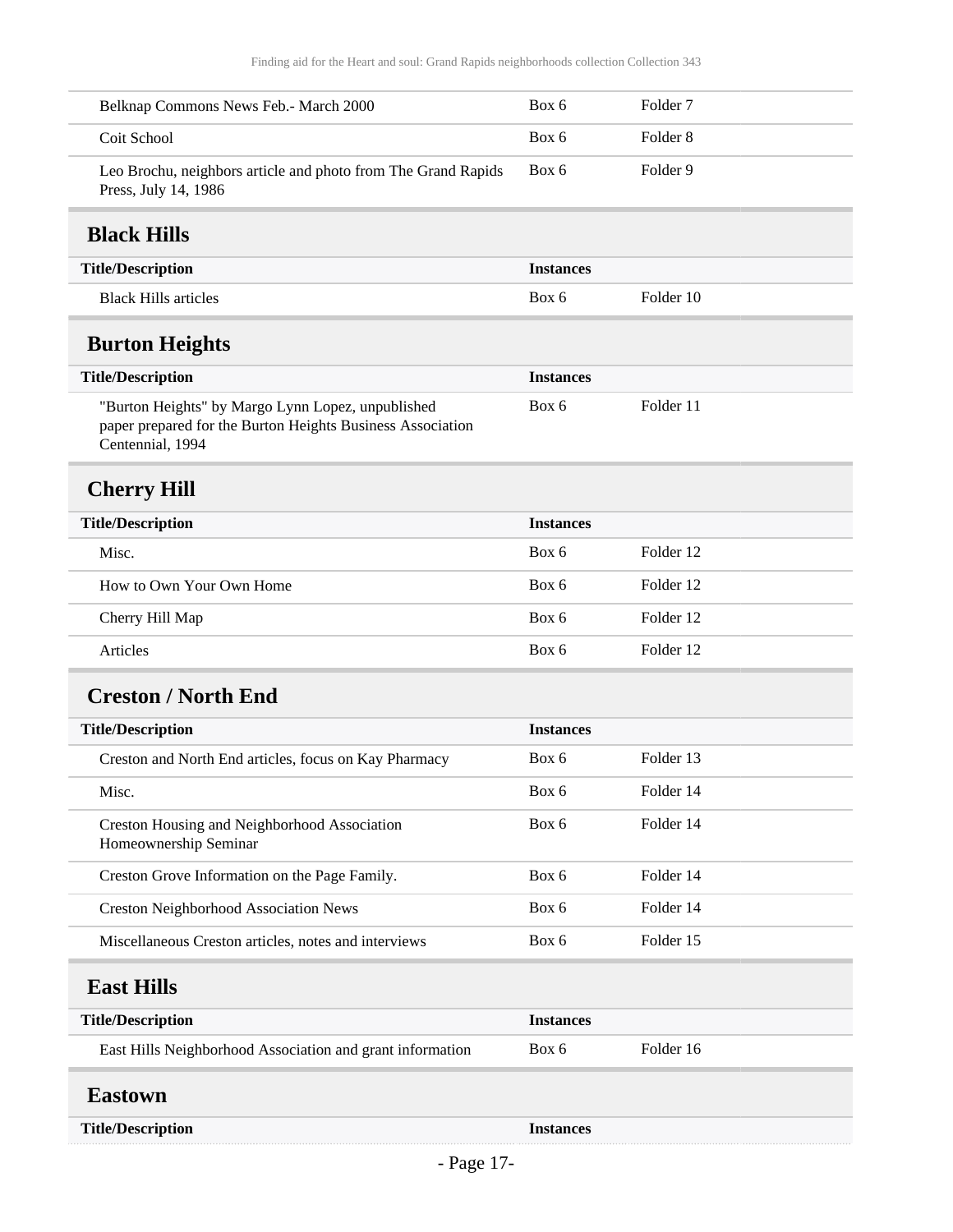<span id="page-17-3"></span><span id="page-17-2"></span><span id="page-17-1"></span><span id="page-17-0"></span>

| W.E.F.F. (Wealthy Ethel Franklin Fuller Neighborhood<br>Association) News, 1971                                                     | Box 6            | Folder 17            |  |
|-------------------------------------------------------------------------------------------------------------------------------------|------------------|----------------------|--|
| Eastown!: a report on how Aquinas College helped its local<br>community reverse neighborhood transition and deterioration,<br>1978. | Box 6            | Folder 18            |  |
| Eastown articles                                                                                                                    | Box 6            | Folder 19            |  |
| "An Excavation of 1514 Wealthy Street" / by Ray P. De Lange,<br>Calvin College student paper, includes a packet of maps             | Box 6            | Folder <sub>20</sub> |  |
| "Street Flight", The Paper, June 1999                                                                                               | Box 6            | Folder 21            |  |
| <b>Fulton Heights</b>                                                                                                               |                  |                      |  |
| <b>Title/Description</b>                                                                                                            | <b>Instances</b> |                      |  |
| "The Fulton Heights Neighborhood: tributary of Grand Rapids"<br>paper / by Mark Wigert                                              | Box 6            | Folder <sub>22</sub> |  |
| <b>Grandville Avenue/ Roosevelt Park</b>                                                                                            |                  |                      |  |
| <b>Title/Description</b>                                                                                                            | <b>Instances</b> |                      |  |
| Grandville Avenue Gazette. Fall, 1998, (newsletter of the<br>Roosevelt Park /Grandville Avenue Neighborhood Association)            | Box 6            | Folder <sub>23</sub> |  |
| Grandville Avenue Gazette. Spring, 1999, (newsletter of the<br>Roosevelt Park /Grandville Avenue Neighborhood Association)          | Box 6            | Folder <sub>23</sub> |  |
| Hispanics in Grand Rapids/ Grandville Avenue articles                                                                               | Box 6            | Folder 24            |  |
| <b>Garfield Park</b>                                                                                                                |                  |                      |  |
| <b>Title/Description</b>                                                                                                            | <b>Instances</b> |                      |  |
| Garfield Park/ Alger Heights, clippings and notes                                                                                   | Box 6            | Folder <sub>25</sub> |  |
| <b>Heartside</b>                                                                                                                    |                  |                      |  |
| <b>Title/Description</b>                                                                                                            | <b>Instances</b> |                      |  |
| "Heartside Urban Conservation District Study", March, 1979                                                                          | Box 7            | Folder 1             |  |
| Heartside Neighborhood Revitalization Plan, Revised 1996                                                                            | Box 7            | Folder <sub>2</sub>  |  |
| Heartside "Mainstreet" articles                                                                                                     | Box 7            | Folder 3             |  |
| "Heartside Mainstreet Initiative"                                                                                                   | Box 7            | Folder 3             |  |
| "GR: Applause Amid Angst" 1988                                                                                                      | Box 7            | Folder 3             |  |
| "Old Raon: Urban Symbol"                                                                                                            | Box 7            | Folder 3             |  |
| Historic Heartside Calendar, 1982                                                                                                   | Box 7            | Folder 4             |  |
| The Dwelling Place, pamphlet                                                                                                        | Box 7            | Folder 5             |  |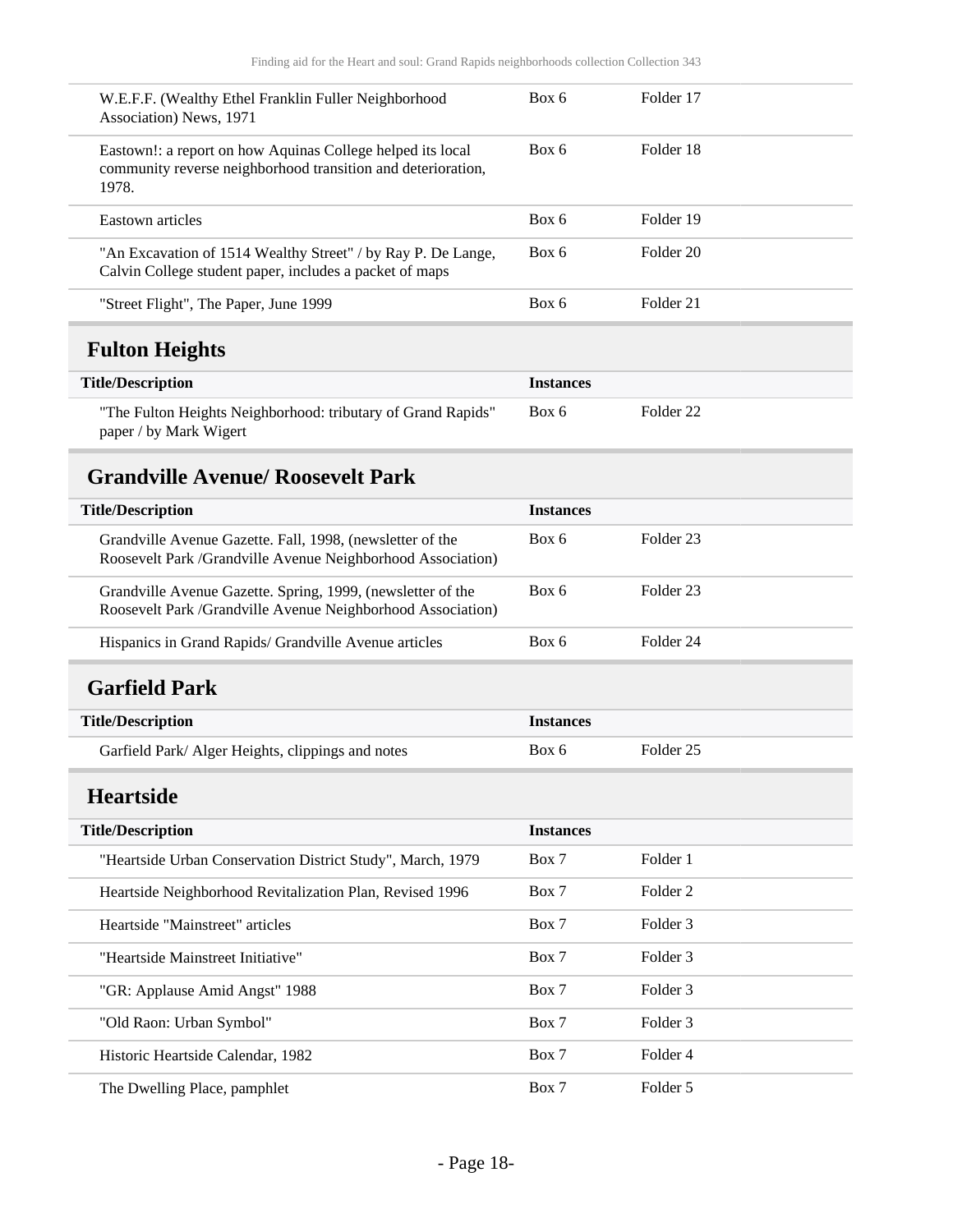## <span id="page-18-0"></span>**Heritage Hill**

| <b>Instances</b> |                     |
|------------------|---------------------|
| Box 7            | Folder 6            |
| Box 7            | Folder <sub>7</sub> |
| Box 7            | Folder 8            |
| Box 7            | Folder 9            |
| Box 7            | Folder 10           |
| Box 7            | Folder 11           |
| Box 7            | Folder 12           |
| Box 7            | Folder 13           |
| Box 7            | Folder 14           |
| Box 7            | Folder 15           |
| Box 7            | Folder 15           |
| Box 7            | Folder 15           |
|                  |                     |

## **Heritage Hill. Photographs.**

| <b>Title/Description</b>                                                                                     | <b>Instances</b> |                     |
|--------------------------------------------------------------------------------------------------------------|------------------|---------------------|
| Photos from Martha (Stiles) Lawrence [See also Stiles House<br>box 7 folder 18]                              | <b>Box 11</b>    | Folder <sub>3</sub> |
| 1. Fountain Street School (corner of Fountain and Prospect),<br>Angled view of front of school with flagpole | <b>Box 11</b>    | Folder 4            |
| 2. Fountain Street School entrance                                                                           | Box 11           | Folder <sub>4</sub> |
| 3-7. Voigt House 115 College Ave SE (4)                                                                      | Box 11           | Folder <sub>4</sub> |
| House with no cars parked in front $(2)$                                                                     | <b>Box 11</b>    | Folder 4            |
| 8. House with car, roof in view                                                                              | Box 11           | Folder <sub>4</sub> |
| 9. House with car and car hood in view                                                                       | <b>Box 11</b>    | Folder <sub>4</sub> |
| 10.535 Fulton. Large green house                                                                             | <b>Box 11</b>    | Folder <sub>4</sub> |
| 11.535 Fulton. Large green house with three girls standing in<br>the front yard, backs to camera             | Box 11           | Folder 4            |
| 12. Tan brick house with large white pillars. View from front<br>yard, angled up towards house               | <b>Box 11</b>    | Folder <sub>4</sub> |
| 13. Tan brick house with large white pillars. View from front<br>yard, part of roof cut from picture         | Box 11           | Folder <sub>4</sub> |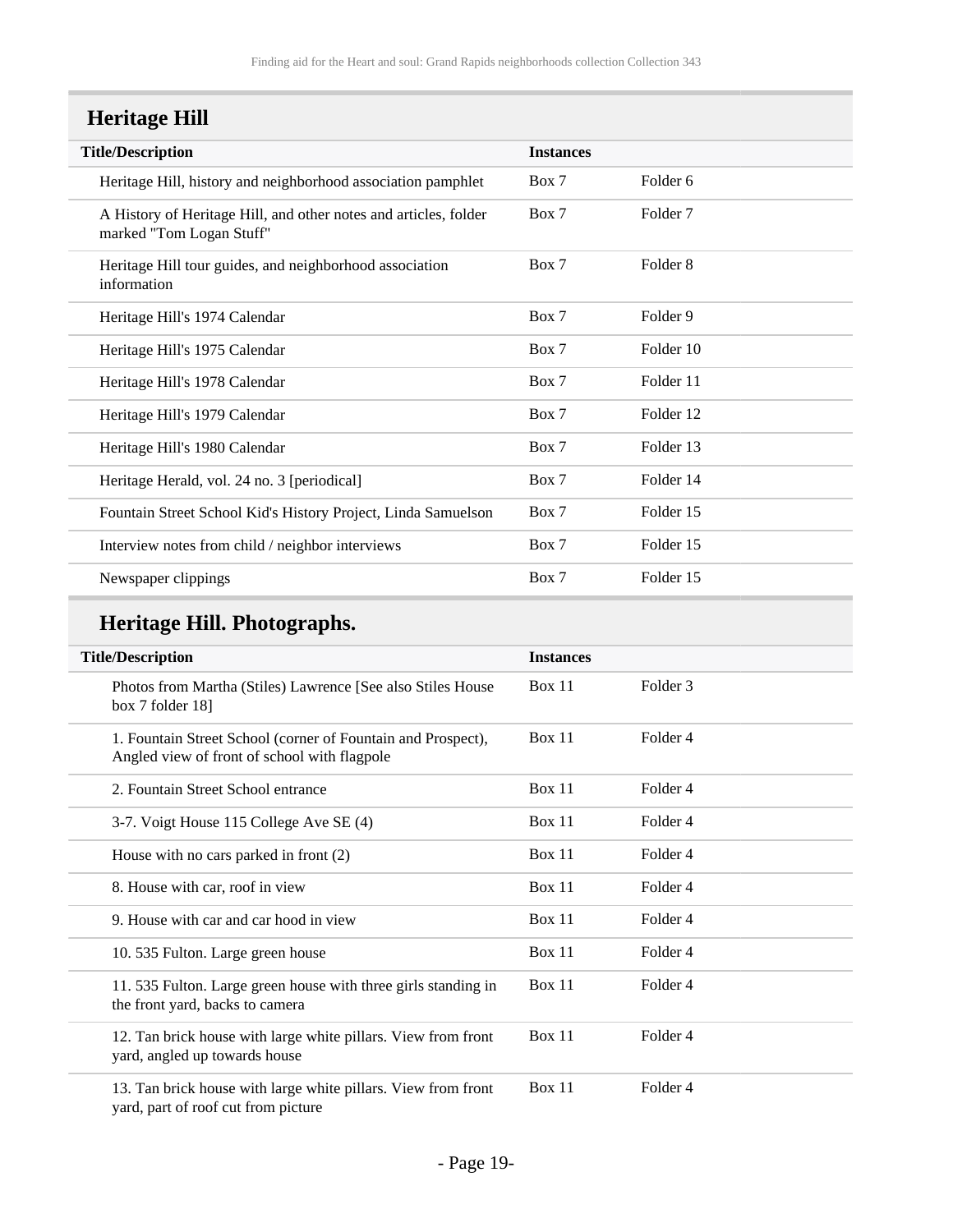| 14. Red brick house with black shudders and two dormer<br>windows, gray car parked in street                                                      | Box 11        | Folder <sub>4</sub> |  |
|---------------------------------------------------------------------------------------------------------------------------------------------------|---------------|---------------------|--|
| 15. Yellow house with reddish-orange trim and a large turret,<br>Roof of turret cot from view                                                     | Box 11        | Folder 4            |  |
| 16. Large white house with four pillars, white picket fence and<br>wreath hanging from second floor balcony.                                      | Box 11        | Folder <sub>4</sub> |  |
| 17. White house with four pillars, three cars in view                                                                                             | Box 11        | Folder <sub>4</sub> |  |
| 18-19. Eve Tunnicliff, sitting hands clasped under chin (2)                                                                                       | Box 11        | Folder <sub>4</sub> |  |
| 20. Tunnicliff House, tan with red front door. View from<br>front, walkway in middle of photo                                                     | Box $11$      | Folder <sub>4</sub> |  |
| 21. Tunnicliff House, tan with red front door. View from<br>front corner, red brick building behind the house, two rocks in<br>corner of the yard | <b>Box 11</b> | Folder <sub>4</sub> |  |
| 22. Tunnicliff House, tan with red front door. Side view of the<br>front of the house from the alley                                              | Box 11        | Folder <sub>4</sub> |  |
| 23. Red brick house with tan and red painting, front porch,<br>white van in driveway                                                              | Box 11        | Folder <sub>4</sub> |  |
| 24. House, red brick first floor, second brown cedar shingling,<br>bushes lining front yard                                                       | Box 11        | Folder <sub>4</sub> |  |
|                                                                                                                                                   |               |                     |  |

## **Theo Hanson (2)**

| <b>Title/Description</b>                              | <b>Instances</b> |          |
|-------------------------------------------------------|------------------|----------|
| 25. Looking down at paper                             | <b>Box 11</b>    | Folder 4 |
| 26. Looking at camera with a pencil and paper in hand | <b>Box 11</b>    | Folder 4 |

## **Alverrine Parker (2)**

| <b>Title/Description</b>                  | <b>Instances</b> |          |
|-------------------------------------------|------------------|----------|
| 27. Sitting                               | <b>Box 11</b>    | Folder 4 |
| 28. Sitting with pencil and paper in hand | <b>Box 11</b>    | Folder 4 |

## **Kiera Trotter (2)**

| <b>Title/Description</b>                      | <b>Instances</b> |          |
|-----------------------------------------------|------------------|----------|
| 29. Standing in yellow coat, horizontal photo | <b>Box 11</b>    | Folder 4 |
| 30. Standing in yellow coat, vertical photo   | <b>Box 11</b>    | Folder 4 |

## **Sam Simmons (3)**

| <b>Title/Description</b>                                                    | <i>Instances</i> |          |
|-----------------------------------------------------------------------------|------------------|----------|
| 31. Sitting at desk, opposite of Mayor Logie, view towards<br>opposite wall | Box 11           | Folder 4 |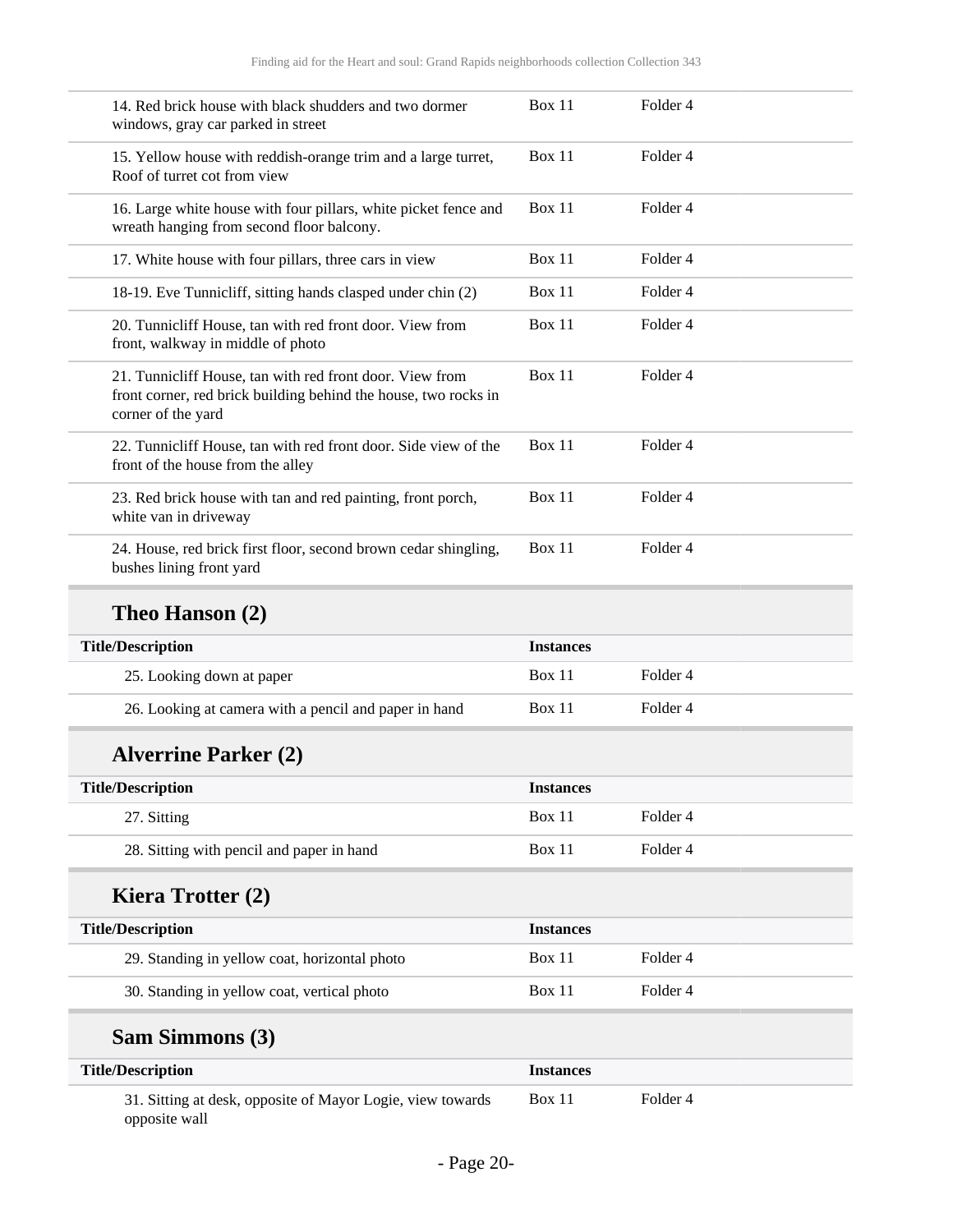| 32. Sitting at desk, opposite of Mayor Logie, view towards<br>window                                           | Box 11           | Folder 4             |
|----------------------------------------------------------------------------------------------------------------|------------------|----------------------|
| 33. Standing between Mayor Logie and Linda Samuelson in<br>front of City of Grand Rapids logo                  | Box 11           | Folder 4             |
| <b>Mayor Logie (2)</b>                                                                                         |                  |                      |
| <b>Title/Description</b>                                                                                       | <b>Instances</b> |                      |
| 34. Sitting at desk with hands folded                                                                          | Box $11$         | Folder 4             |
| 35. Sitting at desk with one hand on the desk                                                                  | Box 11           | Folder 4             |
| <b>Michael Lawrence (3)</b>                                                                                    |                  |                      |
| <b>Title/Description</b>                                                                                       | <b>Instances</b> |                      |
| 36. Shaking hands with Linda Samuelson                                                                         | Box 11           | Folder 4             |
| 37. Sitting at table with Samuelson                                                                            | Box 11           | Folder 4             |
| 38. Pointing at a photo on a bulletin board                                                                    | Box 11           | Folder 4             |
| 39. Michael Lawrence's home, 732 Crescent NE                                                                   | Box 11           | Folder 4             |
| The Homes of Heritage Hill by David and Marilyn Hanks,<br>1970                                                 | Box 7            | Folder 16            |
| The Barber Family, history, clippings, and photo copies                                                        | Box 7            | Folder 17            |
| Stiles Homes, original folder marked "one save it for last!<br>Michelle"                                       | Box 7            | Folder 18            |
| The Amberg House, also information in folder                                                                   | Box 7            | Folder 19            |
| Three cent lunch (not related in any way to Amberg house,<br>but put in folder together by Humanities Council) | Box 7            | Folder 19            |
| <b>Madison Square</b>                                                                                          |                  |                      |
| <b>Title/Description</b>                                                                                       | <b>Instances</b> |                      |
| <b>Madison Square Clippings</b>                                                                                | Box 7            | Folder <sub>20</sub> |
| <b>Monroe Center</b>                                                                                           |                  |                      |
| <b>Title/Description</b>                                                                                       | <b>Instances</b> |                      |
| "Monroe Center Area: a Heritage Conservation Study Grand<br>Rapids, Michigan"                                  | Box 7            | Folder 21            |
| <b>North Park</b>                                                                                              |                  |                      |
| <b>Title/Description</b>                                                                                       | <b>Instances</b> |                      |
| Mail Order Homes, advertisements                                                                               | Box 7            | Folder <sub>22</sub> |
|                                                                                                                |                  |                      |

## <span id="page-20-2"></span><span id="page-20-1"></span><span id="page-20-0"></span>**Photos of a home in North Park (3)**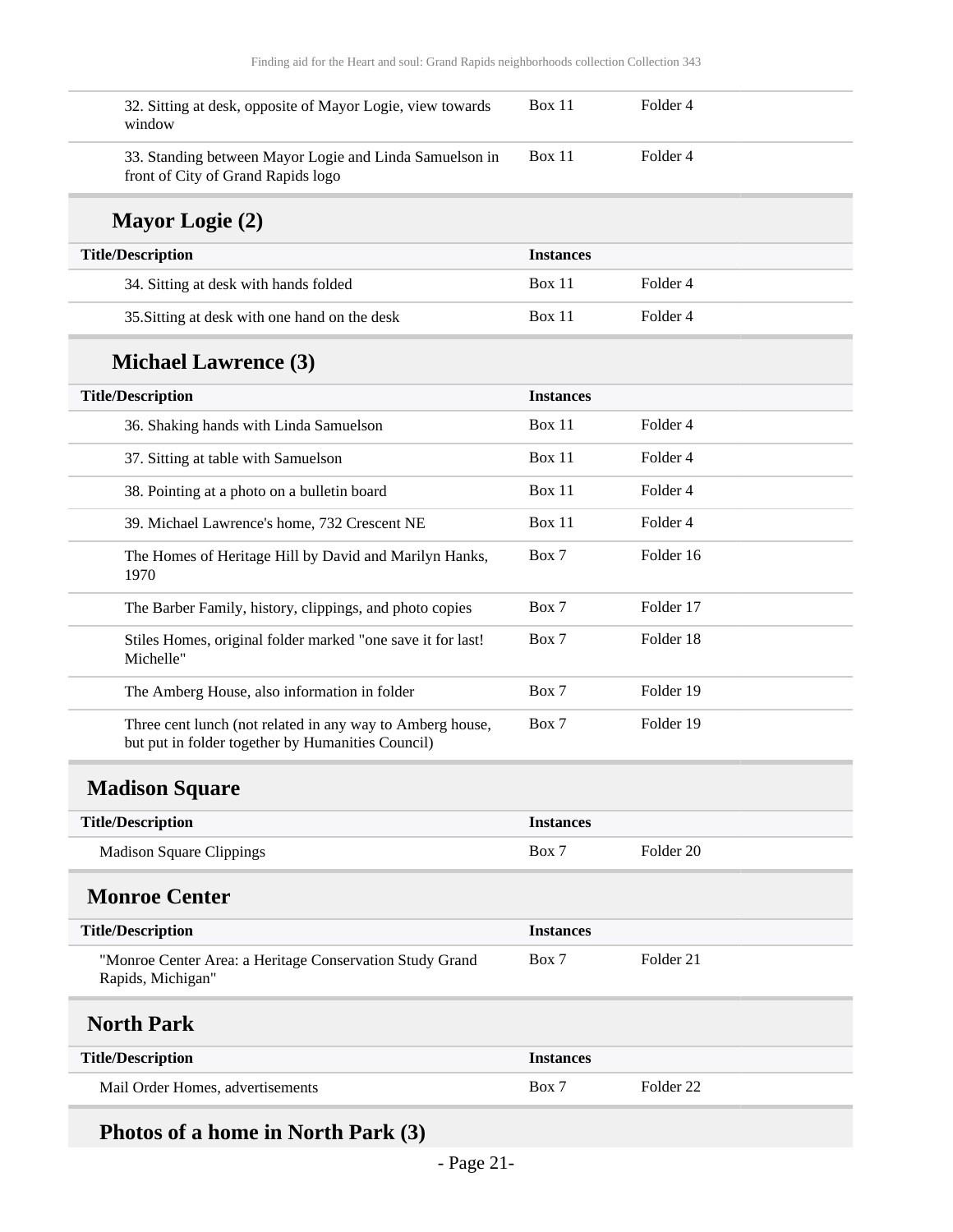| <b>Title/Description</b>                    | <b>Instances</b> |           |
|---------------------------------------------|------------------|-----------|
| 1.3511 Coit, home under construction 1924-5 | Box 1            | Folder 15 |
| 2. 3511 Coit, back view of house and horses | Box 1            | Folder 15 |
| 3. 3511 Coit, view of house around 1935     | Box 1            | Folder 15 |

#### <span id="page-21-0"></span>**Ottawa Hills**

| <b>Title/Description</b>                                                                                                        | <b>Instances</b> |           |
|---------------------------------------------------------------------------------------------------------------------------------|------------------|-----------|
| Advertisement and map                                                                                                           | Box 7            | Folder 23 |
| History of Ottawa Hills draft, clippings, and copy of script from<br>"The History of Ottawa Hills" movie [SEE Coll. 175 for the | Box 7            | Folder 24 |

videocassette of the movie]

#### <span id="page-21-1"></span>**South East End**

| <b>Title/Description</b>                        | <i>Instances</i> |           |
|-------------------------------------------------|------------------|-----------|
| Boston House Family Restaurant menu and history | Box 7            | Folder 25 |

### <span id="page-21-2"></span>**Westside**

| <b>Title/Description</b>                                                          | <b>Instances</b> |                     |
|-----------------------------------------------------------------------------------|------------------|---------------------|
| Manuscript, "West Side Churches' Twenty- Club B. the Melting<br>Pot"              | Box 8            | Folder 1            |
| Expressway Scrapbook Copies, articles                                             | Box 8            | Folder 2            |
| Grand River Urban Renewal Project No. Michigan R-28, West<br>Side Industrial Park | Box 8            | Folder 3            |
| The Paper [periodical / newspaper] "Westside Story" May 26-<br>June 1, 1999       | Box 8            | Folder 4            |
| The Paper [periodical / newspaper] "Faces of the West Side"<br>June 3-9, 1999     | Box 8            | Folder 4            |
| Westside articles and maps                                                        | Box 8            | Folder 5            |
| West Grand Neighborhood Organization. Neighborhood<br>WatchNewsletter, 1999-2000  | Box 8            | Folder 6            |
| West Grand RenZone Project, and other clippings                                   | Box 8            | Folder <sub>7</sub> |
| Westside interviews, handwritten notes                                            | Box 8            | Folder 8            |
|                                                                                   |                  |                     |

### <span id="page-21-3"></span>**Slides**

| <b>Title/Description</b>                                                  | <b>Instances</b>  |            |
|---------------------------------------------------------------------------|-------------------|------------|
| 40 slides in Apollo black box, "Freeway construction by Dennis"<br>Morrow | Collection<br>273 | $Box S1-4$ |

Kodak box, full carousel of 80 slides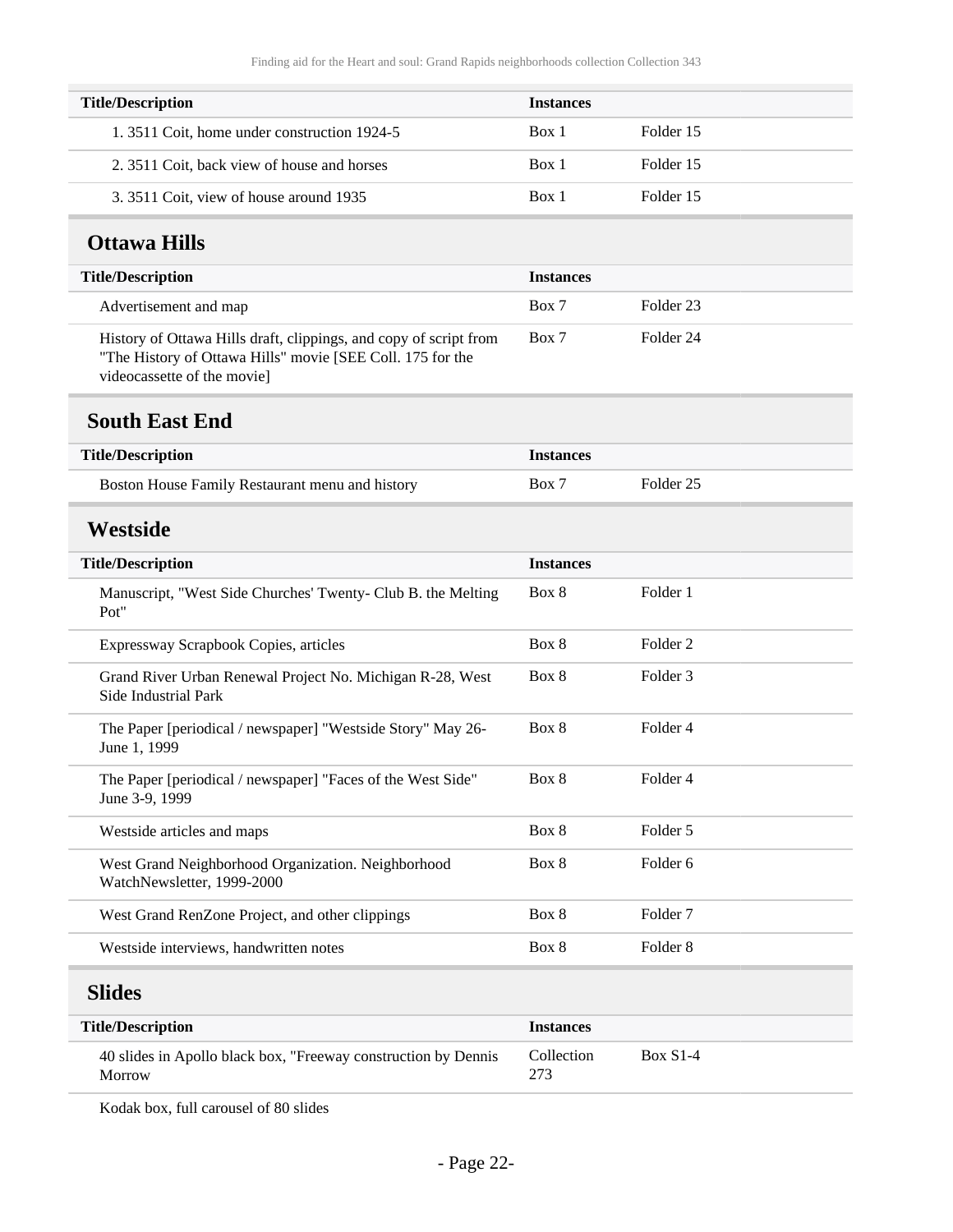|                                                 | Collection<br>273 | <b>Box S1-4</b> |
|-------------------------------------------------|-------------------|-----------------|
| Slide notes, Old West Side Photo Tour, 5/4/2003 | Box 8             | Folder 9        |

#### **^** [Return to Table of Contents](#page-1-0)

#### <span id="page-22-0"></span>**Series IV. Miscellaneous folders that include information on multiple neighborhoods**

#### **Scope and Contents**

Many of the folders in this series were created by the Humanities Council. These folders are often miscellaneous, and have little or no continuity. This series also contains information that is more specific than general neighborhoods and focuses on businesses, buildings, families, and individuals within certain neighborhoods of Grand Rapids.

The series begins with the miscellaneous folders. The titles and headings describe the information held in the folder.

Following this is information that is not necessarily specific to certain neighborhoods. Some of the documents are not identifiable, and therefore cannot be attributed to certain neighborhoods. This also includes general information about housing and beautification in Grand Rapids, as well as postcards and pamphlets that help to document Grand Rapids history.

Documents pertaining to certain individuals are arranged in alphabetical order by last name. These documents include many photos and memoirs.

| <b>Title/Description</b>                                                                                                                                                                                                                           | <b>Instances</b> |           |
|----------------------------------------------------------------------------------------------------------------------------------------------------------------------------------------------------------------------------------------------------|------------------|-----------|
| Miscellaneous folder of neighborhood boundaries, copies of<br>photos from the Robinson Collection, and various articles on<br>ethnicity and general neighborhood information                                                                       | Box 8            | Folder 10 |
| Miscellaneous folder on churches, ethnicity, women, and The<br>Grand Rapids Neighborhood Convention, 1986                                                                                                                                          | Box 8            | Folder 11 |
| Miscellaneous folder on churches, Meyer May House, Heritage<br>Hill, and One Trick Pony                                                                                                                                                            | Box 8            | Folder 12 |
| Miscellaneous folder on housing, personal stories, framework for<br>Grand Rapids neighborhood study                                                                                                                                                | Box 8            | Folder 13 |
| Miscellaneous folder on Heritage Hill, ethnicity, general study<br>ofneighborhoods, labor leaders, and business owners                                                                                                                             | Box 8            | Folder 14 |
| Miscellaneous folder on street names, railroads, Grand<br>Rapidssesquicentennial, personal stories, and Lucy Ball                                                                                                                                  | Box 8            | Folder 15 |
| Miscellaneous folder of clippings on buildings in Grand Rapids,<br>Black Hills, the West Side, and "The History of the Neighborhood<br>Alliance of Grand Rapids, Inc. and the Council of Neighborhood<br>Associations" student paper by Anita Post | Box 8            | Folder 16 |

#### <span id="page-22-1"></span>**History of homes or buildings, not neighborhood specific**

#### **Title/Description Instances**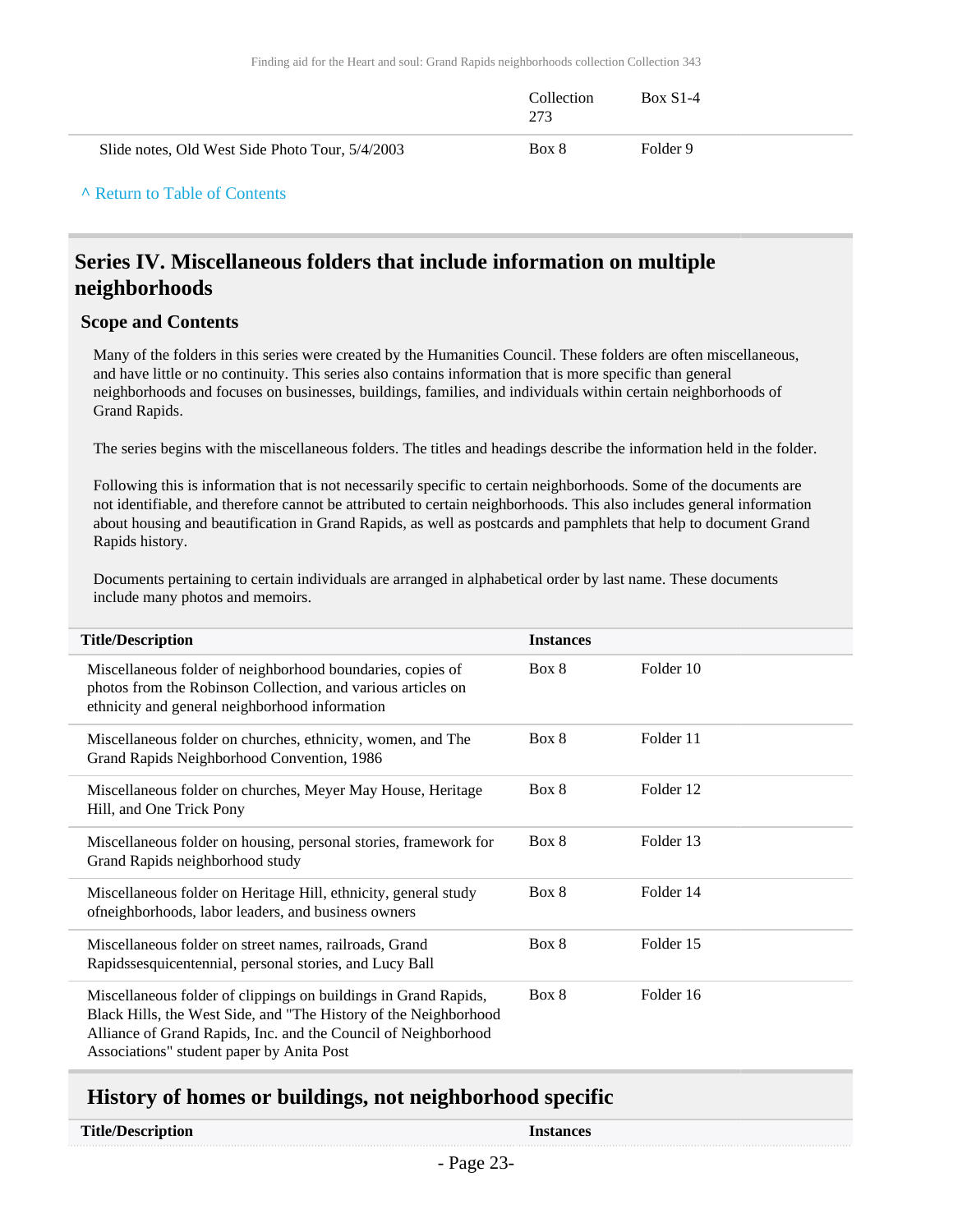| Enterprise Bakery 1451 Grandville Ave. circa summer 1918,<br>laser copy image                                    | <b>Box 11</b> | Folder 6 |
|------------------------------------------------------------------------------------------------------------------|---------------|----------|
| Photo of four small gray houses, unidentified, notes accompany<br>photo, but give no information about the image | Box 11        | Folder 7 |
| Home Repair Services articles                                                                                    | Box 9         | Folder 1 |
| Real estate/property records                                                                                     | Box 9         | Folder 2 |
| "A Game Plan for Digging into the History of Your House", GR<br>Press article                                    | Box 9         | Folder 3 |

## **Buildings in Grand Rapids**

| <b>Title/Description</b>                                                                      | <b>Instances</b> |          |
|-----------------------------------------------------------------------------------------------|------------------|----------|
| List of buildings, addresses and dates                                                        | Box 9            | Folder 4 |
| Handwritten notes from interviews on historic                                                 | Box 9            | Folder 4 |
| <b>Buildings in Grand Rapids</b>                                                              | Box 9            | Folder 4 |
| Bibliography on the history of Mary Free Bed                                                  | Box 9            | Folder 4 |
| Suburbs and Annexation, "Suburban Growth in Grand Rapids"<br>by Jack Smalligan, student paper | Box 9            | Folder 5 |
| Misc. Postcards and Pamphlets                                                                 | Box 9            | Folder 5 |

## <span id="page-23-0"></span>**Postcards**

| <b>Title/Description</b>                           | <b>Instances</b> |                     |
|----------------------------------------------------|------------------|---------------------|
| CDBG, Block by Block, Building Blocks for America  | Box 9            | Folder 6            |
| CDBG, Years of Strengthening America's Communities | Box 9            | Folder <sub>6</sub> |
| CDBG, In the America Tradition                     | Box 9            | Folder 6            |
| CDBG, Signs of Progress, Signs of Success          | Box 9            | Folder 6            |
| Years, CDBG, It Works!                             | Box 9            | Folder <sub>6</sub> |
| Civic Auditorium                                   | Box 9            | Folder <sub>6</sub> |
| <b>St. Mark's Cathedral</b>                        | Box 9            | Folder 6            |
| <b>Blodgett Memorial Hospital</b>                  | Box 9            | Folder <sub>6</sub> |
| Children's Zoo, John Ball Park                     | Box 9            | Folder 6            |
| <b>Furniture Museum</b>                            | Box 9            | Folder 6            |
| Hall of Justice                                    | Box 9            | Folder 6            |
| Postcard, Hose Car #3, West Side flood 1904        | Box 9            | Folder 7            |
| Pamphlets from Grand Rapids historic walking tour  | Box 9            | Folder <sub>8</sub> |

## <span id="page-23-1"></span>**Individuals in Grand Rapids**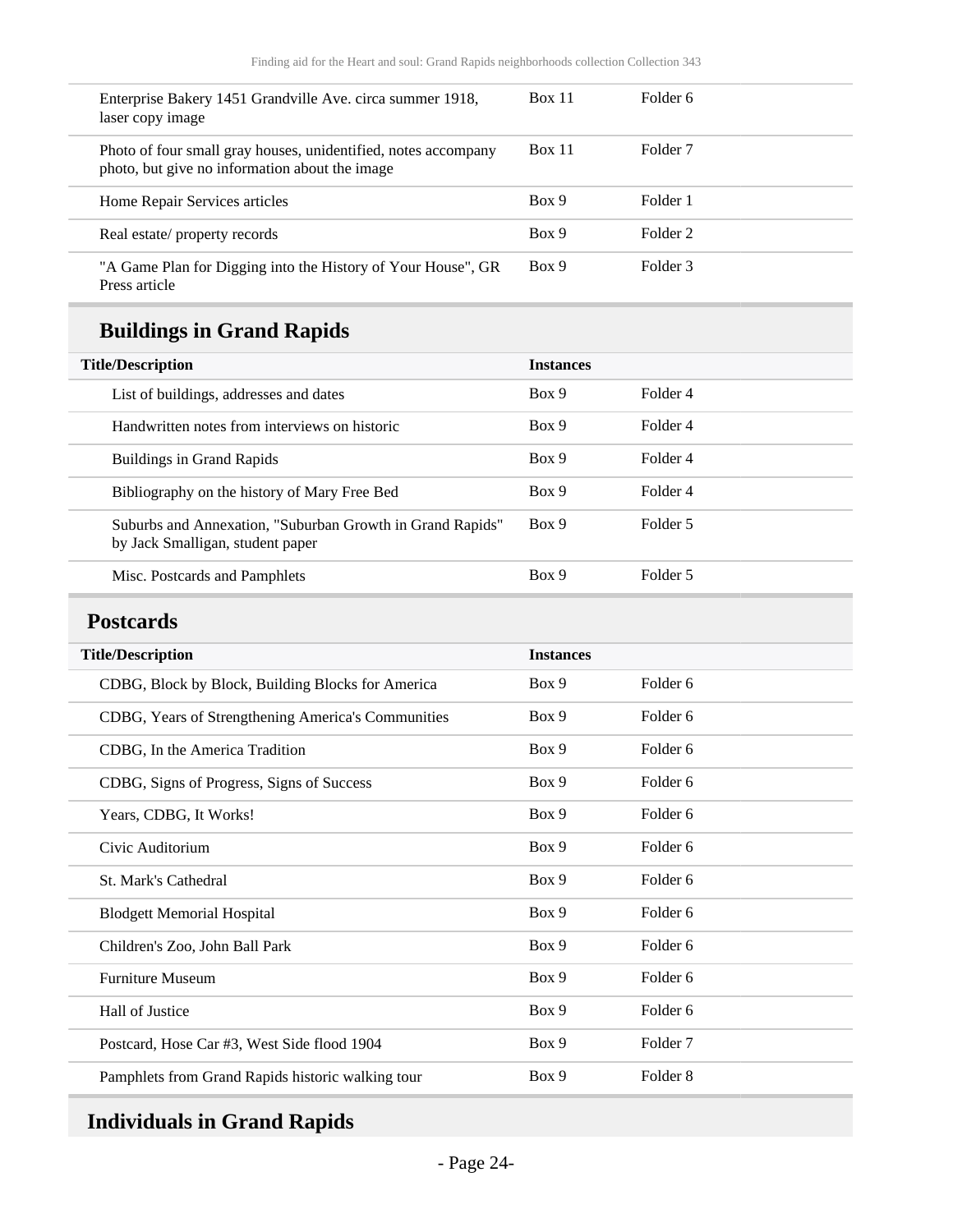## **Chuck Assenco, photos of 553 Union SE (5)**

| <b>Title/Description</b>                                                                        | <b>Instances</b> |          |
|-------------------------------------------------------------------------------------------------|------------------|----------|
| Older photo of house                                                                            | Box 11           | Folder 8 |
| Newer photo of house, image vertical                                                            | <b>Box 11</b>    | Folder 8 |
| House, tuck parked in driveway                                                                  | Box 11           | Folder 8 |
| House, view of both neighboring houses                                                          | Box 11           | Folder 8 |
| House, view of house next door and gray house two houses<br>down [See Heart $&$ Soul, page 169] | <b>Box 11</b>    | Folder 8 |

#### **Philo C. Fuller Photos**

## **Portraits (10)**

| <b>Title/Description</b>                                                                                                                                                               | <b>Instances</b> |          |  |
|----------------------------------------------------------------------------------------------------------------------------------------------------------------------------------------|------------------|----------|--|
| 1. Oval image of woman in a brimmed hat with a Scotty dog                                                                                                                              | <b>Box 11</b>    | Folder 9 |  |
| 2. Philo C. Fuller and grandchild. Interior, child seated on<br>lap of man in a suit, sitting in a rocking chair                                                                       | Box 11           | Folder 9 |  |
| 3. Mrs. Fuller, posed with a rose on her lap, dressed in a<br>fancy dress and shawl                                                                                                    | Box 11           | Folder 9 |  |
| 4. Mrs. P.C. Fuller and grandchild. Child sitting on the lap<br>of a woman in white, child holding the hand                                                                            | Box 11           | Folder 9 |  |
| 5. Mr. Philo C. Fuller sitting at a table. Interior, flowers and<br>window behind him. Photo cropped and enlarged from the<br>photo of Mr. Fuller and his mother.                      | Box 11           | Folder 9 |  |
| 6. Mr. Philo C. Fuller and his mother sitting at a table.<br>Interior with window and plants behind. The back of photo<br>labeled Mr. Philo C. Fuller and his mother Mrs. Edw. Fuller. | Box 11           | Folder 9 |  |
| 7. Mrs. Laura Fuller and dog Eli. Women sitting on lawn,<br>dressed in white with a dog on her lap                                                                                     | Box 11           | Folder 9 |  |
| 8. Mrs. Laura Fuller and dog sitting on a wicker settee in<br>front of a tree                                                                                                          | Box 11           | Folder 9 |  |
| 9. Mrs. Laura Fuller, second wife of Mr. Philo C. Fuller,<br>wearing a wedding dress, holding a small book                                                                             | Box 11           | Folder 9 |  |
| 10. Woman in white shirt and dark skirt kneeling next to<br>a dog, holding on to the dog. Exterior with bushes or trees<br>behind them                                                 | Box 11           | Folder 9 |  |
|                                                                                                                                                                                        |                  |          |  |

## **Photos from a scrapbook (3)**

| <b>Title/Description</b>                               | <i><u><b>Instances</b></u></i> |           |
|--------------------------------------------------------|--------------------------------|-----------|
| 1. "Me" and Ruben, couple at a train station, Boat and | <b>Box 11</b>                  | Folder 10 |
| Canoe Club sign behind them                            |                                |           |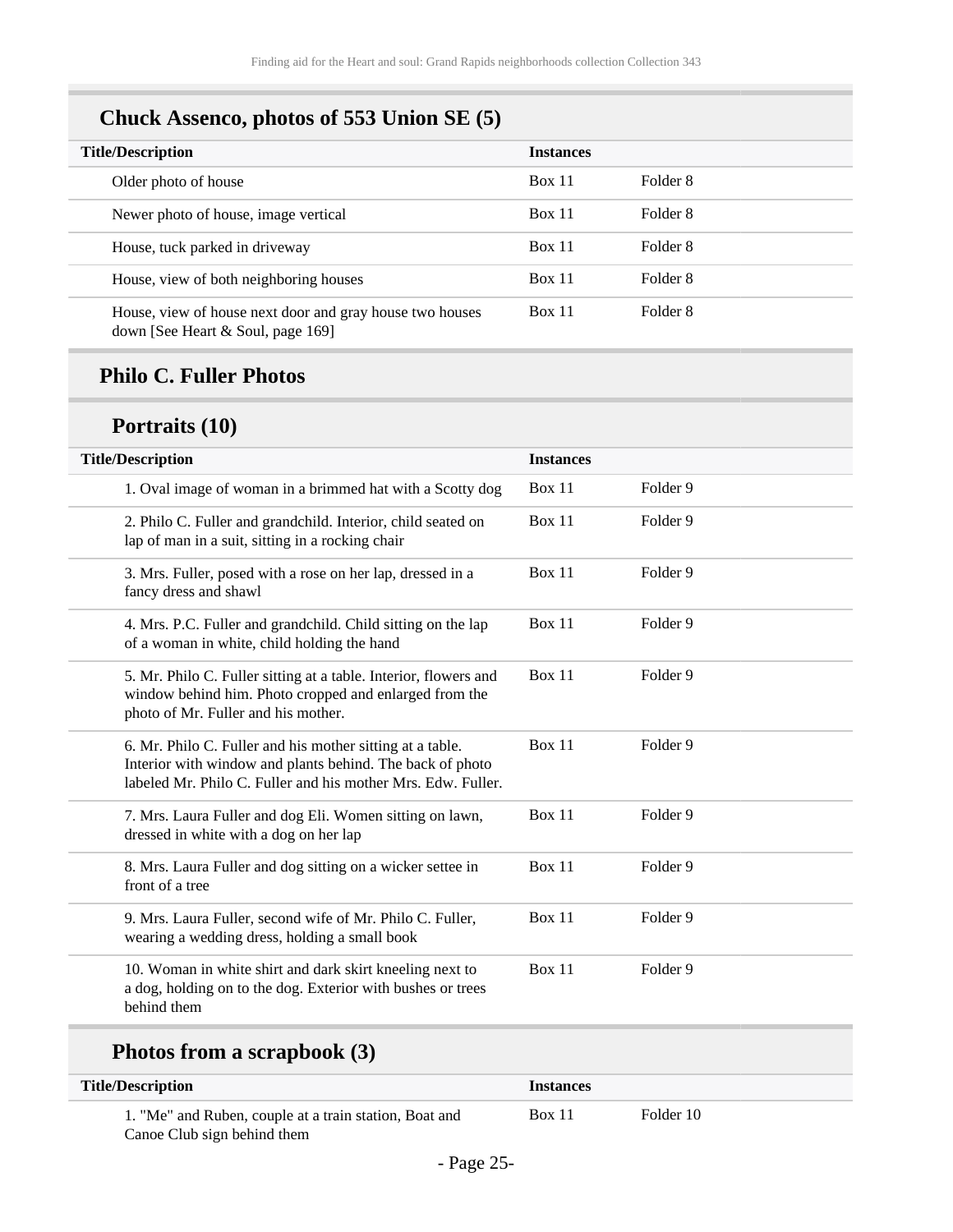| 2. Group of four young women on a log at a beach. Photo<br>Labeled Wegland Park (?), 1918                             | <b>Box 11</b> | Folder 10 |
|-----------------------------------------------------------------------------------------------------------------------|---------------|-----------|
| 3. Photo of a girl in plaid dress, Wegland Park (?), 1918                                                             | <b>Box 11</b> | Folder 10 |
| Photo labeled "Parlor, blue room", photo of fire place and<br>mantel, painting of a woman and child above the mantel. | <b>Box 11</b> | Folder 11 |

## **Landscapes/ Cabins (8)**

| <b>Title/Description</b>                                                                             | <b>Instances</b> |           |
|------------------------------------------------------------------------------------------------------|------------------|-----------|
| 1. Photo of a cabin in some trees. Image faded with wide<br>white border                             | Box 11           | Folder 12 |
| 2. Photo of same cabin, view of back porch                                                           | Box 11           | Folder 12 |
| 3. View of side of cabin. Boardwalk through the center of<br>the photo, dog sitting at the back door | Box 11           | Folder 12 |
| 4. Landscape view of water with rocky shore and trees                                                | Box 11           | Folder 12 |
| 5. Interior view of room with fireplace, desk, and rug                                               | Box 11           | Folder 12 |
| 6. View of mountains, with wide black border                                                         | Box 11           | Folder 12 |
| 7. Interior view of dinning room, window looks out to water<br>and hills                             | Box 11           | Folder 12 |
| 8. Photo of a house, large front porch with some chairs and<br>tables, front yard slopes downward    | Box 11           | Folder 12 |

## **Stahl, Harden, Hudson Family materials**

## **Manuscript items**

| <b>Title/Description</b>                                                                                  |                  |           |
|-----------------------------------------------------------------------------------------------------------|------------------|-----------|
|                                                                                                           | <b>Instances</b> |           |
| The House at 815 Oakdale / Ron Strauss, Jan. 11, 2001. 5<br>pgs., handwritten, photocopy.                 | Box 9            | Folder 9  |
| Stahl, Harden, Hudson & relatives video handwritten notes.                                                | Box 9            | Folder 11 |
| Miscellaneous folder, information on Harden Family &<br>Marvin Stahl, golfer                              | Box 9            | Folder 12 |
| <b>Images</b>                                                                                             |                  |           |
|                                                                                                           |                  |           |
| <b>Title/Description</b>                                                                                  | <b>Instances</b> |           |
| 1. S.J. Hard and Emma B. Harden, 815 Oakdale St. SE,<br>1919, woman and man standing in front of a house. | Box 11           | Folder 13 |
| 2. Sam Harden Home and sign for his paperhanger business,<br>June 1924.                                   | Box 11           | Folder 13 |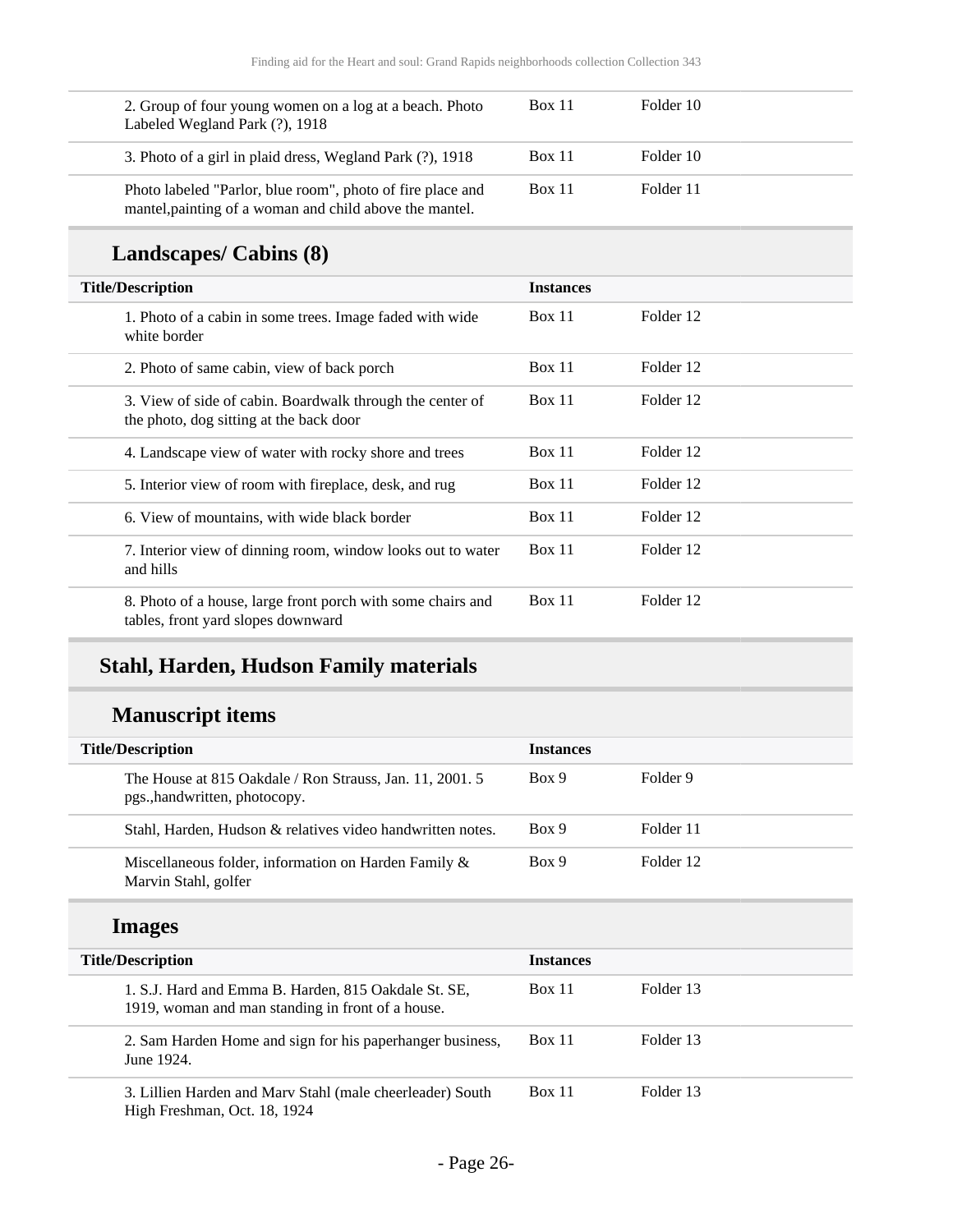| 4. Laura Harden Stahl and husband Jack, with Marvin<br>(toddler), 1910, on porch of house with number "90"                            | <b>Box 11</b> | Folder 13 |
|---------------------------------------------------------------------------------------------------------------------------------------|---------------|-----------|
| 5. Wedding of Phyllis Hudson and Roger Strauss, May 5,<br>1950. 1001 Lamberton, N.E. Wedding party group photo.                       | <b>Box 11</b> | Folder 13 |
| 6. 1001 Lamberton, N.E., Home of Ken & Lillien Hudson<br>(Lillian) [Image perhaps from real estate listing slip per<br>number G3461]. | <b>Box 11</b> | Folder 13 |

## **Harden-Stahl images. Laser copies and notes by Ron Strauss.**

#### **A. Compiled images, including some that duplicate above and loose items below.**

| <b>Title/Description</b>                                                                                                                                                                        | <b>Instances</b> |           |
|-------------------------------------------------------------------------------------------------------------------------------------------------------------------------------------------------|------------------|-----------|
| pg. 2-2. Sam and Emma Harden's Food Booth, 1913.<br>Exterior, group, Tent.                                                                                                                      | <b>Box 11</b>    | Folder 14 |
| pg. 3. Family portrait photo.                                                                                                                                                                   | <b>Box 11</b>    | Folder 14 |
| pg. 4, Three images of Laura Stahl, alone or with others +<br>newspaper clipping (obit) on Laura Stahl as the found of<br>the "Grand Rapids Visitor" and "Grand Rapids Spectator"<br>magazines. | Box 11           | Folder 14 |
| pg. 5. Marc Stahl golfing in yard w house behind.                                                                                                                                               | <b>Box 11</b>    | Folder 14 |
| pg. 6.4 images, various family                                                                                                                                                                  | Box 11           | Folder 14 |
| pg. 7. 2 color, of elder unidentified woman                                                                                                                                                     | Box 11           | Folder 14 |
| pg. 8. City Directory or periodical ad for Harden Bros'<br>Garage (formerly Watson's Garage, 68 Commerce Ave.,<br>S.W.                                                                          | Box 11           | Folder 14 |
| pg. 9, City Directory or periodical ad, with Jack Harden<br>left and Ray Harden right.                                                                                                          | Box 11           | Folder 14 |
| pg. 10, Arden & Florence Fintch, seated on a crescent<br>moon.                                                                                                                                  | Box 11           | Folder 14 |

### **B. Loose images, including**

| <b>Title/Description</b>                                        | <b>Instances</b> |           |
|-----------------------------------------------------------------|------------------|-----------|
| 1. Hanselman image 1888, of ? And Sam Harden?, paper<br>hangers | Box 11           | Folder 14 |
| 2. Laura Harden Stahl, 1917                                     | Box 11           | Folder 14 |
| 3. Ronald Strauss, with polio                                   | Box 11           | Folder 14 |
| 4. Phyllis Hudson, 2 years old, 1932                            | Box 11           | Folder 14 |
| 5. Phyllis Hudson, 1935, 5 years old                            | Box 11           | Folder 14 |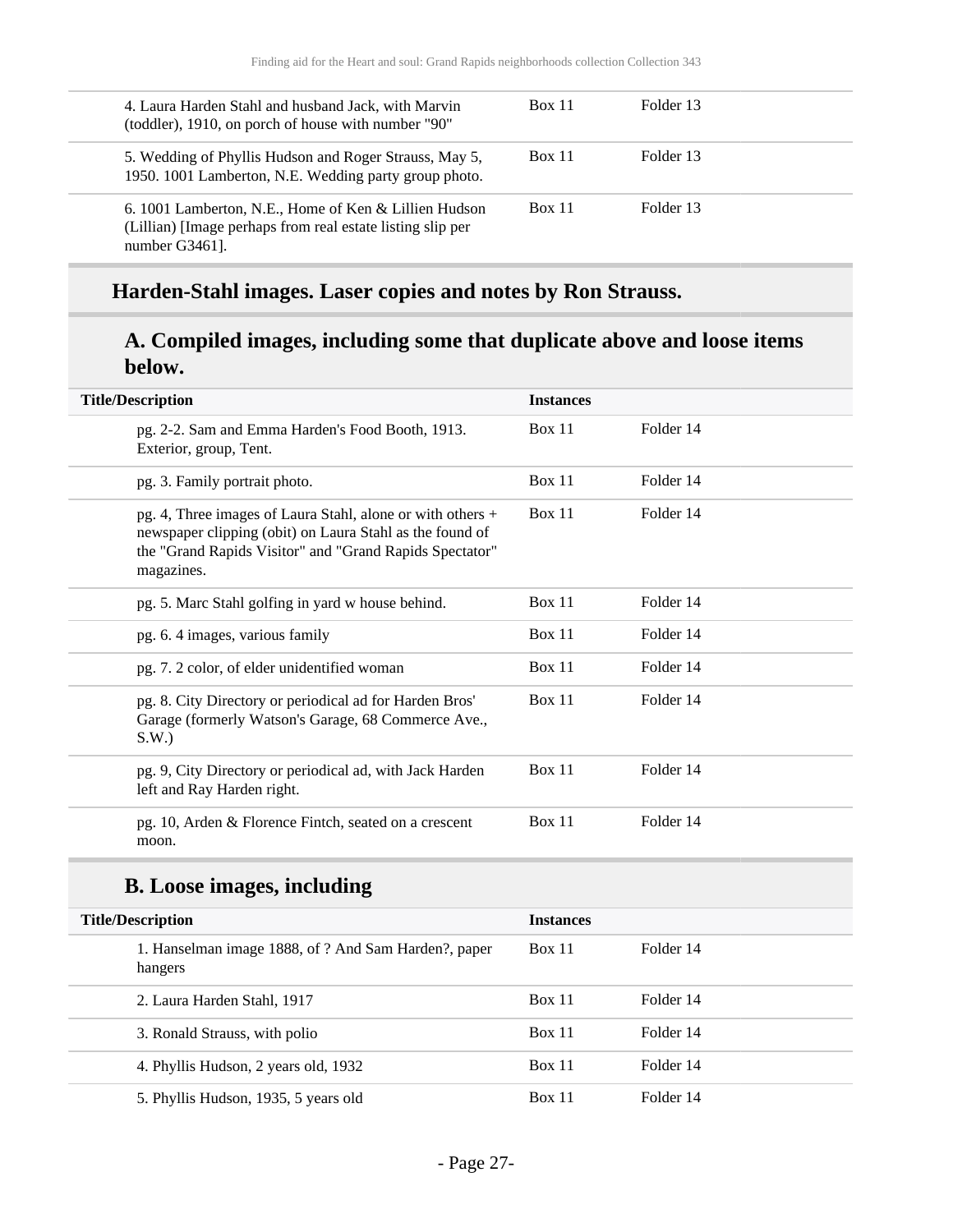| 6. Grandma Harden's Last Birthday, July 4, 1943. Family<br>Group, annotated with names of individuals.                                                             | Box 11            | Folder 14  |
|--------------------------------------------------------------------------------------------------------------------------------------------------------------------|-------------------|------------|
| 7. Ester Davis Harden and Senior Friends, 1977                                                                                                                     | Box 11            | Folder 14  |
| Life and Times of Grand Rapids Families, Stahl, Harden,<br>Hudson & relatives, 1940-1954, Videocassette, housed in<br>Coll. 175 Moving Images Collection. 2006.081 | Collection<br>175 | Folder UT9 |
| Carol Kelly: collected research, interviews and photo copies                                                                                                       | Box 9             | Folder 10  |
| Sometimes and Sometimes Not, stories, verse, and essays / by<br>Marinus M. Swets (contains a few stories and poems about<br>Grand Rapids)                          | Box 9             | Folder 13  |
| Swets, 1939 or 1940, four people in photo, copy of fading<br>original, 1978                                                                                        | Box 11            | Folder 15  |
| Nicholson family, original photos from Carol Kelly's research<br>packet                                                                                            | Box 11            | Folder 16  |
| Photo, Patty Siegel Bosak, first communion, back labeled,<br>"Patty Siegel Bosak, her father Norman was best man at our<br>wedding"                                | Box 11            | Folder 17  |
| Vandenberg speaking at podium, negatives in folder                                                                                                                 | Box 11            | Folder 18  |
| "Reminiscences of a River Rat" by Henry F. Zeman                                                                                                                   | Box 9             | Folder 14  |

#### **^** [Return to Table of Contents](#page-1-0)

## <span id="page-27-0"></span>**Series V. Notes, drafts, and photo negatives for final project**

#### **Scope and Contents**

This series contains photo negatives for the final project as well as notes, form interviews, and many drafts. The drafts of the book are organized in chronological order as accurately as possible.

<span id="page-27-1"></span>

| <b>Title/Description</b>                                                | <b>Instances</b> |
|-------------------------------------------------------------------------|------------------|
| 1. undeveloped                                                          | Box 12           |
| 2-4. Homes on a narrow street                                           | Box 12           |
| 5-8. Street corner, Wendy's, Taco Bell                                  | Box 12           |
| 9. View from highway towards Highland Park neighborhood, St.<br>Isidore | Box 12           |
| 10-11. St. Isidore's, see Heart $&$ Soul pg. 226                        | Box $12$         |
| 12-17. Man in baseball hat and coat hoeing empty lot/field              | Box 12           |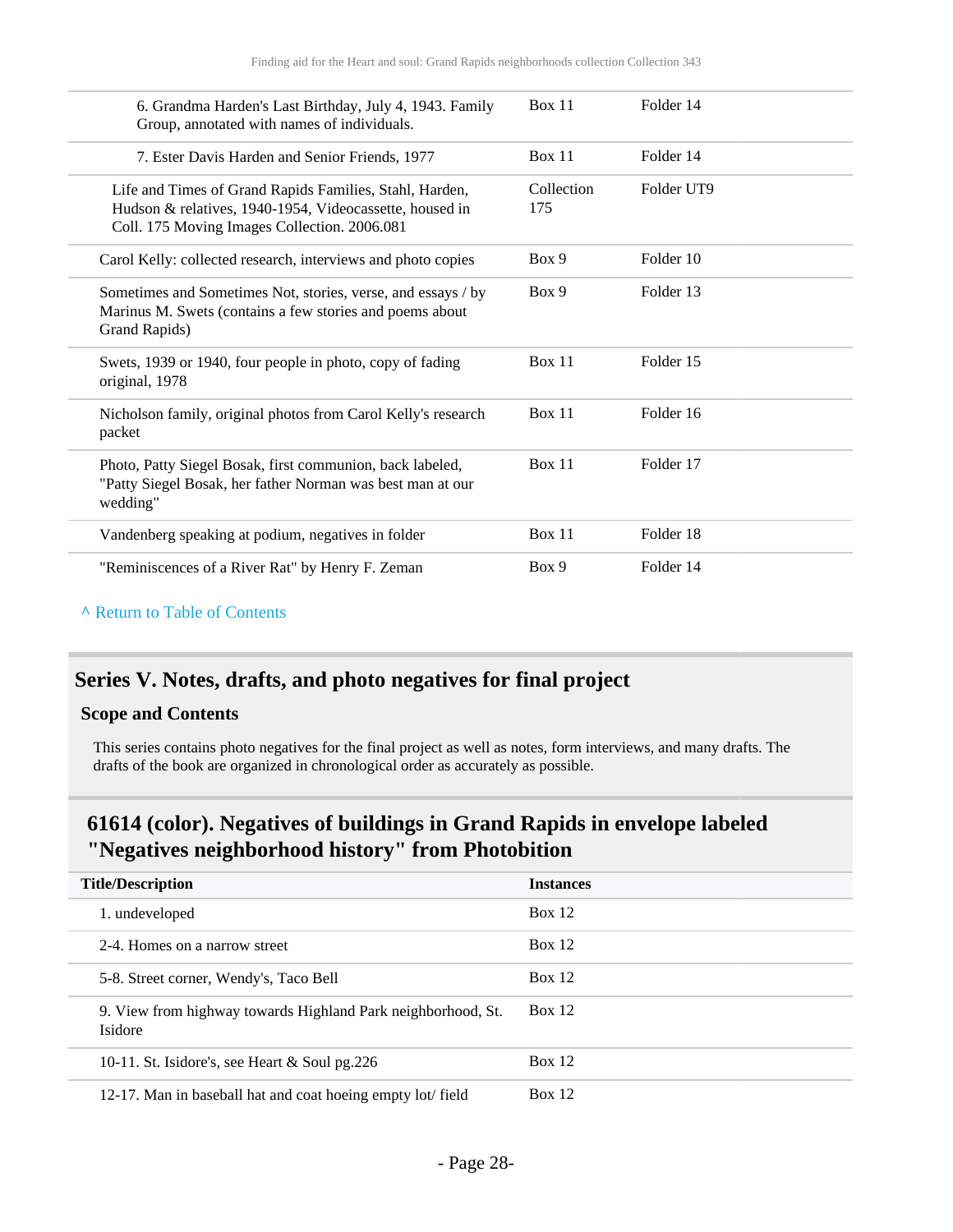| 18-19. Large house, many trees in front yard block the view of<br>the house     | Box 12 |
|---------------------------------------------------------------------------------|--------|
| 20. Same house as #18-19, Fulton street sign                                    | Box 12 |
| 21-22. undeveloped                                                              | Box 12 |
| 23-25. Large home with turret                                                   | Box 12 |
| 26-30. Square store building, two story, three upstairs windows<br>with awnings | Box 12 |
| 31-32. Large homes lining a street                                              | Box 12 |
| 33-34. Home, Garfield Park neighborhood; see Heart & Soul pg.<br>199            | Box 12 |
| 35. Fulton Heights Foods, Alger Street and Eastern Ave.                         | Box 12 |
| 36-37. Smaller homes lining a street (Alger Heights?)                           | Box 12 |

<span id="page-28-0"></span>

| <b>Instances</b> |
|------------------|
| <b>Box 12</b>    |
| <b>Box 12</b>    |
| <b>Box 12</b>    |
| <b>Box 12</b>    |
| <b>Box 12</b>    |
| <b>Box 12</b>    |
| <b>Box 12</b>    |
| <b>Box 12</b>    |
| <b>Box 12</b>    |
| <b>Box 12</b>    |
| <b>Box 12</b>    |
| <b>Box 12</b>    |
| <b>Box 12</b>    |
| <b>Box 12</b>    |
| <b>Box 12</b>    |
|                  |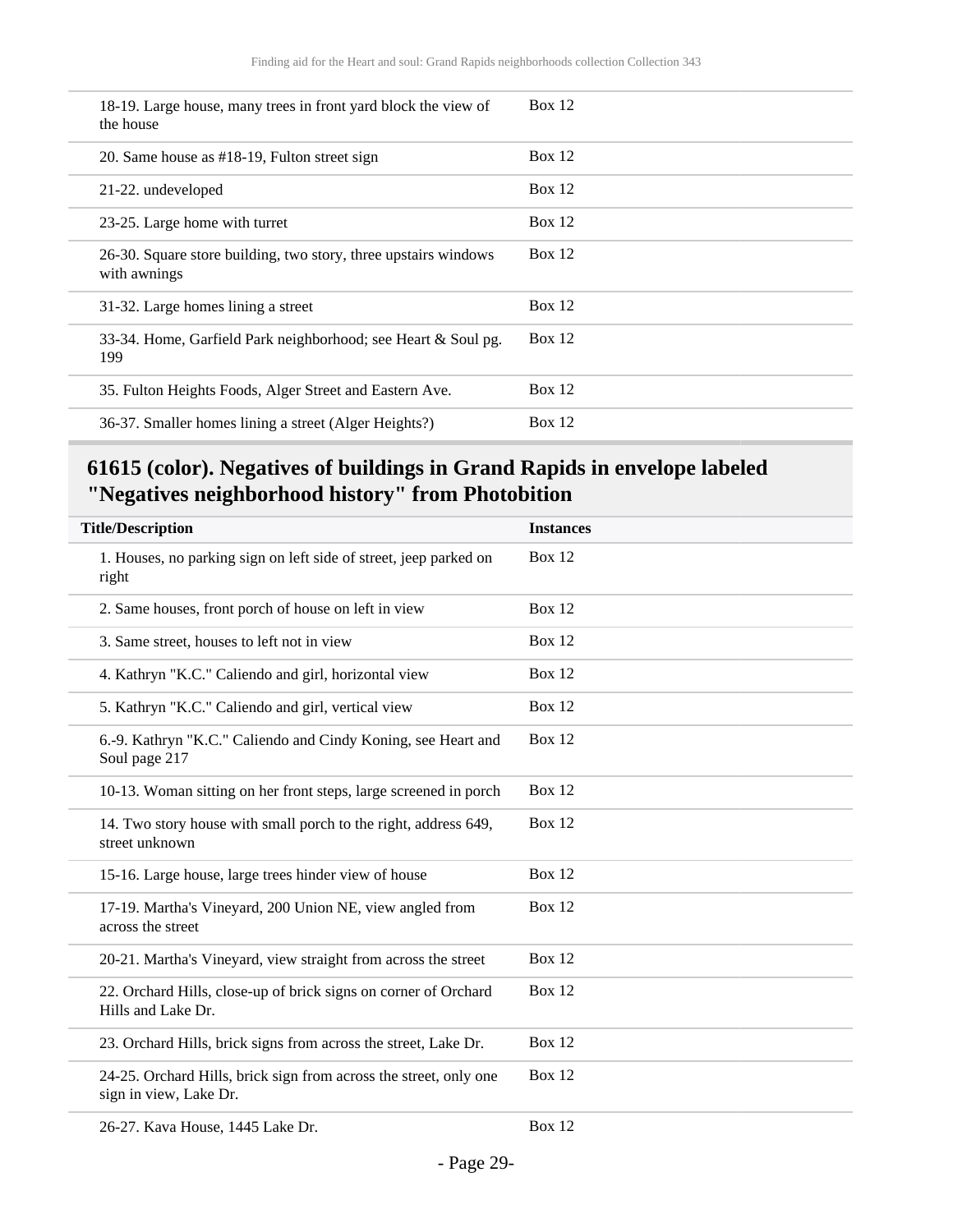| 28. Undeveloped                                                                                  | Box 12        |
|--------------------------------------------------------------------------------------------------|---------------|
| 29-31. Corner of Lake Dr, Norwood, and Wealthy, Wolfgang's                                       | Box 12        |
| 32. Café tables, East Fulton                                                                     | Box 12        |
| 33. Common Ground, 1319 E. Fulton                                                                | Box 12        |
| 34-35. Tom's Pastry, East Fulton                                                                 | Box 12        |
| 36. East West Futons, 954 E, Fulton                                                              | Box 12        |
| 37. Street lined with similar houses, two story houses, fenced in<br>lot on right side of street | <b>Box 12</b> |

<span id="page-29-0"></span>

| <b>Title/Description</b>                                                                                           | <b>Instances</b> |
|--------------------------------------------------------------------------------------------------------------------|------------------|
| 1. undeveloped                                                                                                     | <b>Box 12</b>    |
| 2-5. Miguel Navarro, founder of El Matador tortillas, standing in<br>front of El Matador, see Heart & Soul pg. 177 | <b>Box 12</b>    |
| 6. Miguel Navarro and wife Isabel in front of El Matador                                                           | <b>Box 12</b>    |
| 7-8. Inside view of unidentified restaurant and bar                                                                | <b>Box 12</b>    |
| 9-12. Sandy Hogue, Herkimer Hotel Manager, see Heart & Soul,<br>pg. 223                                            | Box 12           |
| 13. Herkimer Hotel/ Apartments sign                                                                                | Box 12           |
| 14. Herkimer Hotel, view from sidewalk, vertical, see Heart &<br>Soul pg. 222                                      | <b>Box 12</b>    |
| 15. Herkimer Hotel from across the street                                                                          | <b>Box 12</b>    |
| 16-17. Large brick building with stripped awnings                                                                  | <b>Box 12</b>    |
| 18. Vertical view of the same building as #16-17                                                                   | <b>Box 12</b>    |
| 19-21. Uptown Assembly of God, lake Drive, view from<br>sidewalk                                                   | <b>Box 12</b>    |
| 22-23. Uptown Assembly of God, sign                                                                                | <b>Box 12</b>    |
| 24-25. Uptown Assembly of God, view from across the street                                                         | <b>Box 12</b>    |
| 26. undeveloped                                                                                                    | <b>Box 12</b>    |
| 27. Square brick building, three windows on either side of door                                                    | <b>Box 12</b>    |
| 28. Same building as #27, view of side and front of building                                                       | <b>Box 12</b>    |
| 29-32. Looking from across the street from the building in 27-28<br>down the street                                | <b>Box 12</b>    |
| 33. View from side of building above towards a warehouse/<br>factory                                               | <b>Box 12</b>    |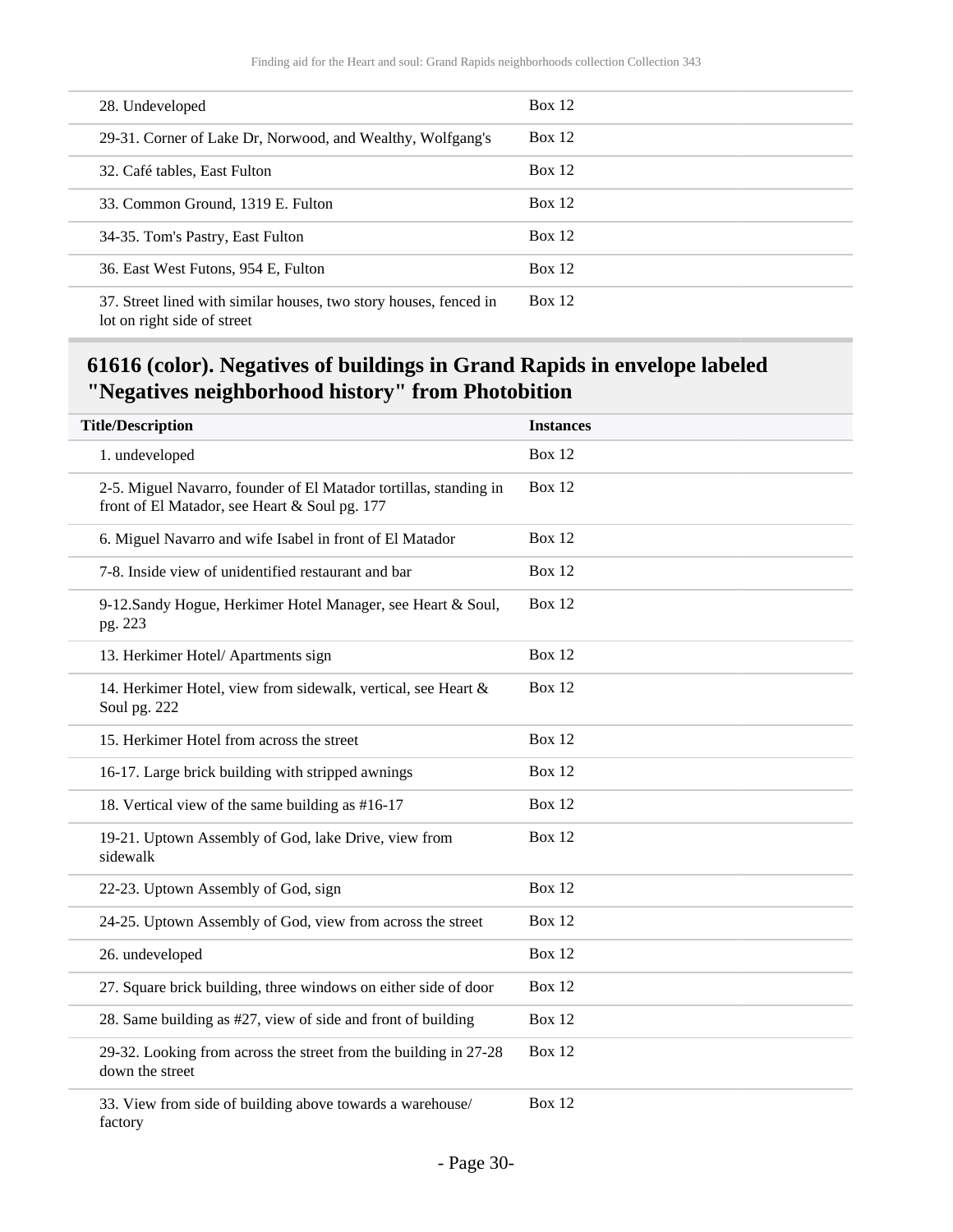| 34. side of an unidentified building, wood siding, cedar awning | <b>Box</b> 12 |
|-----------------------------------------------------------------|---------------|
| 35. View of building in 27-33 from sidewalk                     | <b>Box 12</b> |

<span id="page-30-0"></span>

| <b>Title/Description</b>                                                                                       | <b>Instances</b> |
|----------------------------------------------------------------------------------------------------------------|------------------|
| 1. undeveloped                                                                                                 | Box $12$         |
| 2-4. Large building with small awning over side entrance                                                       | Box $12$         |
| 5. Corner of Webster and Broadway NW                                                                           | Box $12$         |
| 6. Church with steeple/ bell tower left corner of building                                                     | Box $12$         |
| 7-10. unidentified brick building                                                                              | Box $12$         |
| 11. St. Peter and Paul Catholic Church                                                                         | Box $12$         |
| 12-19. Father Denis Morrow standing in front of St. Peter and<br>Paul Catholic Church, see Heart & Soul pg 189 | Box 12           |
| 20. Identical homes, Mathew's Court NE, see Heart & Soul pg.<br>218                                            | Box $12$         |
| 21-24. Hoxie building, 1415 Coit                                                                               | Box $12$         |
| 25. Karen's Café, Polish American Food                                                                         | Box $12$         |
| 26-27. Kay Pharmacy                                                                                            | Box 12           |

<span id="page-30-1"></span>

| <b>Title/Description</b>                                                                                                                                                       | <b>Instances</b> |
|--------------------------------------------------------------------------------------------------------------------------------------------------------------------------------|------------------|
| 1. Wisla Restaurant and Gifts, J. Szczytko standing in front of<br>sign, car at a stoplight behind him, The Kopper's Top building<br>across the street (Are there 2 of these?) | Box 12           |
| 2. Same man, close-up, The Kopper's Top behind him                                                                                                                             | Box $12$         |
| 3. Same image as $#2$                                                                                                                                                          | Box $12$         |
| 5-10. Mary Kay Ingram, walking a dog, Highland Park area,<br>Heart $&$ Soul pg. 228                                                                                            | Box $12$         |
| 11. His Place, horizontal view                                                                                                                                                 | Box $12$         |
| 12. His Place, vertical view                                                                                                                                                   | Box $12$         |
| 18. Woman in stripped shirt in front of fence                                                                                                                                  | Box $12$         |
| 19. Same woman in stripped shirt standing in front of fence,<br>turned sideways toward camera                                                                                  | Box $12$         |
| 20. Yesterdog, Wealthy Street, three people in front, one man<br>standing                                                                                                      | Box $12$         |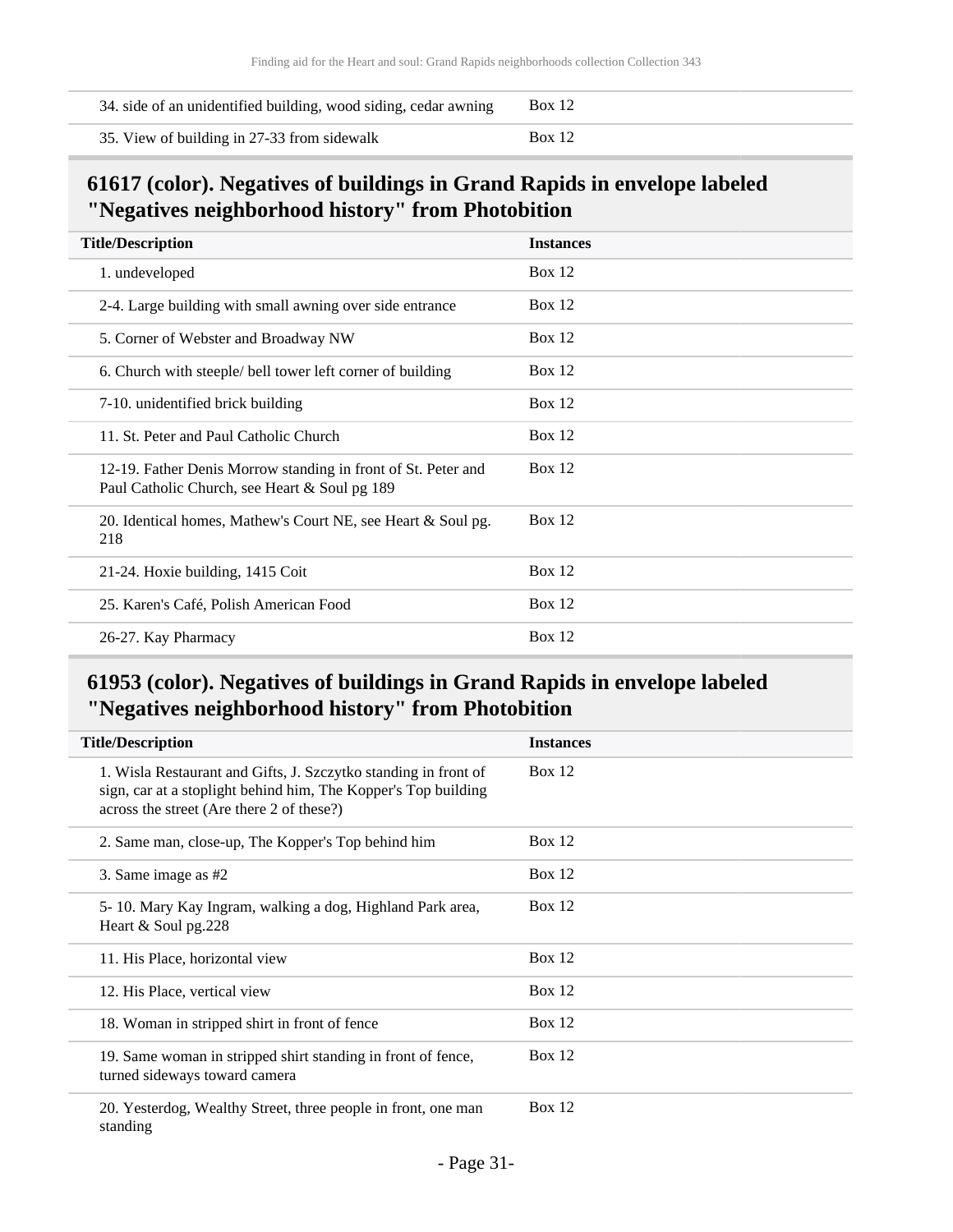| 21. Yesterdog, three people sitting at café tables                                                                     | Box 12   |
|------------------------------------------------------------------------------------------------------------------------|----------|
| 22. Yesterdog, three people sitting at café tables, one woman<br>turned towards the camera                             | Box $12$ |
| 23. Yesterdog, people sitting at café tables, people coming out<br>the door                                            | Box 12   |
| 24. Yesterdog, people sitting at café tables                                                                           | Box 12   |
| 25. Irene Wiersema, sitting on front porch, Eastown                                                                    | Box 12   |
| 26. Irene Wiersema, sitting on front porch, closer view see Heart<br>& Soul pg. 186                                    | Box 12   |
| 27. Irene Wiersema, standing on front porch                                                                            | Box $12$ |
| 30-32. Steve Ladd and the Gonzalez Family, standing in front of<br>a house, Creston neighborhood, Heart & Soul pg. 164 | Box $12$ |

<span id="page-31-0"></span>

| <b>Title/Description</b>                                                                               | <b>Instances</b> |
|--------------------------------------------------------------------------------------------------------|------------------|
| 1. undeveloped                                                                                         | <b>Box 12</b>    |
| 2.Grandville Avenue Home                                                                               | <b>Box 12</b>    |
| 3. Same as $#2$                                                                                        | <b>Box 12</b>    |
| 4. Same as #3, see Heart & Soul page 179                                                               | <b>Box 12</b>    |
| 5. Same home, address on front door, 1052                                                              | <b>Box 12</b>    |
| 6. Same as $#5$                                                                                        | <b>Box 12</b>    |
| 7-10. undeveloped                                                                                      | <b>Box 12</b>    |
| 11. Child making handprint mural, close-up                                                             | <b>Box 12</b>    |
| 12. Same child making handprint mural, view further back than<br>photo #11                             | <b>Box 12</b>    |
| 13. Accept Individual Differences mural, three people seated,<br>painting, see Heart and Soul page 219 | <b>Box 12</b>    |
| 14. Accept Individual Differences mural, two people sitting, one<br>standing, painting                 | <b>Box 12</b>    |
| 15. Belknap Commons, Leslie Wilkinson See Heart & Soul pg.<br>163                                      | <b>Box 12</b>    |
| 16. Same as #15                                                                                        | <b>Box 12</b>    |
| 17. His Place                                                                                          | <b>Box 12</b>    |
| 18. Large square building, two sets of stairs leading to building,<br>view from parking lot            | <b>Box 12</b>    |
| 19. same as #18                                                                                        | <b>Box 12</b>    |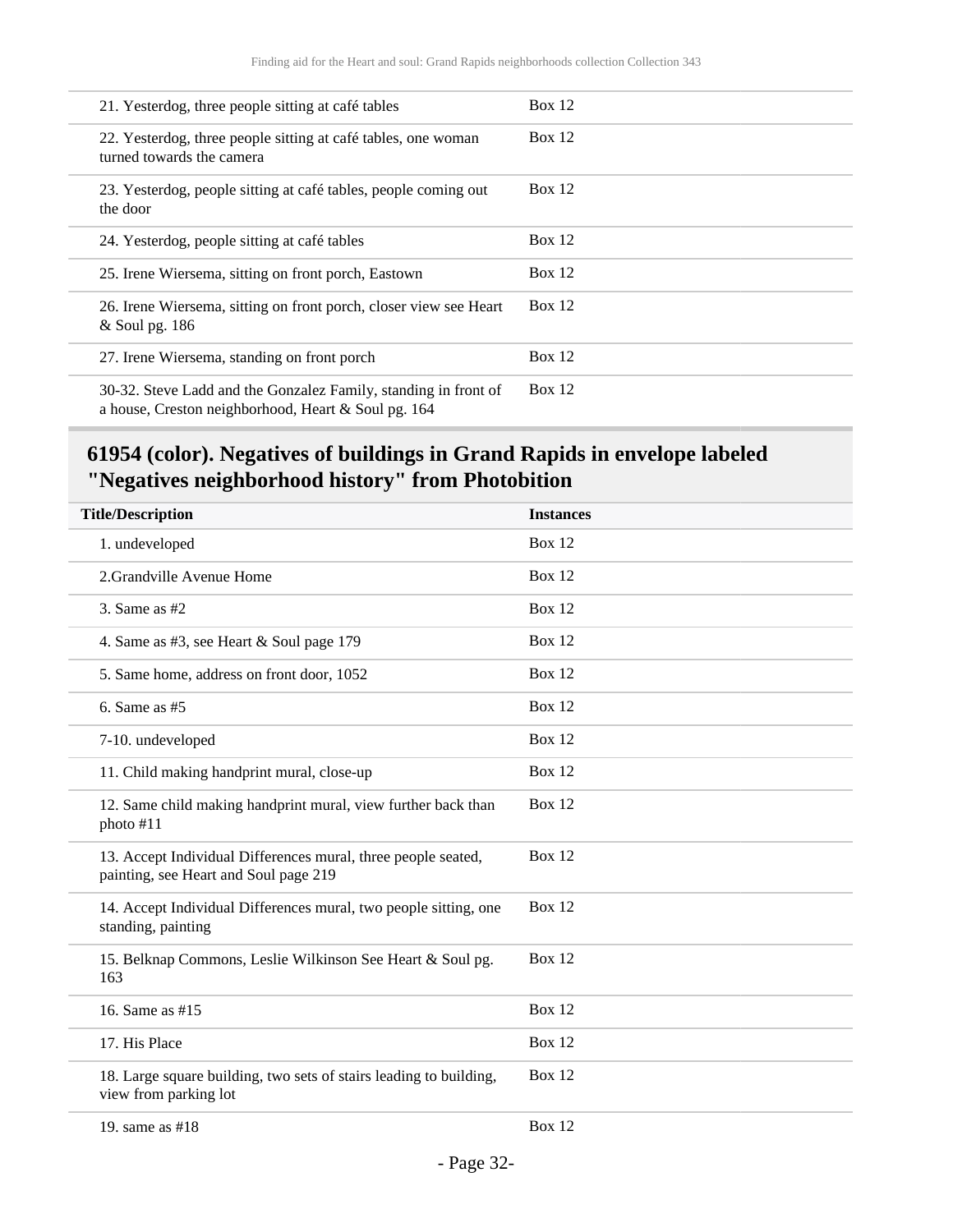| 20. Coit Community Church, sign                                                           | <b>Box 12</b> |
|-------------------------------------------------------------------------------------------|---------------|
| 21. Clancy Street Ministries, Faas family and friends, Heart &<br>Soul pg. 163            | <b>Box 12</b> |
| 22. same as $#21$                                                                         | <b>Box 12</b> |
| 23. Two story home with two front porches, vertical view                                  | <b>Box 12</b> |
| 24. Same home as #23, horizontal view                                                     | <b>Box 12</b> |
| 25. undeveloped                                                                           | <b>Box 12</b> |
| 26. Man standing in front of house                                                        | <b>Box 12</b> |
| 27. same as $#26$                                                                         | Box $12$      |
| 28. same man, standing in front of house with one leg leaning<br>into front yard          | <b>Box 12</b> |
| 29. Same as #28                                                                           | <b>Box 12</b> |
| 30. Edward and Leona Spencer in front of their home, Auburn<br>Hills, Heart & Soul pg. 53 | <b>Box 12</b> |
| 31. Same as #30                                                                           | <b>Box 12</b> |
| 32. Checkers (Michigan Street?)                                                           | Box $12$      |
| 33. Shell Gas station (Michigan Street?)                                                  | Box $12$      |
| 34. same as #33                                                                           | Box 12        |
| 35. Shell Gas Station, laundry mat, ice cream shop (Michigan<br>Street?)                  | Box $12$      |

<span id="page-32-0"></span>

| <b>Title/Description</b>                                                                                   | <b>Instances</b> |
|------------------------------------------------------------------------------------------------------------|------------------|
| 1. View of brick storefronts (True Love Imports and East West)<br>Futons) from across the street, straight | Box 12           |
| 2. View of same storefronts, view angled down the street                                                   | Box $12$         |
| 3. View of same storefronts, view from across the street, truck<br>parked in right corner                  | Box $12$         |
| 4. Di Trapani's Barbers, with telephone Poles in view                                                      | Box 12           |
| 5. Di Trapani's Barbers, corner view                                                                       | Box $12$         |
| 6. same image as $#5$ Heart & Soul pg. 207                                                                 | Box $12$         |
| 7. Brick storefront, vintage clothing and costume jewelry, East<br>Fulton see Heart & Soul pg. 207         | Box $12$         |
| 8. Cemetery, large gate                                                                                    | Box $12$         |
| 9. Cemetery, tree branch in right top Corner                                                               | Box $12$         |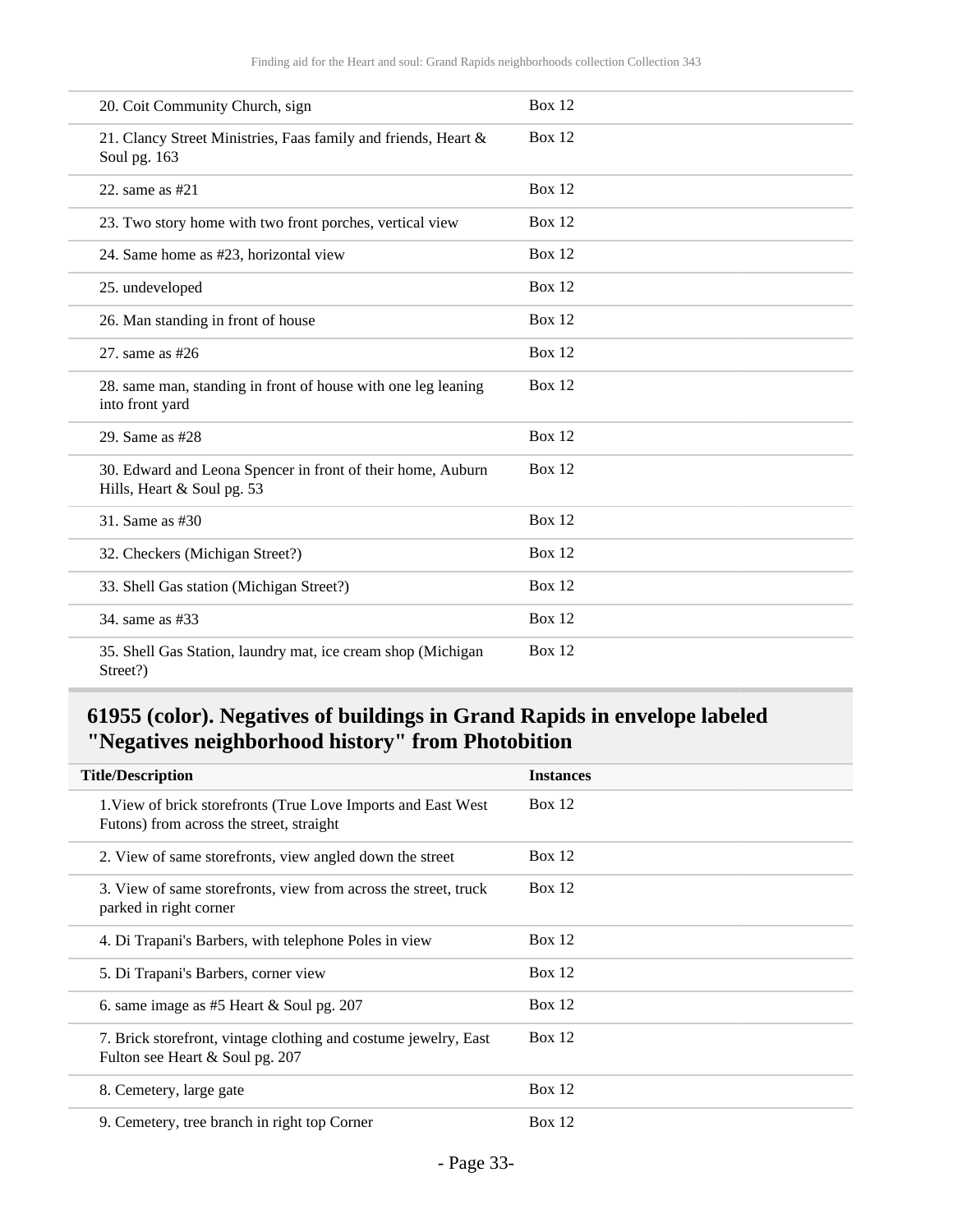| 10. Cemetery, tree trunk on right side                                                                        | Box 12        |
|---------------------------------------------------------------------------------------------------------------|---------------|
| 11. same as $#10$                                                                                             | <b>Box 12</b> |
| 12. Two large houses, angled view from sidewalk, house to the<br>left has large front porch and hanging ferns | <b>Box 12</b> |
| 13. Same as #12                                                                                               | <b>Box 12</b> |
| 14. Brick buildings, taller building is Mel Trotter Ministries                                                | <b>Box 12</b> |
| 15. Brick building under construction, Design                                                                 | Box 12        |
| 16. View looking into Design building through arched window/<br>door                                          | Box 12        |
| 17. Brick building under construction, warehouse store sign on<br>corner of building                          | Box 12        |
| 18. Rockford Construction Company, view of semi trailer                                                       | Box 12        |
| 19. Brick buildings, Richmond Stamp Works                                                                     | Box 12        |
| 20. Tannery Row, brick building with car parked in front                                                      | Box 12        |
| 21. Tannery Row, brick building, no cars parked in the street                                                 | Box 12        |
| 22. Same as #24                                                                                               | Box 12        |
| 23. Foye MacDonald Assoc., brick building, horizontal view                                                    | <b>Box 12</b> |
| 24. Foye MacDonald Assoc., brick building, vertical view                                                      | Box 12        |
| 25. Hava Java, Ionia Avenue, brick building with awning                                                       | <b>Box 12</b> |
| 26. Same as #28                                                                                               | Box 12        |
| 27. Hava Java, horizontal view, sign on building "The Blodgett<br>Building, erected 1887"                     | Box 12        |
| 28. Tannery Row, Sam Cummings standing in front of store,<br>Heart & Soul page 225                            | Box 12        |
| 29. Same as #31                                                                                               | Box 12        |
| 30. Tannery Row, sign on brick wall, "Tannery Row, erected<br>1889                                            | Box 12        |
| 31. El Sombrero, 527 W. Bridge Street, Marshall Chavez<br>standing in front, see Heart & Soul page 194        | <b>Box 12</b> |
| 32. Same as #34                                                                                               | Box 12        |
| 33. El Sombrero, close up view of man standing in front, Chavez<br>looking away from camera                   | Box 12        |
| 34. El Sombrero, Chavez standing in front, diagonal view                                                      | <b>Box 12</b> |
| 35 mm Unnumbered Strips (color)                                                                               |               |

<span id="page-33-0"></span>**Title/Description Instances**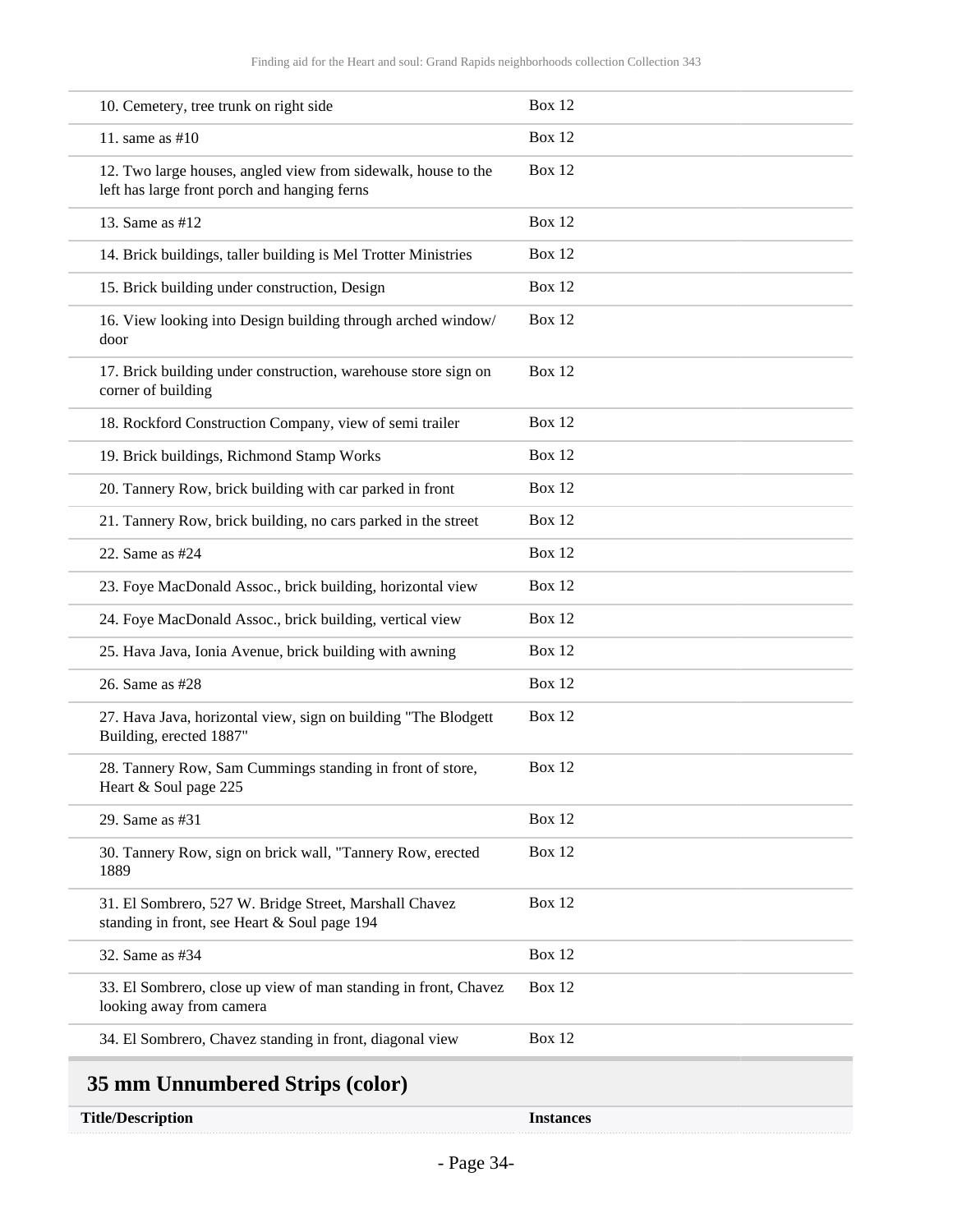| 1. undeveloped                                                                                                                     | Box 12        |
|------------------------------------------------------------------------------------------------------------------------------------|---------------|
| 2-11. James Jones and his mother Sophronia Blevins, talking,<br>leaning against fence, Calvin Avenue, see Heart & Soul page<br>200 | Box 12        |
| 12-14. Children playing on a merry-go-round                                                                                        | <b>Box 12</b> |
| 15-16. Same children as #12-14, playing on playground toys                                                                         | <b>Box 12</b> |
| 17-19. Same children as above, posed for camera                                                                                    | Box 12        |
| 20-22. Grandville Avenue Neighborhood Library                                                                                      | Box 12        |
| 23-24. James Van Brunt, standing in front of his home, Virgin<br>Mary statue next to him, see Heart & Soul pg. 177                 | Box 12        |
| 25. James Van Brunt, standing in front of his home, view from<br>side of house towards backyard, horizontal                        | Box $12$      |
| 26. James Van Brunt, standing in front of his home, view from<br>side of house towards backyard, vertical                          | <b>Box 12</b> |
| 27-28. James Van Brunt, standing in front of home, large<br>windows                                                                | Box $12$      |
| 29-32. former Hekman Cookie Company plant, see Heart &<br>Soul pg. 177                                                             | Box 12        |
| 33. James Van Brunt, portrait photo, standing in front of his<br>home                                                              | <b>Box 12</b> |
| 34. James Van Brunt, side profile, standing in front of his home                                                                   | <b>Box 12</b> |
| 35-37. Franklin School, Heart & Soul pg 180                                                                                        | <b>Box 12</b> |

<span id="page-34-0"></span>

| <b>Title/Description</b>                                                            | <b>Instances</b> |
|-------------------------------------------------------------------------------------|------------------|
| 1-5. Large houses, house in foreground has ferns hanging on<br>porch, Heritage Hill | Box $12$         |
| 6-9. The Yellowstone and The Carolina, Wealthy Street                               | Box 12           |
| 10-14. Mural on building at corner of Donald and Wealthy                            | Box $12$         |
| 15-16. Close up view of mural at corner of Donald and Wealthy                       | Box 12           |
| 17. Corner of building mural, corner of Donald and Wealthy                          | Box 12           |
| 18-20. Unidentified church with large bell tower/steeple on left<br>corner          | Box $12$         |
| 21-24. Unidentified church with bell tower on right corner                          | Box $12$         |
| 25-27. Same church as 21-24, man standing in front of church,<br>view angled up     | Box $12$         |
| 28-31. Corner lot, house with siding and awnings on windows                         | Box $12$         |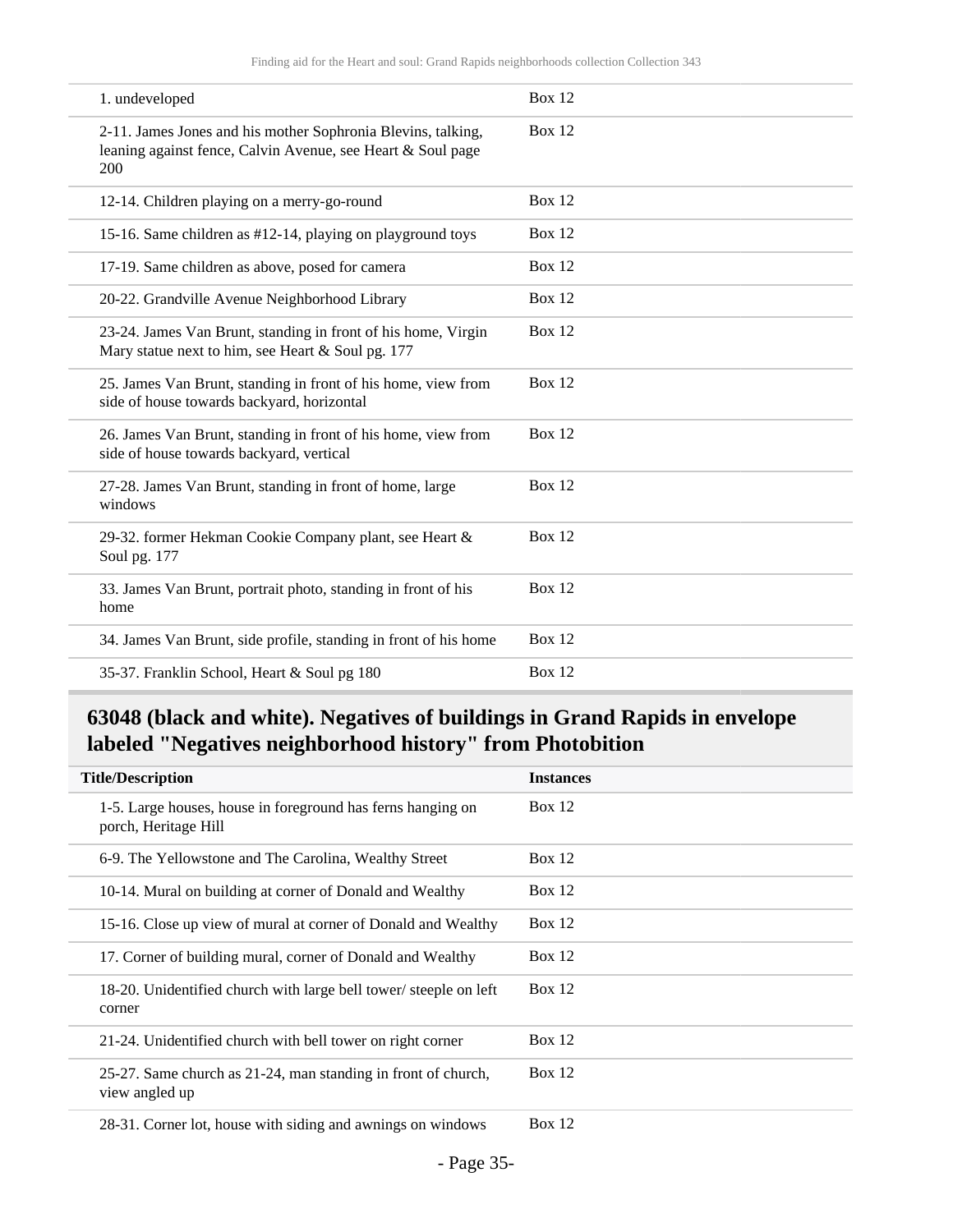| 32-33. House with large porch, vines growing on porch, awnings<br>on upstairs windows | <b>Box</b> 12 |
|---------------------------------------------------------------------------------------|---------------|
| 34. House on a slight hill, two story                                                 | Box 12        |
| 35-36. House, siding, large front porch with darker pillars                           | Box 12        |

## <span id="page-35-0"></span>**Notes and drafts for Heart & Soul book**

| <b>Title/Description</b>                                                                                                                                                 | <b>Instances</b> |                      |
|--------------------------------------------------------------------------------------------------------------------------------------------------------------------------|------------------|----------------------|
| Grand Rapids Area Council for the Humanities. Neighborhood<br>Questionnaire                                                                                              | Box 9            | Folder 15            |
| Neighborhood Questionnaire responses                                                                                                                                     | Box 9            | Folder 16            |
| Handwritten notes from interviews                                                                                                                                        | Box 9            | Folder 17            |
| Blue spiral notebook with notes for book                                                                                                                                 | Box 9            | Folder 18            |
| Green spiral notebook, Calvin College cover, notes for book                                                                                                              | Box 9            | Folder 19            |
| Lane's Rough Sidebars Plus "Post 40 Pages" Stuff (articles "90<br>People who made a difference" and sidebars on Little Italy and<br>569 Shamrock)                        | Box 9            | Folder <sub>20</sub> |
| Lane's "15" Sidebars and lists of more Possibilities, folder of<br>research, notes and articles (mainly Ramona Park, Saloons, and<br>Prohibition)                        | Box 9            | Folder 21            |
| Nate's Sidebars, folder of manuscripts and research on Auburn<br>Hills, the Polish Westside, busing, demolition City Hall<br>building, fair housing and Paul I. Phillips | Box 9            | Folder <sub>22</sub> |
| Correspondence and image requests (original folder Labeled<br>"N.H. Current")                                                                                            | Box 9            | Folder 23            |
| Neighborhood History Photos (copies of originals from coll. 54)                                                                                                          | Box 9            | Folder <sub>24</sub> |
| Drafts, Section III and IV, early sidebars                                                                                                                               | Box 9            | Folder <sub>25</sub> |
| Drafts, Section III, folder originally labeled "early<br>neighborhood" pages labeled "tweak no. 2"                                                                       | Box 10           | Folder 1             |
| Drafts, Section IV, marked "very, very, very early- much<br>more info on these pages than was put in final book"/ "editing<br>stuff(Nate)"                               | <b>Box 10</b>    | Folder <sub>2</sub>  |
| Drafts, Section IV marked "very early", edited in orange ink                                                                                                             | <b>Box 10</b>    | Folder <sub>3</sub>  |
| Drafts, Section IV, edited in red ink                                                                                                                                    | <b>Box 10</b>    | Folder 4             |
| Drafts, Section IV, printed on gray paper, edited in red ink<br>(folder labeled sec. IV early, "ch. 2 additions")                                                        | <b>Box 10</b>    | Folder 5             |
| Drafts, Baxter and Eastern Ave., Section IV (notes on original<br>folder read "Mary Ann Sabo, read these first, Andy")                                                   | <b>Box 10</b>    | Folder 6             |
| Drafts, Section IV, early, Bradford                                                                                                                                      | <b>Box 10</b>    | Folder <sub>7</sub>  |
| Drafts, Section IV, noted "early, lots of info not in book"                                                                                                              | <b>Box 10</b>    | Folder <sub>8</sub>  |